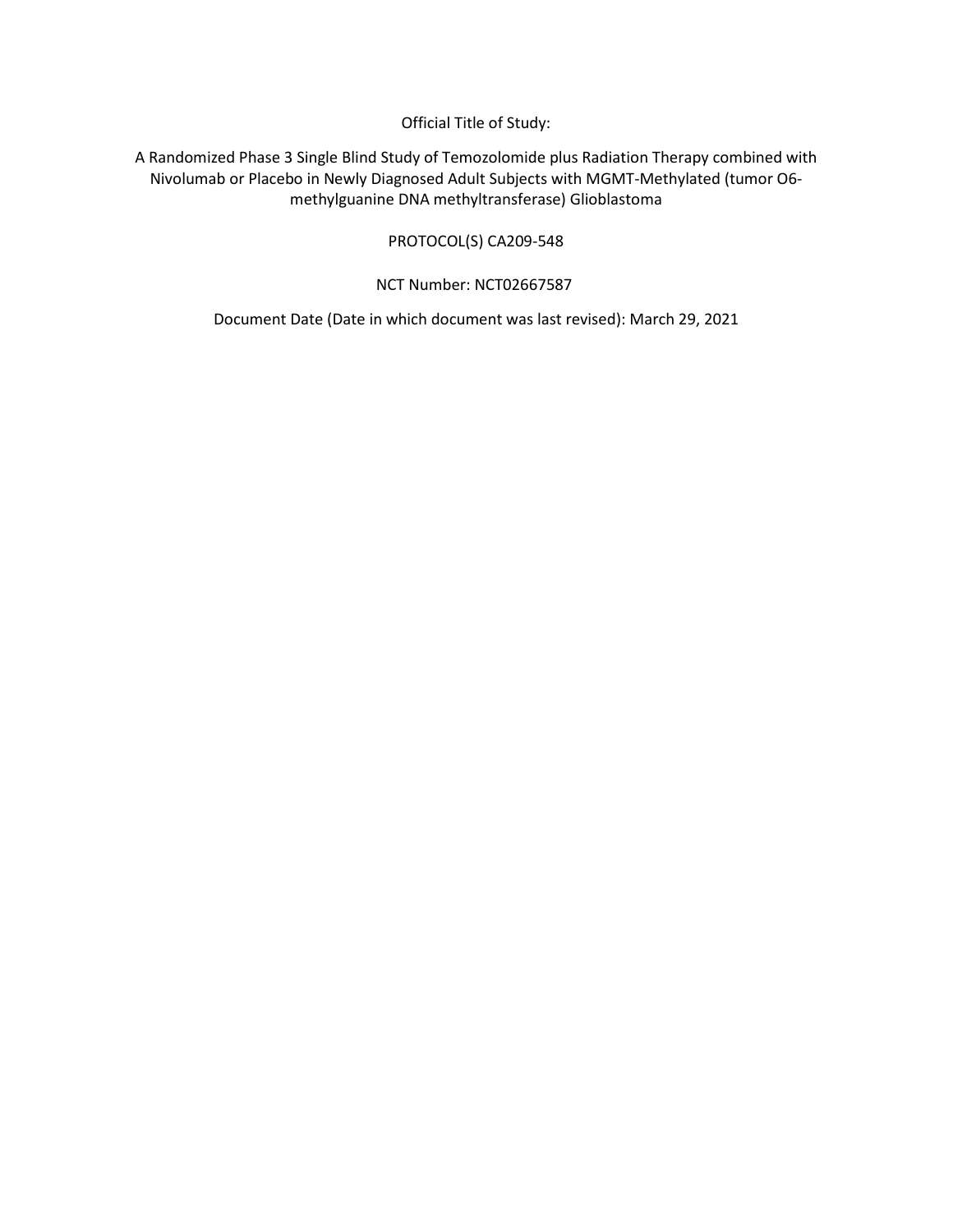#### **STATISTICAL ANALYSIS PLAN FOR CLINICAL STUDY REPORT**

#### **A RANDOMIZED PHASE 3 SINGLE BLIND STUDY OF TEMOZOLOMIDE PLUS RADIATION THERAPY COMBINED WITH NIVOLUMAB OR PLACEBO IN NEWLY DIAGNOSED ADULT SUBJECTS WITH MGMT-METHYLATED (TUMOR O6- METHYLGUANINE DNA METHYLTRANSFERASE) GLIOBLASTOMA**

**PROTOCOL(S) CA209548**

**VERSION # 6.0**

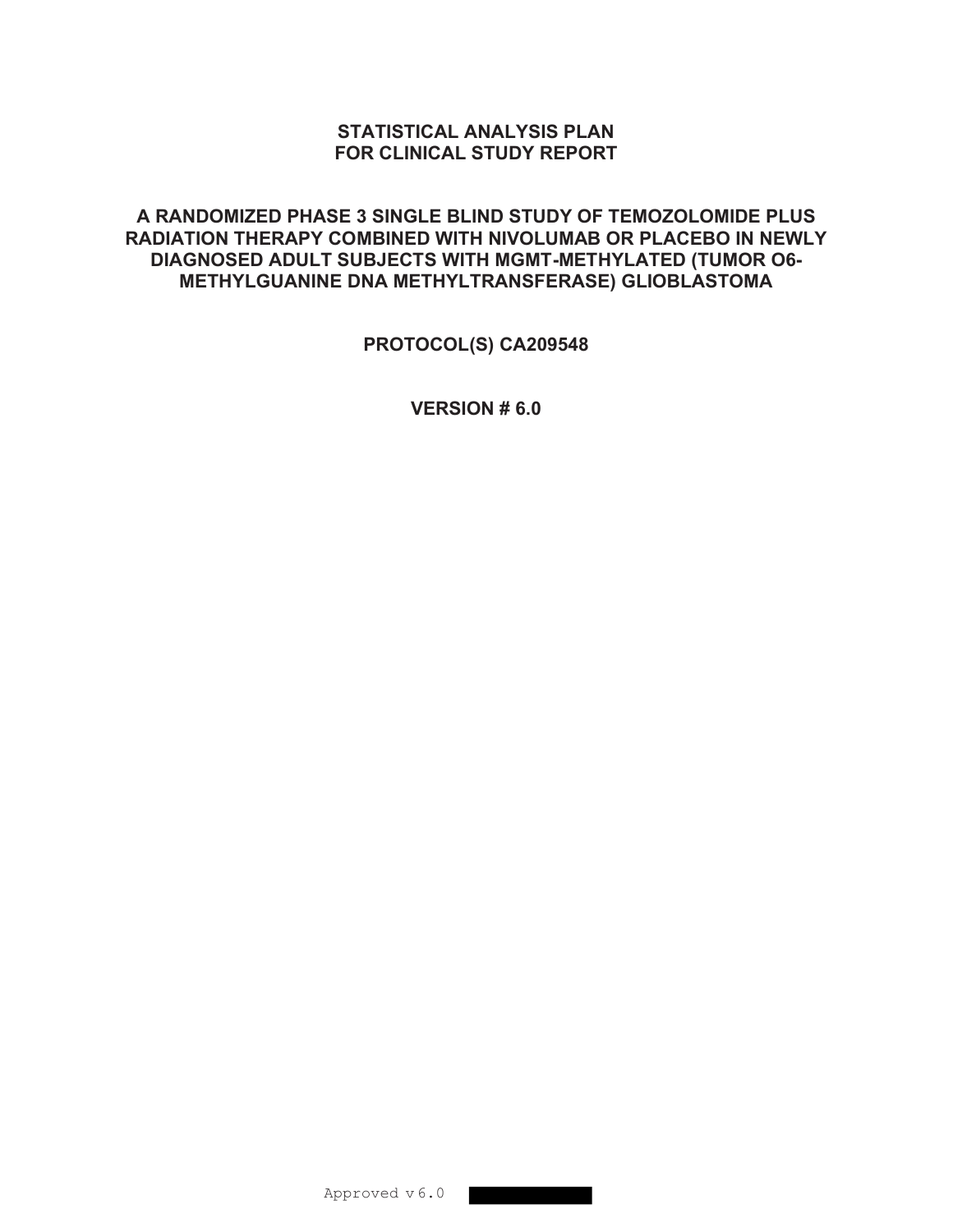## TABLE OF CONTENTS

| 21  |  |
|-----|--|
| 211 |  |
| 2.2 |  |
| 2.3 |  |
| 2.4 |  |
| 2.5 |  |
| 3   |  |
| 3.1 |  |
| 3.2 |  |
|     |  |
| 4   |  |
| 4.1 |  |
| 4.2 |  |
|     |  |
|     |  |
|     |  |
|     |  |
|     |  |

|        |                                                   | 26  |
|--------|---------------------------------------------------|-----|
| 6      | STUDY PERIODS, TREATMENT REGIMENS AND POPULATIONS |     |
|        |                                                   | .28 |
| 6.1    |                                                   | .28 |
| 611    |                                                   | 28  |
| 6.1.2  |                                                   |     |
| 6.2    |                                                   |     |
| 6.3    |                                                   |     |
| $\tau$ |                                                   |     |
| 7.1    |                                                   |     |
| 7.2    |                                                   |     |
| 721    |                                                   |     |
| 722    |                                                   |     |
|        |                                                   |     |

 $\overline{2}$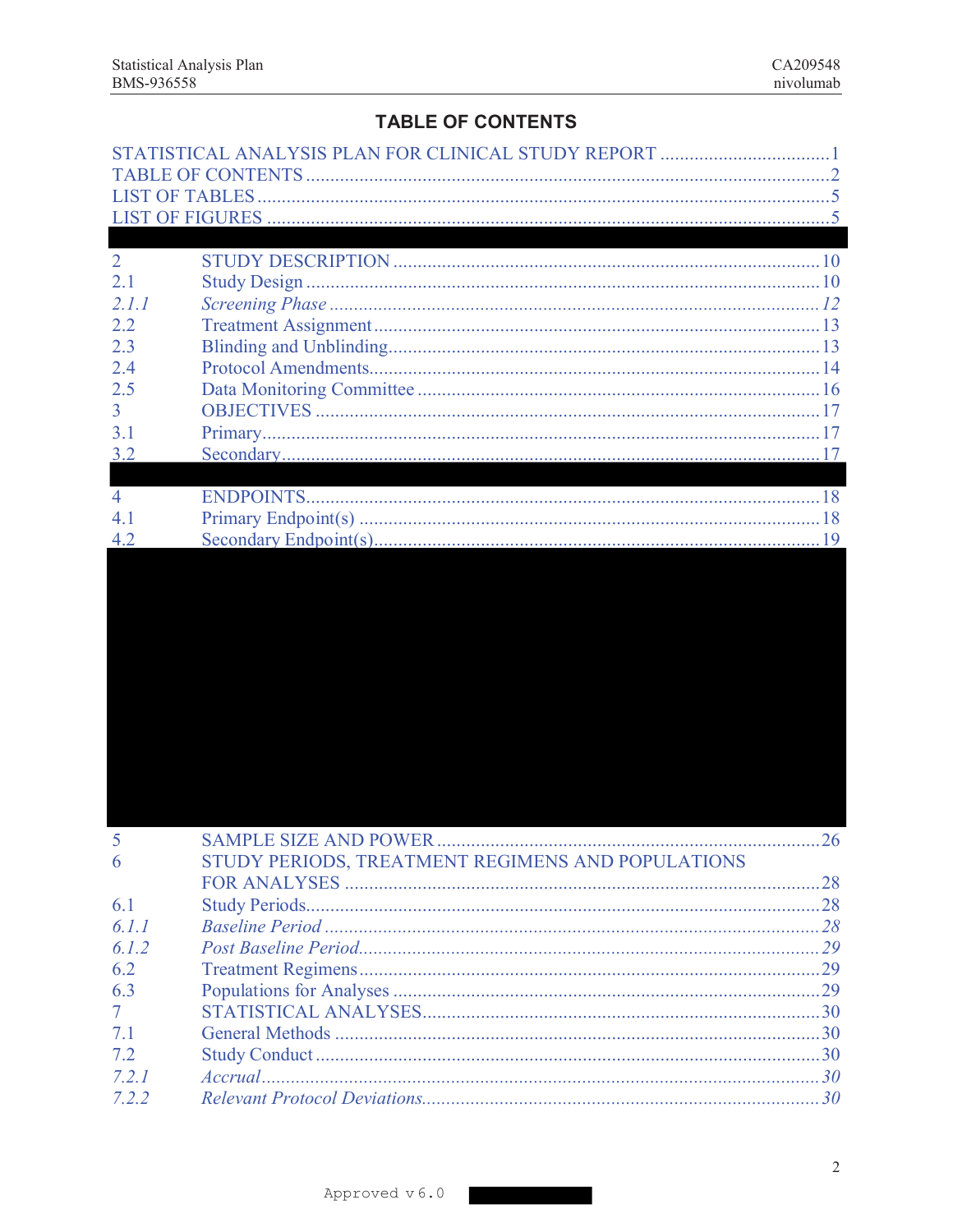| 7.3      |                                                               |  |
|----------|---------------------------------------------------------------|--|
| 7.3.1    |                                                               |  |
| 7.3.2    |                                                               |  |
| 7.3.3    |                                                               |  |
| 7.3.4    |                                                               |  |
| 7.3.5    | Discrepancies Between IVRS and CRF Stratification Factors32   |  |
| 7.4      |                                                               |  |
| 7.4.1    |                                                               |  |
| 7.4.2    |                                                               |  |
| 7.4.2.1  |                                                               |  |
| 7.4.2.2  |                                                               |  |
| 7.4.2.3  |                                                               |  |
| 7.4.2.4  |                                                               |  |
| 7.4.2.5  |                                                               |  |
| 7.4.3    |                                                               |  |
| 7.5      |                                                               |  |
| 7.5.1    |                                                               |  |
| 7.5.1.1  |                                                               |  |
| 7.5.1.2  |                                                               |  |
| 7.5.1.3  |                                                               |  |
| 7.5.1.4  |                                                               |  |
| 7.5.1.5  |                                                               |  |
| 7.5.2    |                                                               |  |
| 7.5.2.1  |                                                               |  |
| 7.5.2.2  |                                                               |  |
| 7.5.3    |                                                               |  |
| 7.5.3.1  |                                                               |  |
| 7.5.3.2  |                                                               |  |
| 7.5.3.3  |                                                               |  |
| 7.5.3.4  |                                                               |  |
| 7.5.4    |                                                               |  |
| 7.5.5    |                                                               |  |
| 7.6      |                                                               |  |
| 7.6.1    |                                                               |  |
| 7.6.2    |                                                               |  |
| 7.6.3    | Adverse Events Leading to Discontinuation of Study Therapy 46 |  |
| 7.6.4    |                                                               |  |
| 7.6.5    |                                                               |  |
|          |                                                               |  |
| 7.6.7    |                                                               |  |
| 7.6.8    |                                                               |  |
| 7.6.9    |                                                               |  |
| 7.6.10   |                                                               |  |
| 7.6.10.1 |                                                               |  |
| 7.6.10.2 |                                                               |  |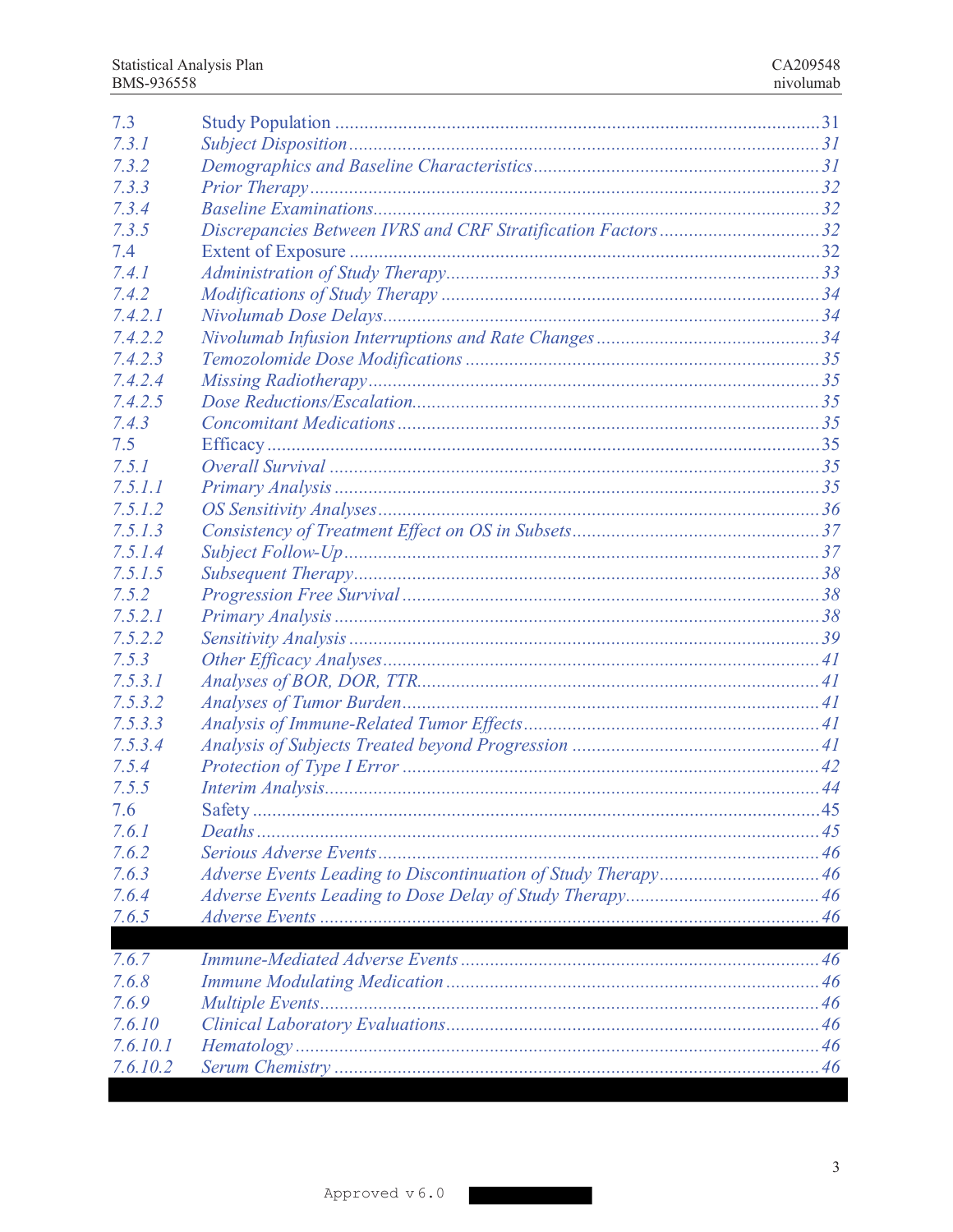| 7.6.12<br>7.7 | 46 |
|---------------|----|
|               |    |
|               |    |
|               |    |
|               |    |
|               |    |
|               |    |
|               |    |
|               |    |
|               |    |
|               |    |
| 7.13          | 52 |
| 8             | 52 |
| 9             | 54 |
| 10            | 54 |

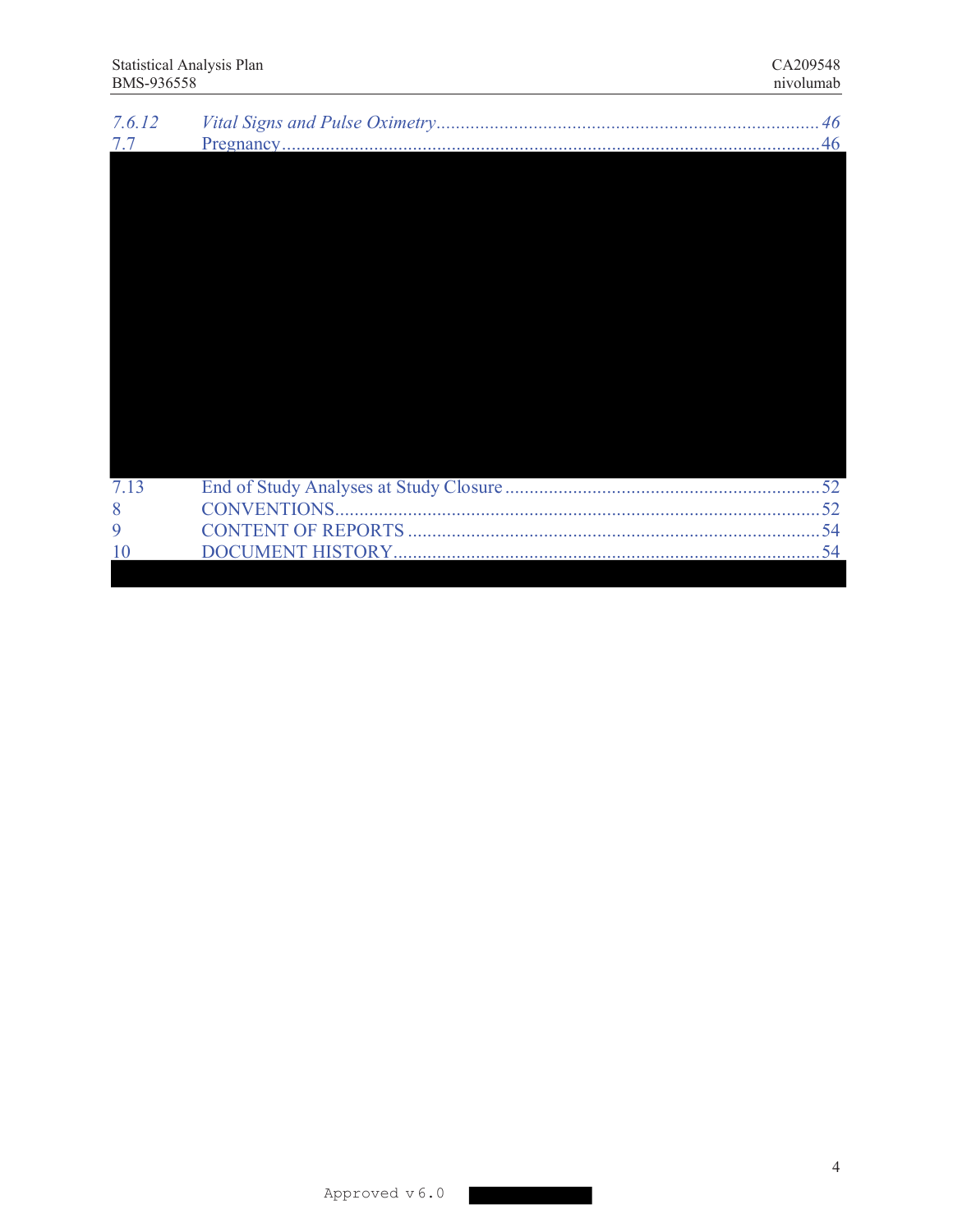## **LIST OF TABLES**

| Table 2.1-1:       |  |
|--------------------|--|
| Table 2.1.1-1:     |  |
| Table 2.4-1:       |  |
|                    |  |
|                    |  |
|                    |  |
|                    |  |
| Table $5-1$ :      |  |
|                    |  |
| <b>Table 10-1:</b> |  |

## **LIST OF FIGURES**

| Figure $4.1-1$ :   |                                                                |  |
|--------------------|----------------------------------------------------------------|--|
| Figure 7.5.2.2-1:  | Graphic Display of PFS Accounting for Assessment after         |  |
| Figure $7.5.4-1$ : |                                                                |  |
| Figure 7.5.4-2:    | Rejection of PFS in the First 558 Subjects from All Randomized |  |
| Figure 7.5.4-3:    | Rejection of OS in All Randomized Population without Baseline  |  |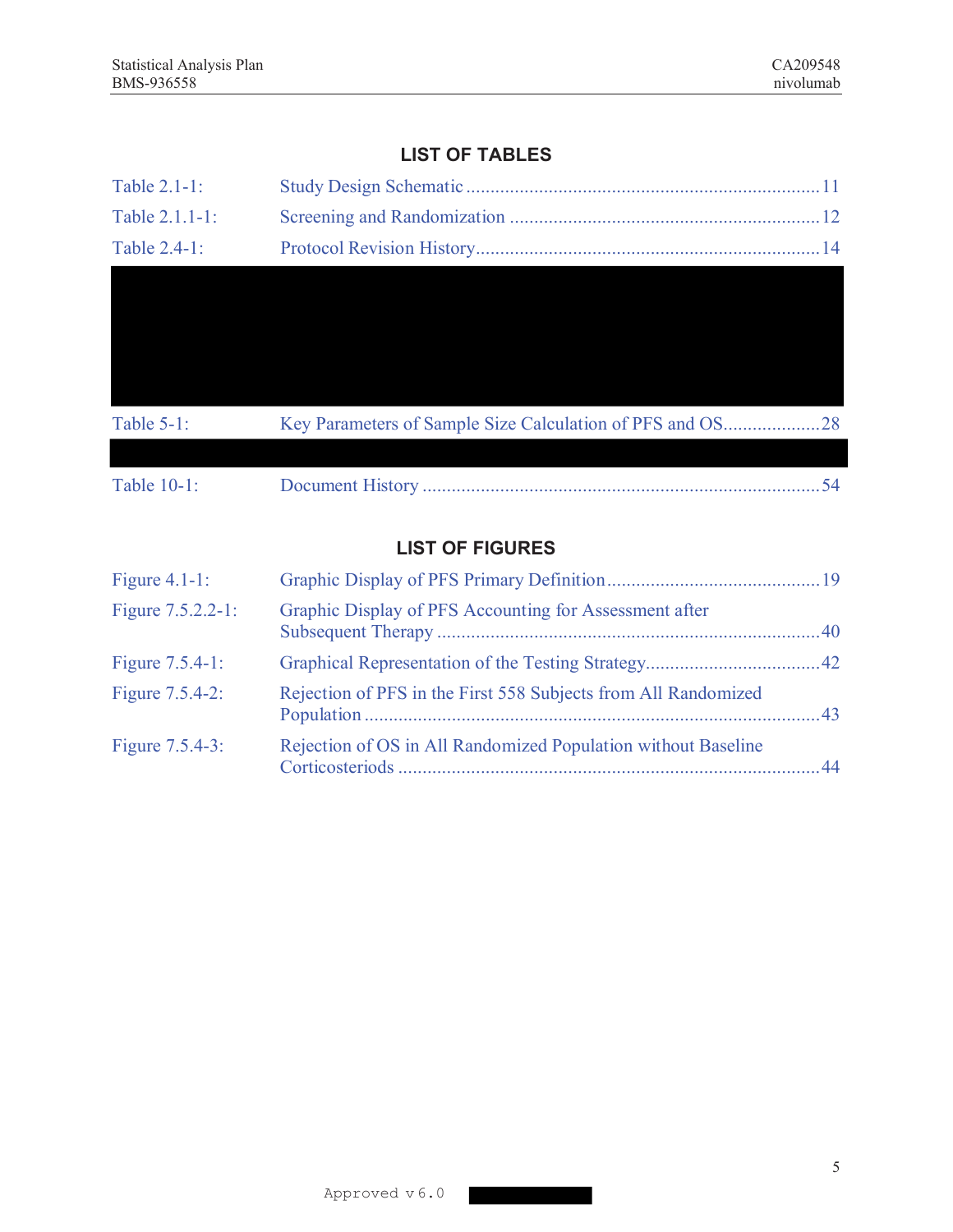Approved  $v6.0$ 

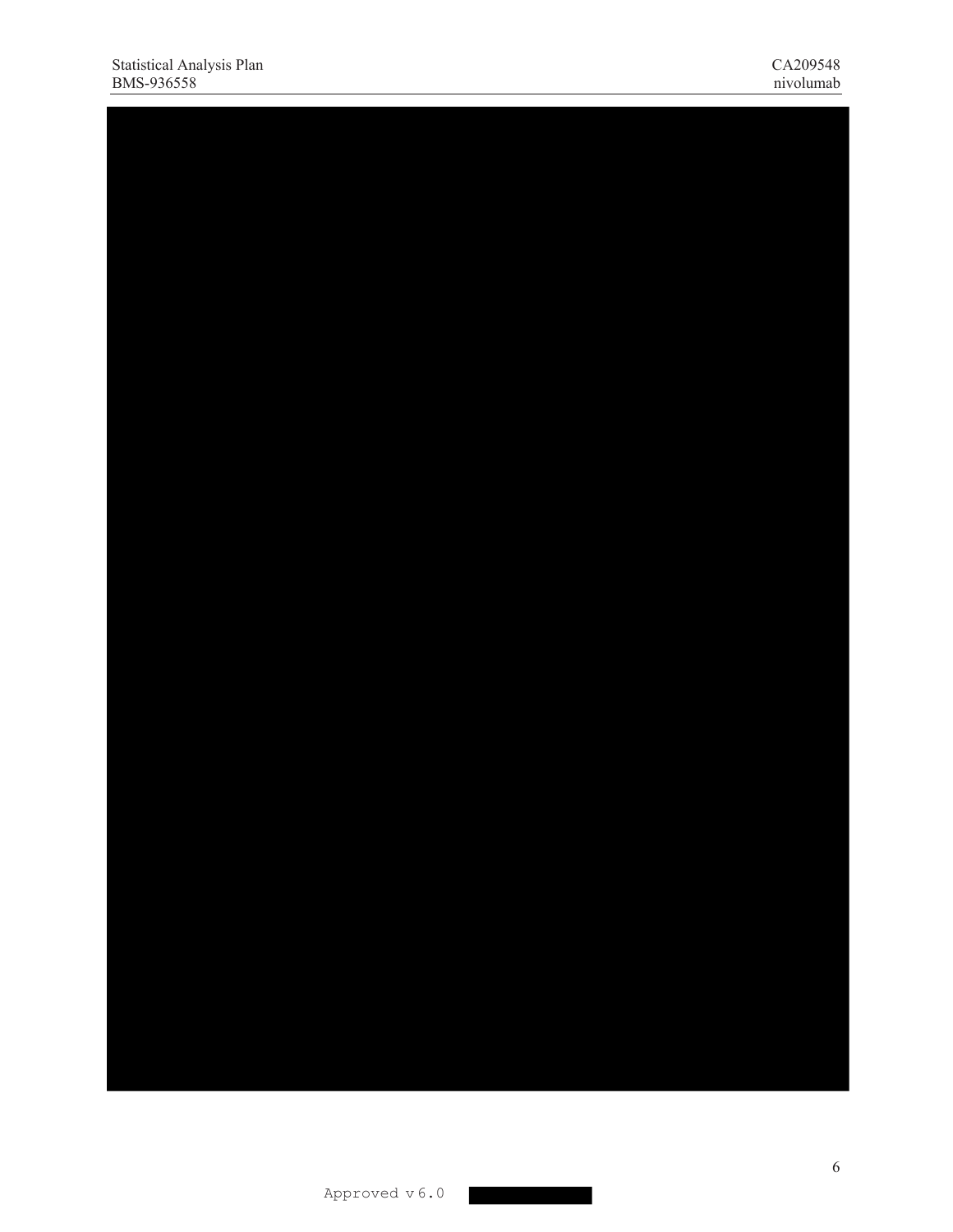

#### **Research Hypothesis:**

- Addition of nivolumab to standard radiotherapy (RT) plus temozolomide (TMZ) will increase overall survival (OS) in subjects with newly-diagnosed GBM of MGMT-methylated or indeterminate subtypes without baseline corticosteroids and regardless of baseline corticosteroids.
- Addition of nivolumab to standard radiotherapy (RT) plus temozolomide (TMZ) will increase progression free survival (PFS) in subjects with newly-diagnosed GBM of MGMT-methylated or indeterminate subtypes regardless of baseline corticosteroids.

#### **Schedule of Analyses:**

In this study, following are the planned formal efficacy analyses:

• For superiority of PFS in the first 558 subjects from all randomized subjects who were randomized to RT plus TMZ combined with nivolumab vs. subjects who were randomized to RT plus TMZ combined with placebo. One interim analysis will occur when 70% or 283 PFS events is reached, or when each of the 558 subjects reaches 12 months follow-up whichever comes first. The final PFS analysis is planned to be performed when at least 404 events in the first 558 subjects from all randomized population have been observed.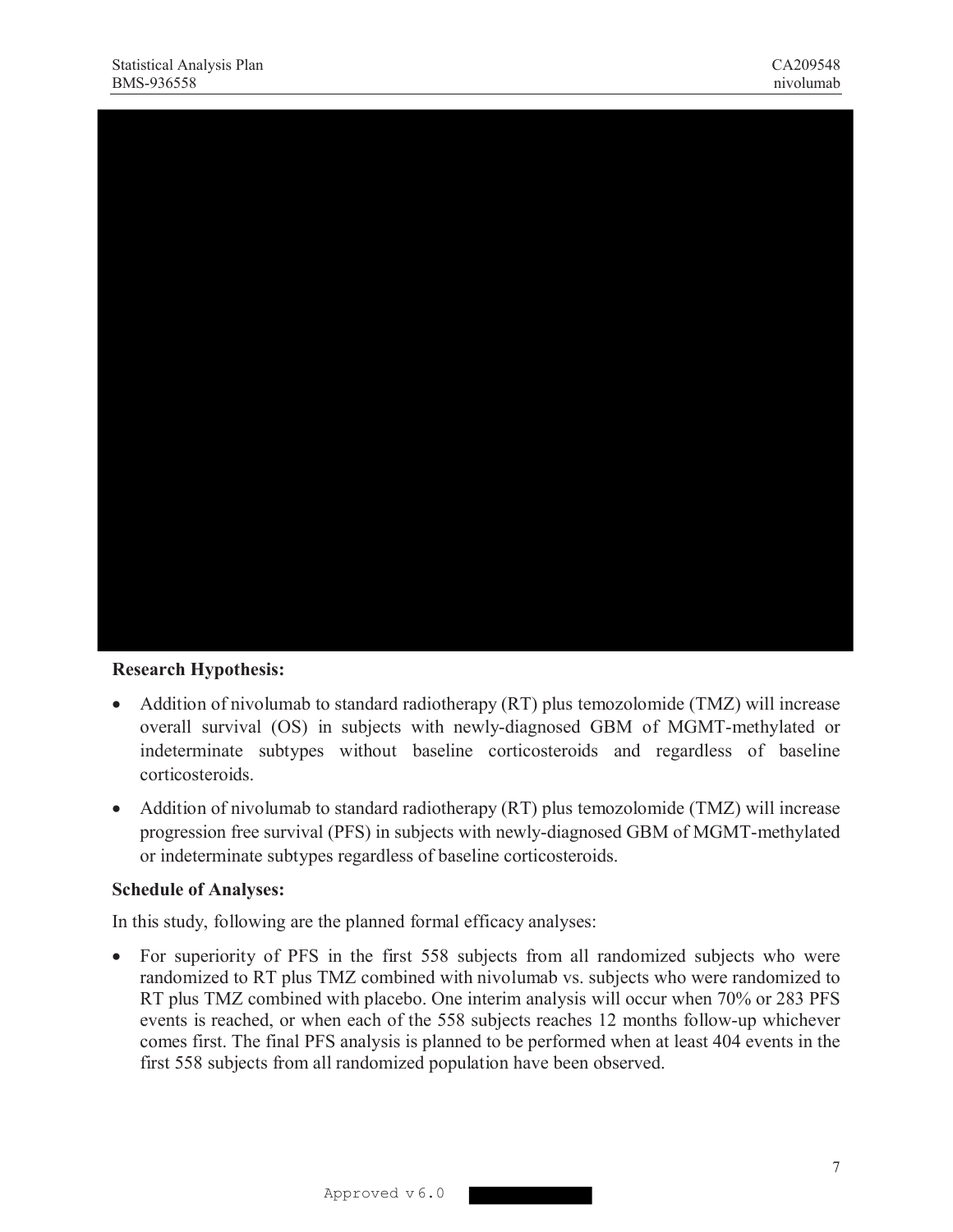• For superiority of OS in all randomized subjects without baseline corticosteriods who were randomized to RT plus TMZ combined with nivolumab vs. subjects who were randomized to RT plus TMZ combined with placebo. One interim analysis will occur approximately 20 months after accrual is finished or when 70% or 236 OS events is reached which is estimated to occur at 45 months after study start. The final OS analysis is planned to be performed when at least 337 events in the sub-population of randomized subjects with no baseline corticosteroids have been observed.

The interim and final analyses for OS in all randomized subjects regardless of baseline corticosteroid are planned at the same time as the analyses in all randomized population with no baseline corticosteroid. An independent Data Monitoring Committee (DMC) will monitor the formal PFS and OS interim analyses and have access to periodic interim safety and efficacy reports to allow for a benefit/risk assessment. Details are specified in the DMC charter4.

If PFS or OS data crosses the pre-specified boundary at the time of planned interim analyses, the DMC will inform the sponsor, as described in the DMC charter4. If PFS data crosses the prespecified stopping boundary the study will continue up to the final analysis.

If the pre-specified stopping boundary is not crossed at any of the formal interim analyses, the study will continue up to the final analysis.

#### **Changes to the Planned Analyses:**

- For this study, tumor scan measurements are reviewed by blinded independent radiologic review (BICR) in a batch read mode, i.e., independent reviews commence after all exams for each time point have been received. It is challenging to obtain data in real time. Due to delayed BICR data, the number of PFS events passed the pre-specified events required for interim analysis and it was close to the number of pre-specified PFS events required for final analysis. As a result, interim analysis for PFS will not be conducted.
- The Data Monitoring Committee (DMC) reviewed all available data on 09-Dec-2020 and agreed that there is no plausible scenario for this study to have a positive OS result at the final analysis based on either all randomized patients or on patients without baseline corticosteroids. This statement is based on the DMC<sup>'</sup>s review of the OS results to date, with over 80% of the final required number of events reached and related statistical considerations including conditional power (CP) of  $\leq$  1% for a statistically significant final result. Therefore, the DMC recommended to unblind the sites and patients, which was approved by the sponsor. The study was officially unblinded on 22-Dec-2020.

As a consequence, the timing of the primary OS analysis, originally planned when 337 and 494 events were to be reached respectively for the population without corticosteroid at baseline and the overall population, has been updated. It is no longer event-driven.

To prevent any bias due to unblinding of patients, the primary OS analysis and the safety analysis will be conducted using the cut-off date of 22-Dec-2020, which is when the study was unblinded. The primary analysis of PFS per BICR will be conducted using the cut-off date of 14-Jun-2019 with a database lock date of 09-Aug-2019 (the primary PFS analysis assessed by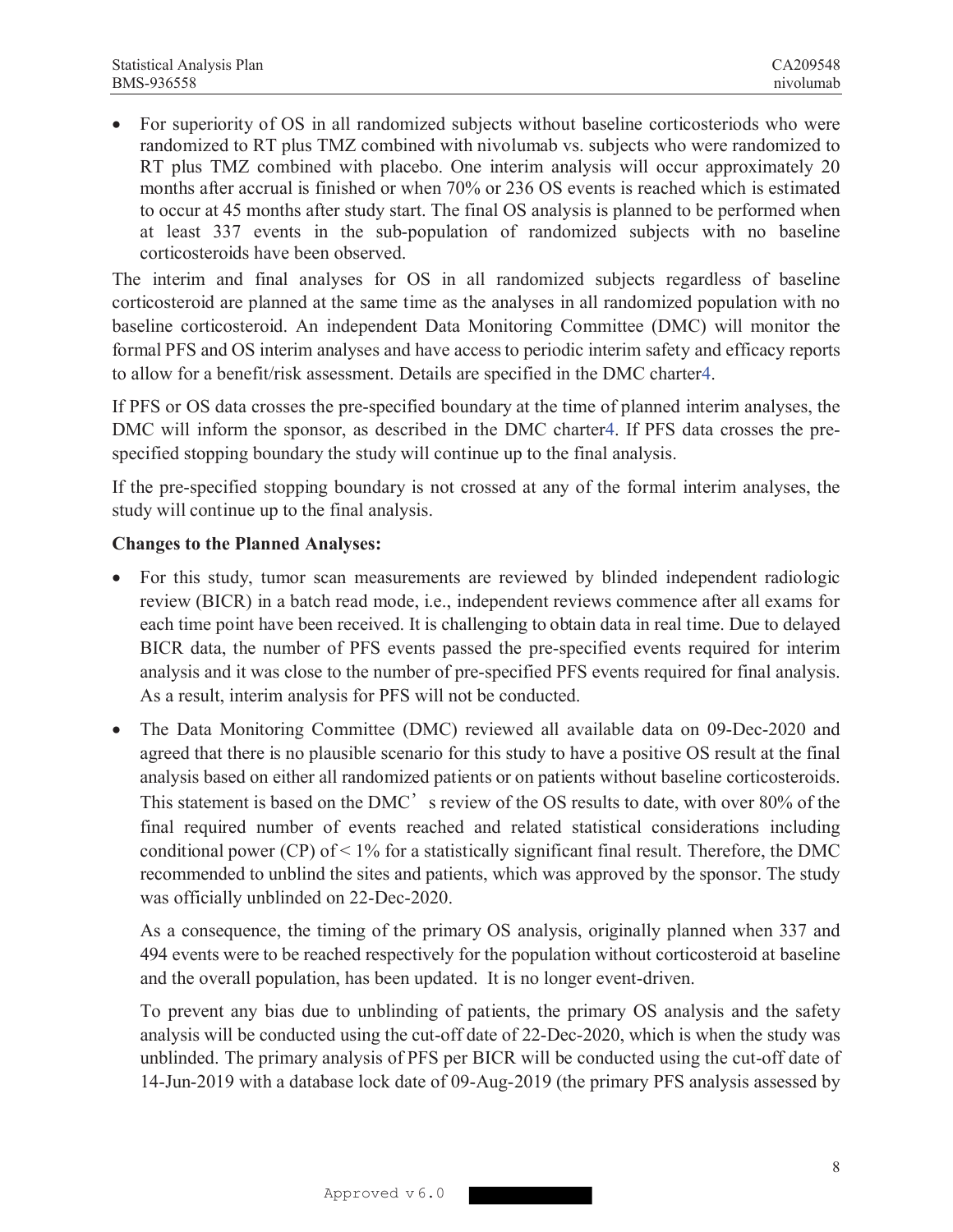the DMC in 2019). The same analysis will also be conducted using the cut-off date of 22-Dec-2020.

• The efficacy analyses will be performed for the primary and secondary endpoints. All the secondary endpoints will be analyzed at the same time as the primary endpoints using the analysis methods already defined in the current SAP.

The primary OS analysis in all randomized subjects without baseline corticosteroids and the primary PFS analysis in all randomized subjects will report a p-value as planned in the alpha recycling plan. Overall survival in all randomized subjects will be tabulated descriptively, as described in the Section 7.5.4. Potential subsets analyses will be presented descriptively.

- Based on CP calculation  $(1\%)$  for OS, there is no plausible scenario for this study to have a positive OS result. Therefore only selected analyses will be included in the primary CSR:
	- Subject Disposition
	- Demographics and Baseline Characteristics

Prior Therapy

Medical History

Baseline Examinations

Extent of Exposure

- o Administration of Study Therapy
- o Modifications of Study Therapy
- o Nivolumab Dose Delays
- o Nivolumab Infusion Interruptions and Rate Changes
- o Temozolomide Dose Modifications
- o Missing Radiotherapy
- o Dose Reductions/Escalation
- o Concomitant Medications

**Efficacy** 

- o Overall Survival
- o Consistency of Treatment Effect on OS in Subsets and PFS in subsets
- o Subject Follow-Up
- o Progression Free Survival + subsets

Safety

o Deaths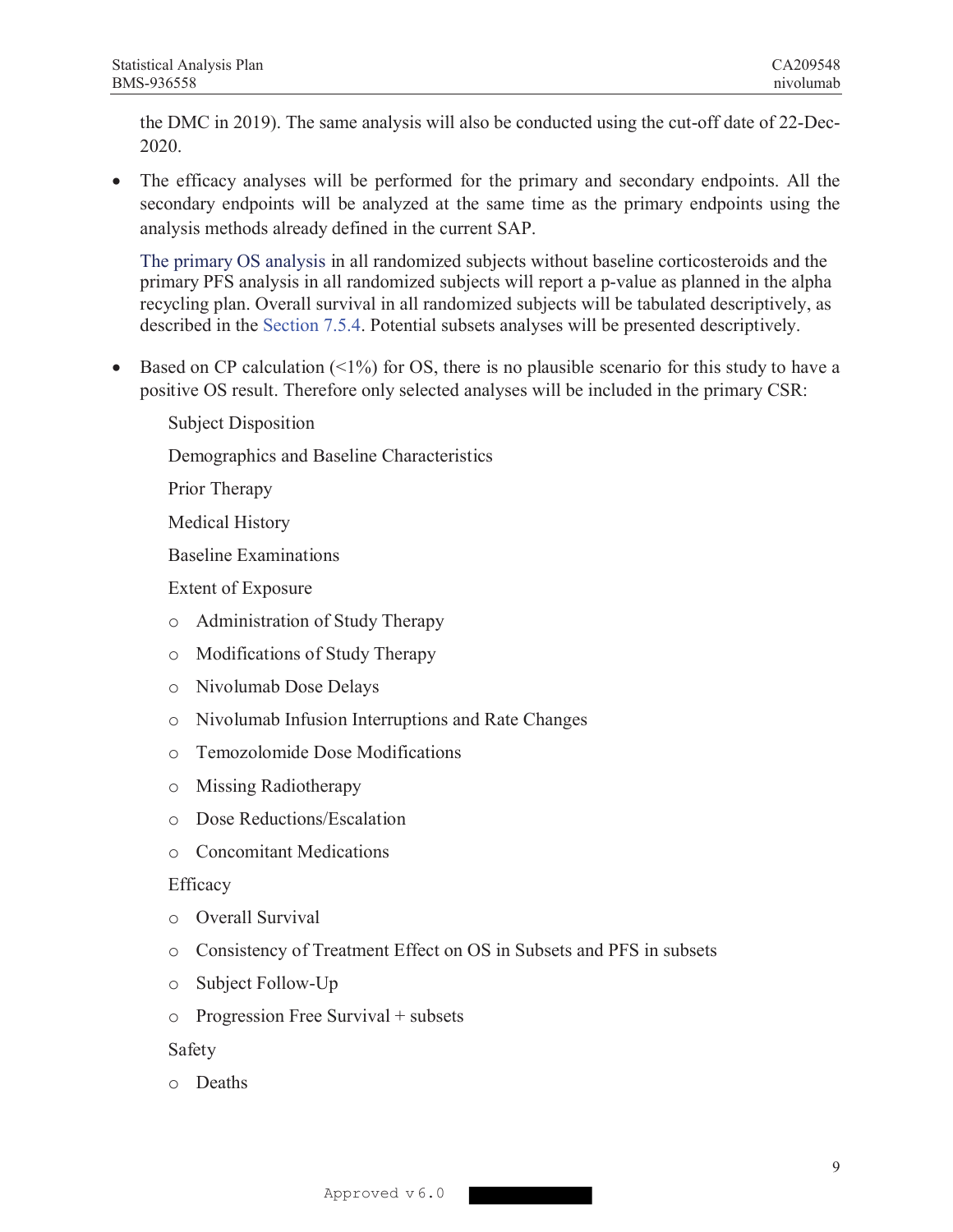- o Serious Adverse Events
- o Adverse Events Leading to Discontinuation of Study Therapy
- o Adverse Events Leading to Dose Delay of Study Therapy
- o Adverse Events
- o Select Adverse Events
- o Immune-Mediated Adverse Events
- o Immune Modulating Medication
- o Multiple Events
- o Clinical Laboratory Evaluations
- o Hematology
- o Serum Chemistry
- o Vital Signs and Pulse Oximetry
- o Pregnancy
- o Biomarkers
- o Distribution of PD-L1 Expression
- End of study analyses at study closure will be performed for subject disposition, duration of treatment and selected safety outputs.

#### **2 STUDY DESCRIPTION**

#### **2.1 Study Design**

This is a randomized phase 3 single blind study of temozolomide plus radiation therapy combined with nivolumab or placebo in newly diagnosed adult subjects with MGMT-methylated glioblastoma.

This study will enroll subjects with newly-diagnosed GBM, following surgical resection of the tumor. Tumor tissue will be evaluated for MGMT methylation by a central laboratory assay through the CA209498 study. After enrolling in the CA209498 study, the subjects may enroll in the CA209548 study and begin the screening process while they wait for the MGMT results. The screening number assigned in the CA209498 IVRS will be the same subject number entered by the site to screen the subject into the CA209548 IVRS. Those with a MGMT status of methylated or indeterminate may be eligible to randomize in the CA209548 study. In order to randomize 693 eligible subjects, a total of approximately 780 subjects will be evaluated. For details, see Section 2.1.1.

Subjects with a central laboratory result of MGMT-methylated or indeterminate may continue in the screening phase, in which eligibility for randomization will be documented and baseline demographic and disease information submitted; for details, see Section 2.1.1. A contrast-enhanced MRI should have been obtained within 72 hours post-surgery (within 24 hours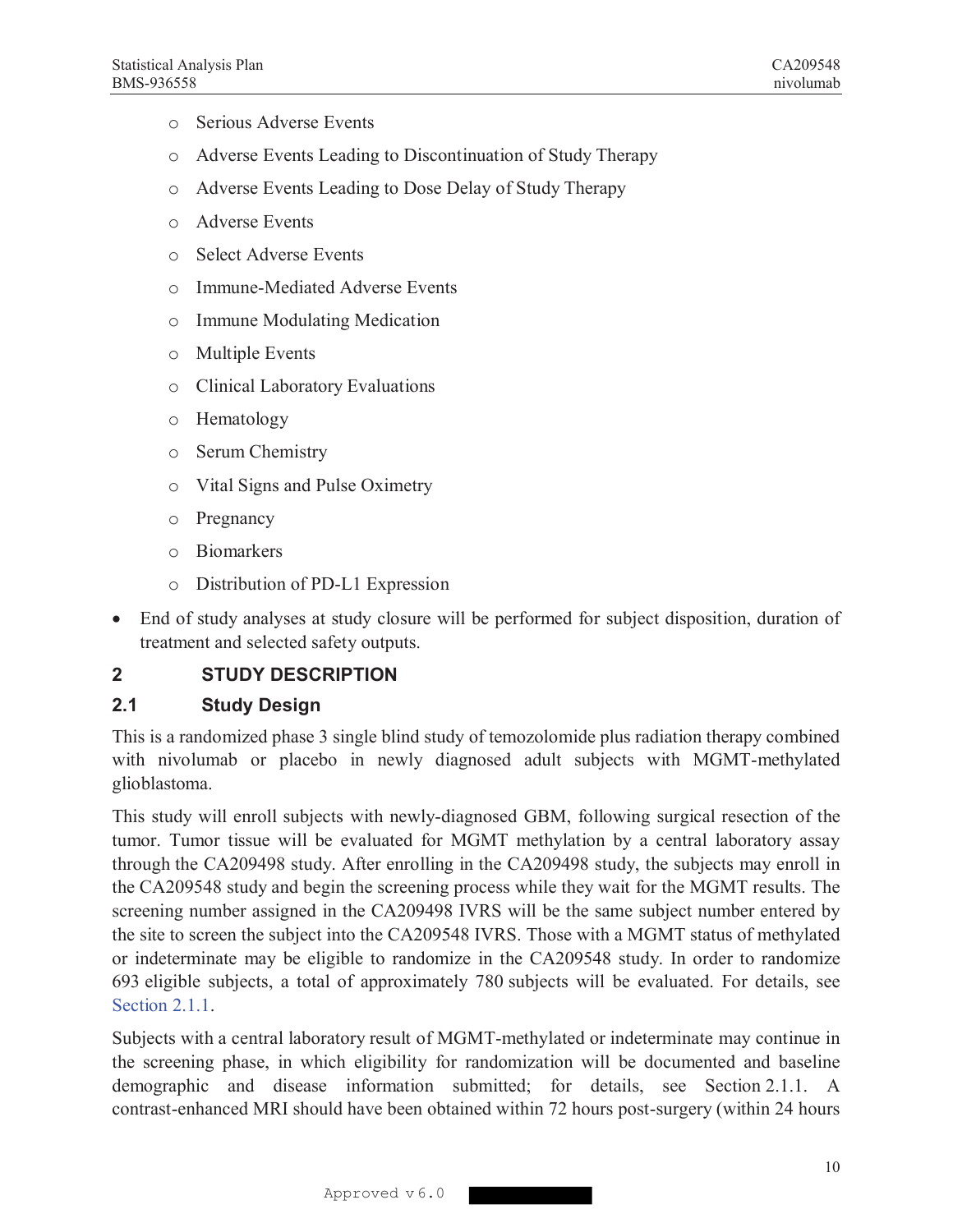preferred) as part of the initial screening for the CA209498 study. If not obtained at that time, then a MRI must be performed prior to randomization (> 14 days post-op preferred).

When ready to begin study treatment, subjects will proceed to the treatment phase of the study. The treatment phase will consist of an induction phase (chemoradiation therapy) followed by 4 weeks break and maintenance temozolomide therapy; for details, see Table 2.1-1. All subjects who enter the treatment phase, ie, all randomized subjects, will be followed for safety and tolerability, tumor progression and survival. The first on-study contrast-enhanced MRI should be performed 4 weeks  $(\pm 7)$  days) after completing radiation therapy, then subsequent scans should be every 8 weeks  $(\pm 7 \text{ days})$  up to 24 months post randomization, then every 12 weeks until progression regardless of treatment schedule or dose delays. Tumor progression will be assessed using RANO criteria.

For the purposes of this protocol, each cycle duration is 2 weeks until 8 doses of nivolumab/placebo are complete. The remaining subsequent cycles are 4 weeks in duration.

After cessation of all study treatment for any reason, all randomized subjects will enter a **follow-up**  phase. In the short-term, visits are defined for reporting of treatment-related adverse events. Following study unblinding, subjects who discontinue all treatment will not be followed for progression per RANO criteria, or for survival.

Baseline and all subsequent scans will be submitted to an independent radiology review committee (IRC) for archiving, once the subject is randomized and until study unblinding on 22Dec2020. .

A Data Monitoring Committee (DMC) will meet regularly during the study to ensure that subject safety is carefully monitored.

The study design schematic is presented in Table 2.1-1.

#### **Table 2.1-1: Study Design Schematic**

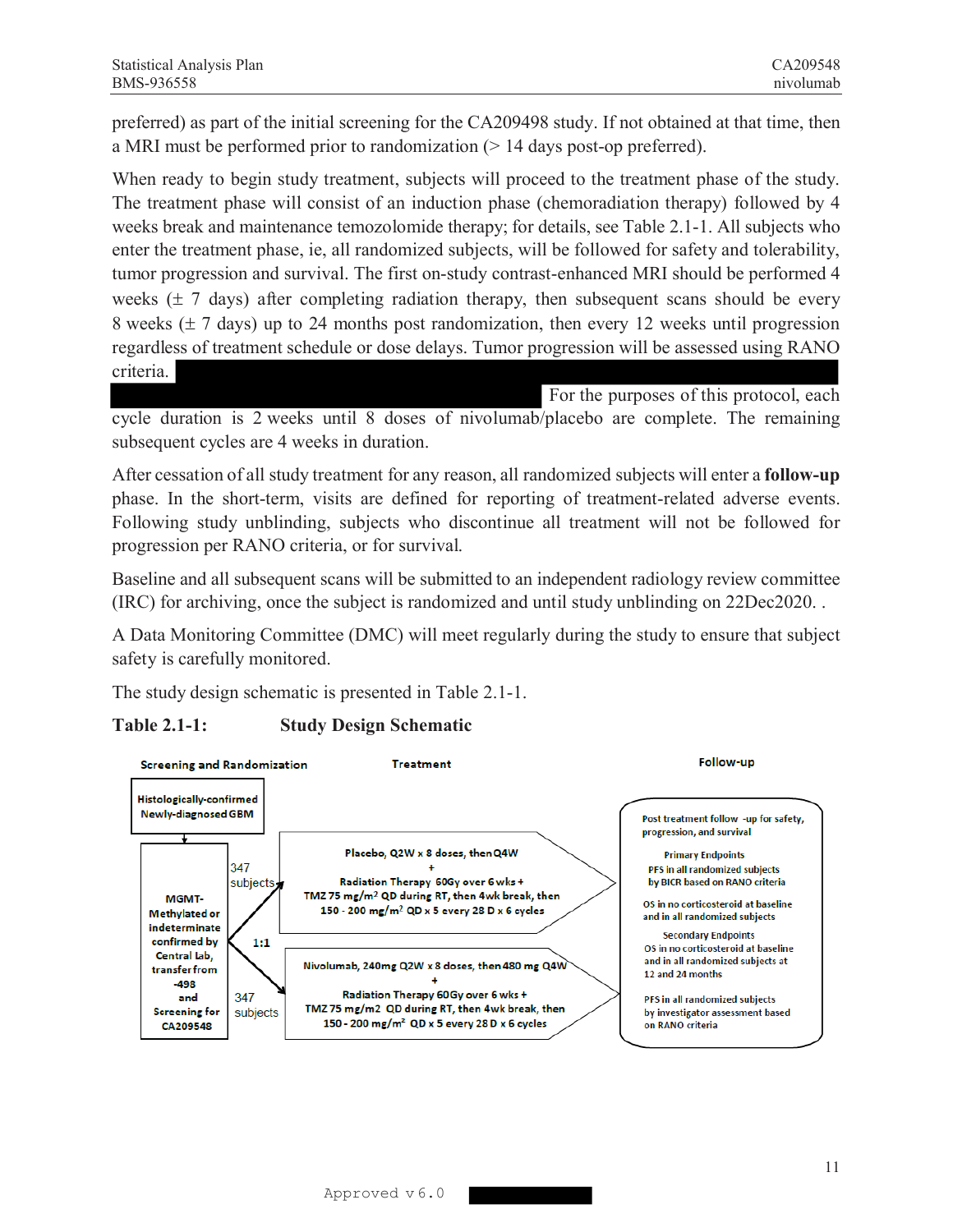\*Following unblinding subjects may continue on nivolumab and/or temozolomide (if applicable) treatment, following all protocol procedures.

## *2.1.1 Screening Phase*

Subjects will provide consent for enrollment and tumor submission in the peri-operative period through the CA209498 study so that MGMT status can be determined. Consent for enrollment in the CA209548 study will occur while waiting for the MGMT results to be obtained and randomization and study treatment will occur once MGMT status of methylated or indeterminate is known and eligibility is established (Table 2.1.1-1).





A centralized tumor tissue assay for MGMT is required as part of the CA209498 MGMT testing. Subjects will consent to the MGMT testing and the CA209548 study simultaneously. Following informed consent for both studies, subjects will be enrolled via a call to an IVRS system for the CA209498 MGMT testing, in order to obtain a subject number. Immediately after the subject number is obtained from the CA209498 IVRS, the site will then screen the subject into the CA209548 IVRS. The original subject number from CA209498 must be entered into the eCRF.

When possible, subjects should not be on corticosteroids at Screening i.e. should be off corticosteroids at least 5 days prior to start of dosing. It is expected that corticosteroid therapy will be tapered to the maximum extent possible during this phase. Subjects who cannot tolerate tapering of steroids to < 20 mg prednisone or < 3 mg dexamethasone per day (or equivalent) are not eligible for randomization.

RT should begin within 42 days of surgical resection but may be delayed if clinically required. Typically, the time from screening procedure to treatment should not exceed 28 days, but may be longer if clinically indicated. If repeat resection to improve tumor control is performed for newlydiagnosed GBM prior to any other therapy (eg, upon referral to research site), the 42-day interval should restart at the time of this second surgery and a new post-operative MRI must be performed.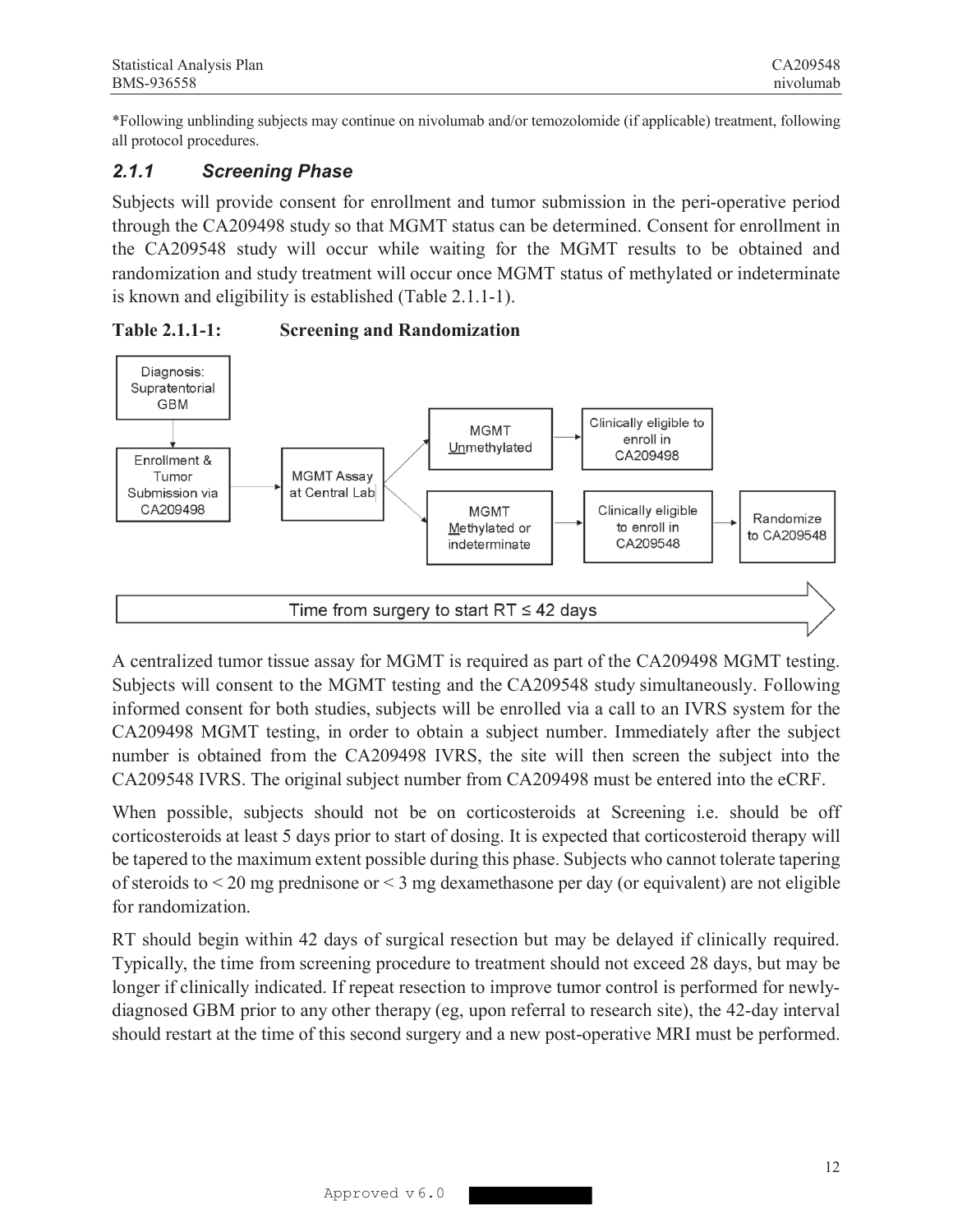#### **2.2 Treatment Assignment**

After informed consent has been obtained for both the CA209498 and CA209548 studies, the subject must first be enrolled into the CA209498 study by calling an interactive voice response system (IVRS) to obtain the subject number. The subject identification number in the CA209498 study will become the study number for the CA209548 study. Every subject that signs the informed consent form must be assigned a subject number in the IVRS. The investigator or designee will register the subject for enrollment by following the enrollment procedures established by BMS. The following information is required for enrollment:

- Date that informed consent was obtained
- Date of birth of subject
- Gender (at birth) of subject
- Patient ID from the CA209498 study

Once enrolled in the IVRS, enrolled subjects who meet all eligibility criteria, and are clinically ready to begin treatment, will be randomized through the IVRS. Central lab confirmation of MGMT-methylated or indeterminate status must be received prior to the IVRS randomization call. The following information is required for randomization:

- Subject number
- Date of birth of subject
- **Extent of tumor resection: Complete or Partial**

Subjects meeting all eligibility criteria will be randomized in a 1:1 ratio to receive radiotherapy plus temozolomide combined with nivolumab or placebo. MGMT methylation status will be transferred from the testing laboratory to the IVRS database.

The exact procedures for using the IVRS are detailed in the IVRS manual.

#### **2.3 Blinding and Unblinding**

The blinding strategy selected for the protocol is the single-blinding design, also called "sitesubject blinded".<sup>5</sup> The subjects, investigator and site staff will be blinded to the study therapy administered. Access to treatment codes will be restricted from all participants, and site and BMS personnel prior to final database lock, with exceptions as specified below. Each investigative site must assign an unblinded pharmacist/designee. Designated staff of BMS Research & Development will be unblinded to facilitate drug supply and safety monitoring.

Blinding of treatment assignment is critical to the integrity of this clinical study. However, in the event of a medical emergency or pregnancy in an individual subject in which knowledge of the investigational product is critical to the subject's management, the blind for that subject may be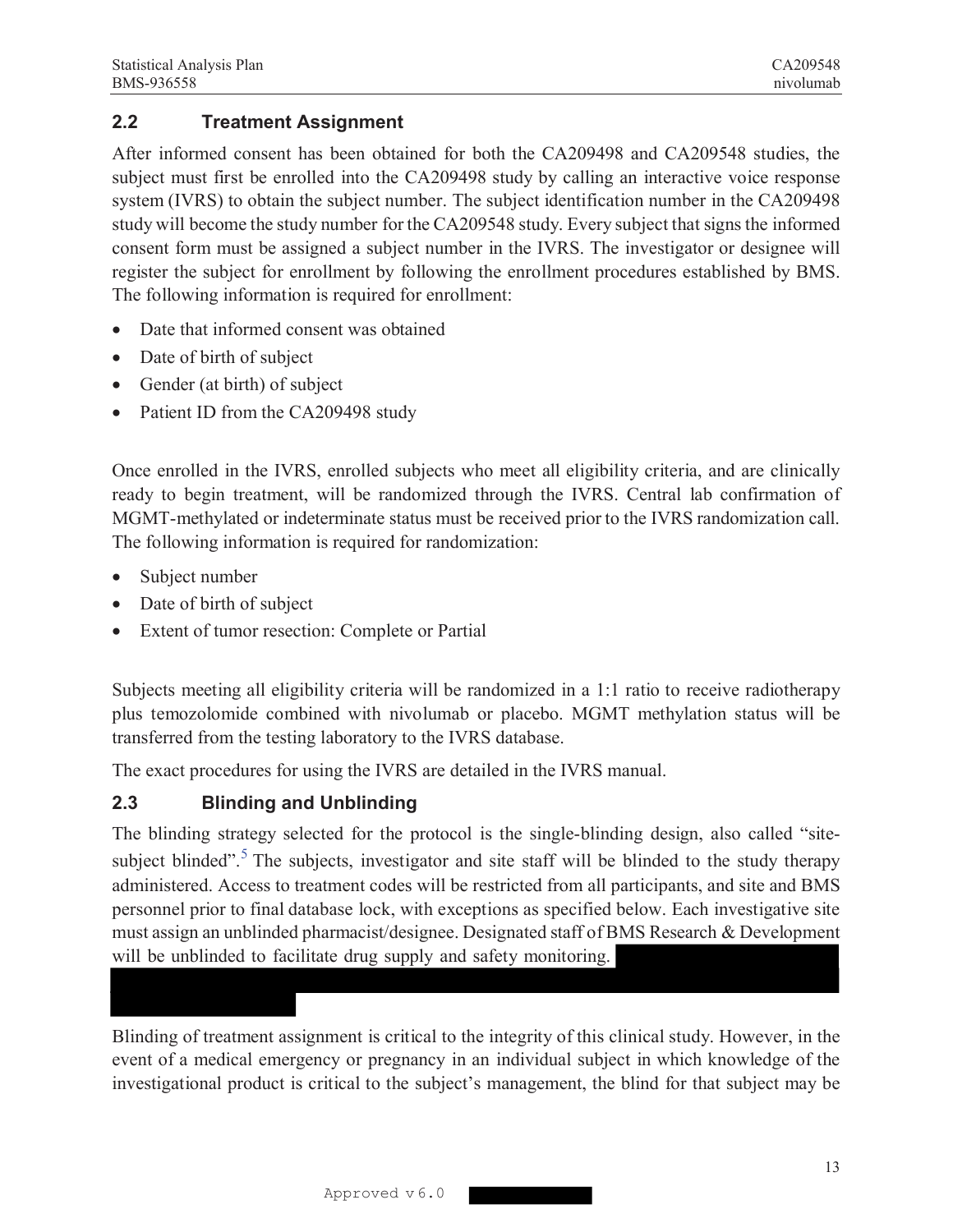broken by the investigator. The subject's safety takes priority over any other considerations in determining if the treatment assignment should be unblinded.

Before breaking the blind of an individual subject's treatment, the investigator should determine that the unblinded information is necessary, ie, that it will alter the subject's immediate management. In many cases, particularly when the emergency is clearly not related to the investigational product, the problem may be properly managed by assuming that the subject is receiving active product. It is highly desirable that the decision to unblind treatment assignment be discussed with the BMS Medical Monitor, but the investigator always has ultimate authority for the decision to unblind. The Principal Investigator should only call in for emergency unblinding AFTER the decision to discontinue the subject has been made. Once the subject is unblinded, the decision to discontinue cannot be reversed.

For this study, the method of unblinding for emergency purposes is through the IVRS. For information on how to unblind for emergency, please consult the IVRS manual.

In cases of accidental unblinding, contact the BMS Medical Monitor and ensure every attempt is made to preserve the blind.

The DMC convened a pre-planned, periodic, routine review of all available data on 09-Dec-2020. The initial recommendation was that the study should continue unchanged, however subsequently the DMC notified BMS that they had deliberated further and unanimously agreed that based on the review of the OS results to date the study may not demonstrate an OS benefit for the investigational treatment arm, and after further discussion with the DMC the decision was made to unblind all study patients, and inform all investigators, ethics committees, and health authorities as required. This statement is based on the DMC<sup>'</sup>s review of the OS results to date, with over 80% of the final required number of events reached and related statistical considerations including conditional power (CP) of  $\leq$  1% for a statistically significant final result.

#### **2.4 Protocol Amendments**

The SAP is based on the protocol v.06 of 26-Feb-2021 which incorporates the following amendments:

| <b>Document</b>      | Date of Issue  | <b>Summary of change</b>                                                                                                                                                          |
|----------------------|----------------|-----------------------------------------------------------------------------------------------------------------------------------------------------------------------------------|
| Original<br>Protocol | $16$ -Dec-2015 | Not applicable                                                                                                                                                                    |
| Amendment 05         | $22$ -Apr-2016 | The main purpose of the first global amendment is to provide additional<br>clarification on several items in response to questions arising from<br>investigators and IRB/IEC/HAs: |
|                      |                | Add any $\geq 2$ creatinine drug-related abnormality.                                                                                                                             |

**Table 2.4-1: Protocol Revision History**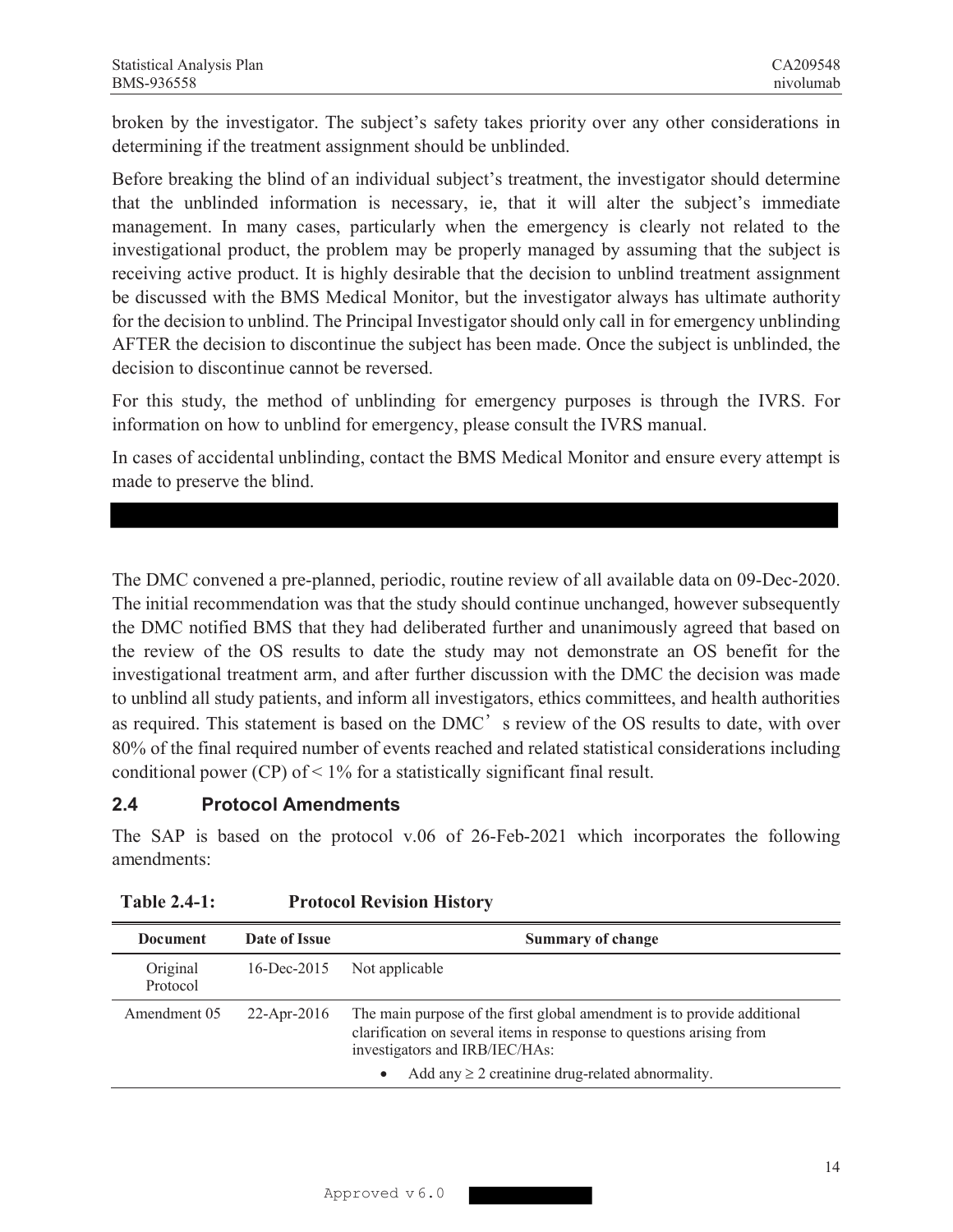| <b>Document</b>        | Date of Issue | <b>Summary of change</b>                                                                                                                                                                                                                                              |
|------------------------|---------------|-----------------------------------------------------------------------------------------------------------------------------------------------------------------------------------------------------------------------------------------------------------------------|
|                        |               | Delete provision regarding delay in subjects with baseline Grade 1<br>$\bullet$<br>ALT, AST or total bilirubin toxicity to be allowed to continue<br>dosing to Grade $\geq$ 3 toxicity, thus having all subjects delay for $\geq$<br>Grade 2 drug-related toxicity.   |
|                        |               | Modify criteria to specify that subjects with Grade 2 AST/ALT, or<br>$\bullet$<br>total bilirubin elevations may resume dosing when lab values return<br>to baseline and management with corticosteroids is complete.                                                 |
|                        |               | Modify criteria to specify subjects must discontinue for any Grade<br>3 non-skin, drug-related adverse event lasting > 7 days or which<br>recurs with some exceptions.                                                                                                |
|                        |               | Modify criteria for drug-related liver function test abnormality to<br>$\bullet$<br>discontinue for AST or ALT > 5 x ULN, Total bilirubin > 3 x ULN<br>or concurrent AST or ALT > 3 x ULN and total bilirubin > 2 x<br>ULN.                                           |
|                        |               | Add a definition for single blind.                                                                                                                                                                                                                                    |
|                        |               | Additional modifications are as described below:                                                                                                                                                                                                                      |
|                        |               | Revise resection cutoffs<br>$\bullet$                                                                                                                                                                                                                                 |
|                        |               | Clarify time windows and technical descriptions around the<br>$\bullet$<br>infusion, examinations, and administration schedule                                                                                                                                        |
|                        |               | Remove exclusion criteria 2d for subjects with interstitial lung<br>$\bullet$<br>disease                                                                                                                                                                              |
|                        |               | Add exclusion criteria 2k to exclude subjects with prior<br>$\bullet$<br>hypersensitivity to dacarbazine (DTIC)                                                                                                                                                       |
|                        |               | Add a Radiotherapy Guideline Appendix<br>$\bullet$                                                                                                                                                                                                                    |
|                        |               | Move Highly Effective Methods of Contraception to an Appendix<br>$\bullet$                                                                                                                                                                                            |
|                        |               | Incorporate other minor changes to correct and/or clarify protocol<br>requirements                                                                                                                                                                                    |
| Revised<br>Protocol 01 | 22-Apr-2016   | Incorporates Amendment 05                                                                                                                                                                                                                                             |
| Amendment 09           | 26-Oct-2016   | This amendment updates the nivolumab clinical information in GBM and<br>safety management algorithms as a result of most recent version of the<br>Investigator Brochure (version 15). The amendment also clarifies several<br>items as well as corrects minor errors. |
|                        |               |                                                                                                                                                                                                                                                                       |
|                        |               | Renal, Pulmonary, Hepatic, and Skin safety management<br>algorithms revised based on IBv.15                                                                                                                                                                           |
|                        |               | Time windows and technical descriptions around assessments and<br>$\bullet$<br>administration schedule have been added or expanded to allow for<br>flexibility at the site level while not affecting the conduct or the<br>analysis of the data.                      |
| Revised<br>Protocol 02 | 26-Oct-2016   | Incorporates Amendment 09                                                                                                                                                                                                                                             |

## **Table 2.4-1: Protocol Revision History**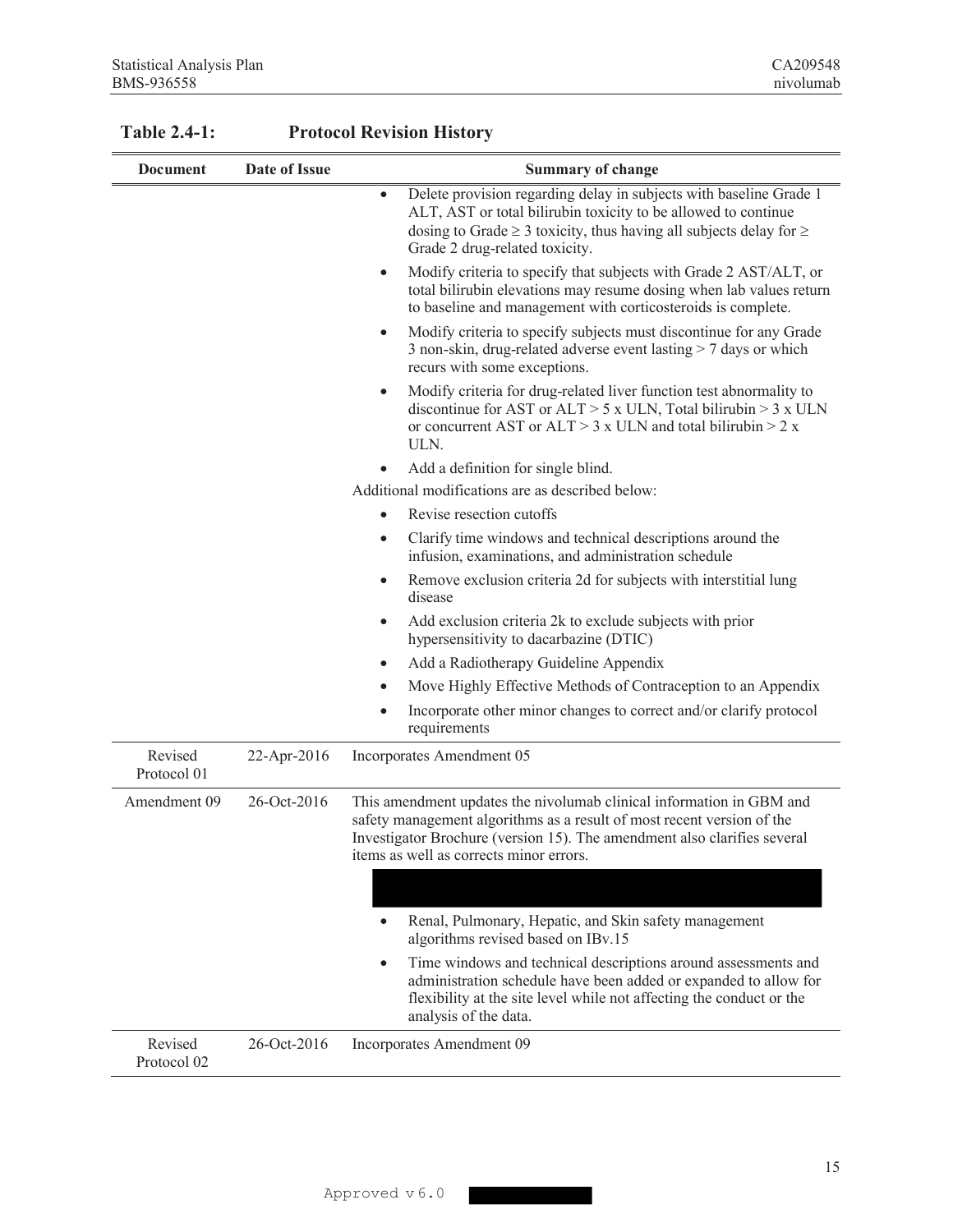| <b>Document</b>             | <b>Date of Issue</b> | <b>Summary of change</b>                                                                                                                                                                                                                  |  |  |  |
|-----------------------------|----------------------|-------------------------------------------------------------------------------------------------------------------------------------------------------------------------------------------------------------------------------------------|--|--|--|
| Administrative<br>Letter 04 | 08-May-2017          | Change in Study Director                                                                                                                                                                                                                  |  |  |  |
| Amendment 11                | 03-Jun-2017          | Changed to a Phase 3 trial with Primary Objective of OS                                                                                                                                                                                   |  |  |  |
| Revised<br>Protocol 03      | 03-Jun-2017          | Incorporates Amendment 11                                                                                                                                                                                                                 |  |  |  |
| Amendment 12                | 17-Jun-2017          | Corrects an error in the Dose Delay Criteria and aligns the Dose Delay<br>Criteria and Dose Discontinuation Criteria with the nivolumab program<br>standards.                                                                             |  |  |  |
| Revised<br>Protocol 04      | 17-Jun-2017          | Incorporates Amendment 12                                                                                                                                                                                                                 |  |  |  |
| Revised                     | 8-Nov-2018           | Major Changes                                                                                                                                                                                                                             |  |  |  |
| Protocol 05                 |                      | Progression Free Survival (PFS) is now a primary objective of the study,<br>changed from secondary. In support of this change, blinded independent<br>central review (BICR) has been added and may occur at any time during<br>the study. |  |  |  |
|                             |                      | Overall survival (OS) rates at 12 and 24 months and PFS based on<br>investigator assessment by RANO criteria are added as a secondary<br>objective.                                                                                       |  |  |  |
|                             |                      | The statistical section has been revised to support changes in the study<br>objectives. The study will now include 1 formal interim analysis for PFS<br>and 1 formal interim analysis for OS for superiority.                             |  |  |  |
|                             |                      |                                                                                                                                                                                                                                           |  |  |  |
| Revised<br>Protocol 06      | 26-Feb-2021          | The study was officially unblinded on 22-Dec-2020 per DMC<br>$\bullet$<br>recommendation based on the DMC review conducted on 9-Dec-2020<br>and BMS approval.                                                                             |  |  |  |
|                             |                      | The timing of the primary OS analysis has been updated. To prevent<br>any bias due to unblinding of subjects, the primary OS analysis will be<br>conducted using the unblinding date of 22-Dec-2020.                                      |  |  |  |
|                             |                      | Study procedures for subjects remaining on treatment and in follow-up<br>have been simplified.                                                                                                                                            |  |  |  |
|                             |                      | Following study unblinding, subjects who discontinue study drug will<br>only be followed for safety as required.                                                                                                                          |  |  |  |
|                             |                      | Protocol language per BMS standards for nivolumab studies and for<br>$\bullet$<br>COVID-19 has been incorporated.                                                                                                                         |  |  |  |
|                             |                      | Incorporates approved Administrative Letters 10 and 11.<br>$\bullet$                                                                                                                                                                      |  |  |  |

#### **Table 2.4-1: Protocol Revision History**

## **2.5 Data Monitoring Committee**

A Data Monitoring Committee will be established to provide oversight of safety and efficacy evaluation of the entire study and to provide advice to the sponsor regarding actions the committee deems necessary for the continuing protection of subjects. The DMC will be charged with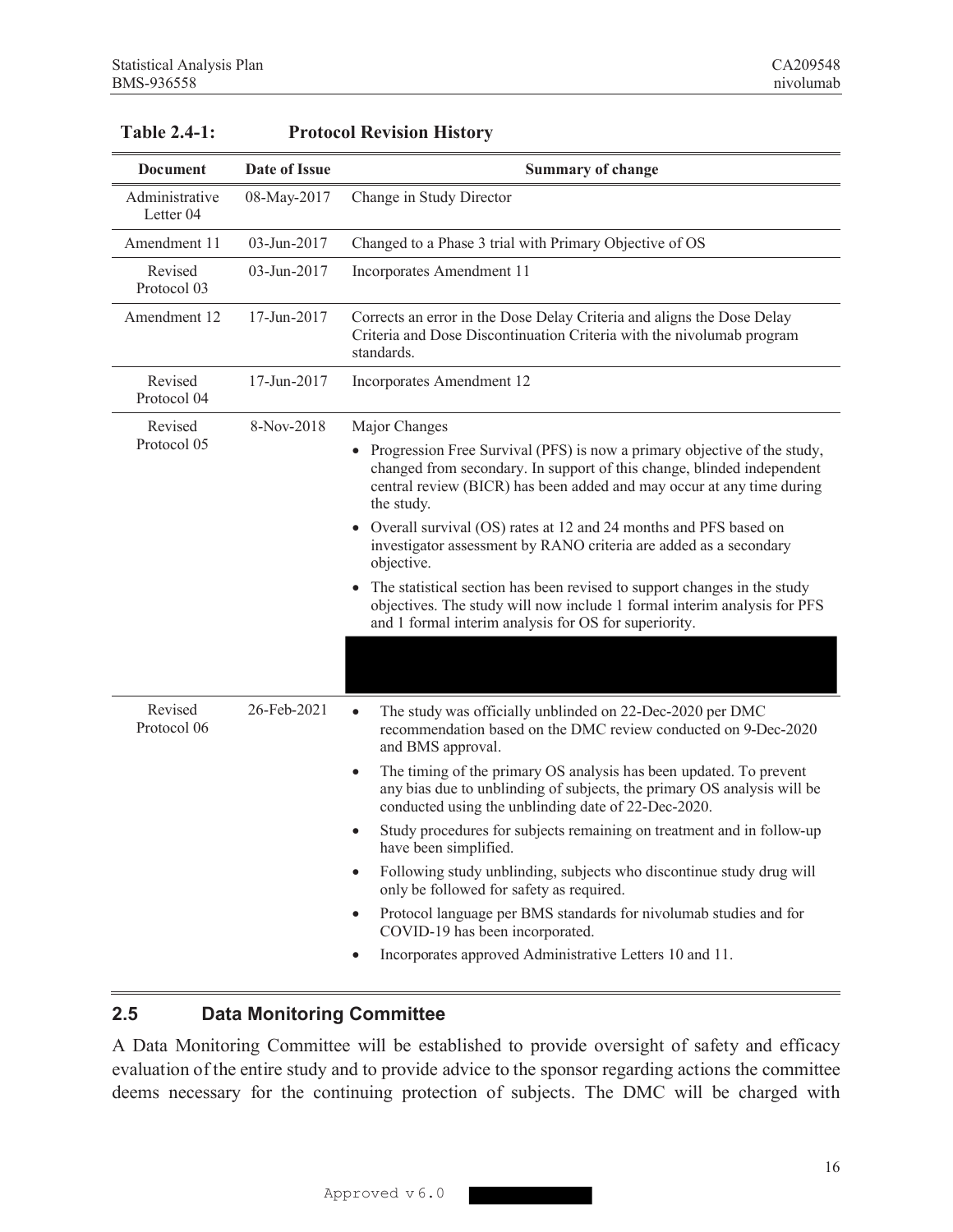assessing such actions in light of an acceptable benefit/risk profile for nivolumab. The DMC will act in an advisory capacity to BMS and will monitor subject safety and evaluate the available efficacy data for the study. The oncology therapeutic area of BMS has primary responsibility for design and conduct of the study. The DMC will meet at least every 6 months or more frequently as needed on an ad-hoc basis. Information regarding DMC membership, responsibilities, and procedures are detailed in the DMC charter. The DMC will be informed should a safety signal emerge and may convene an ad-hoc meeting on its own initiative. The DMC will review all available data (safety and efficacy) at each meeting. At the conclusion of each DMC meeting the committee, will provide the sponsor with a recommendation to continue, modify or terminate the study protocol based upon their review. Ultimately, decisions regarding the study protocol will be made by the sponsor in conjunction with feedback from investigators and the DMC.

Details of the DMC responsibilities and procedures will be specified in the DMC charter.

## **3 OBJECTIVES**

#### **3.1 Primary**

- To compare PFS of subjects with newly-diagnosed MGMT-methylated or indeterminate GBM subtypes treated with RT plus TMZ combined with nivolumab or placebo. PFS will be determined by blinded independent central review (BICR) based on RANO criteria.
- To compare OS of subjects with newly-diagnosed MGMT-methylated or indeterminate GBM subtypes without baseline corticosteroids and regardless of baseline corticosteroids (ie, all comers) treated with RT plus TMZ combined with nivolumab or placebo.

#### **3.2 Secondary**

- To compare OS of subjects with newly-diagnosed MGMT-methylated or indeterminate GBM subtypes without baseline corticosteroids and regardless of baseline corticosteroids (ie, all comers) treated with RT plus TMZ combined with nivolumab or placebo at 12 and 24 months.
- To compare PFS based on investigator's assessment by RANO criteria of subjects with newlydiagnosed MGMT methylated or indeterminate GBM subtypes treated with RT plus TMZ combined with nivolumab or placebo.

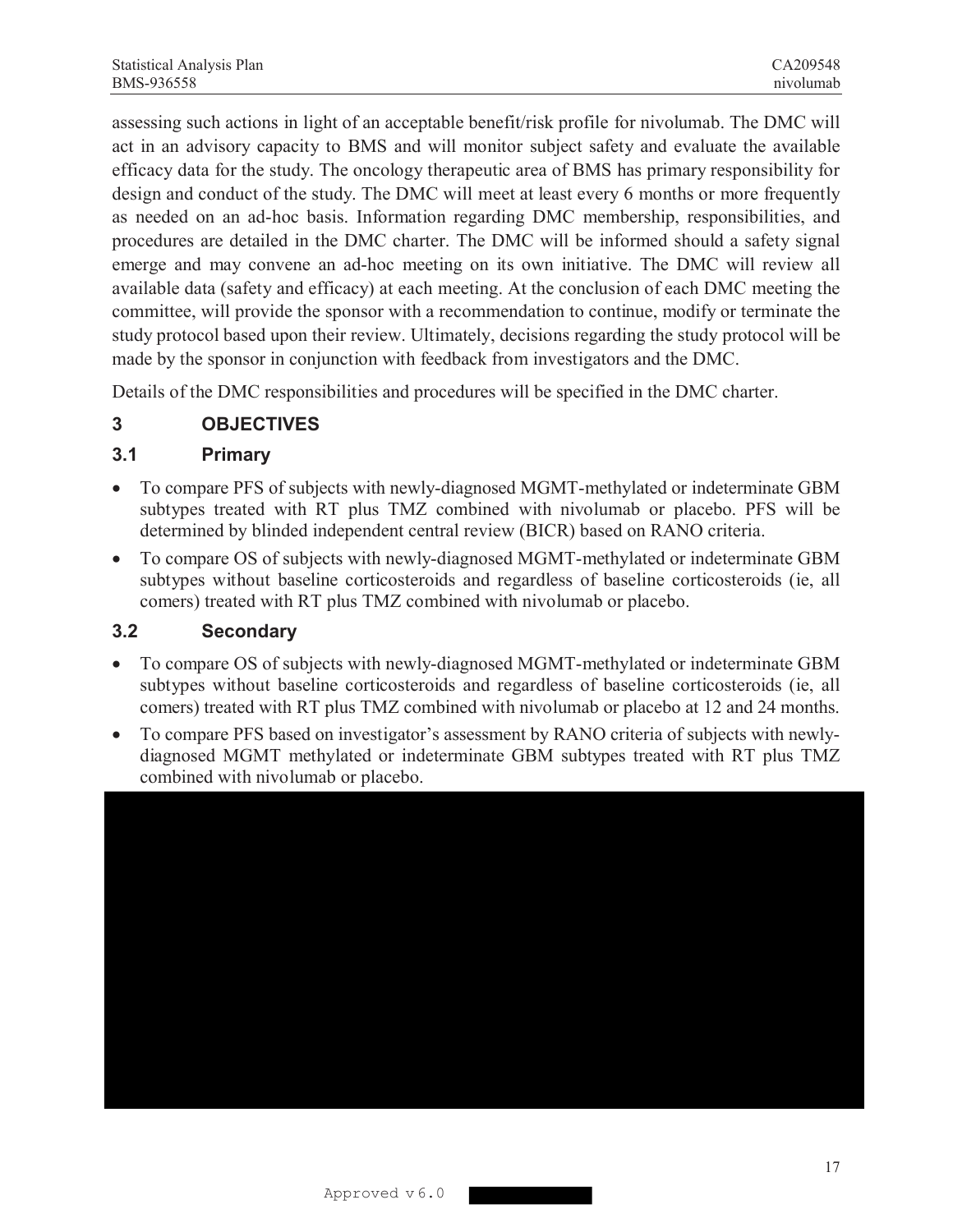#### **4 ENDPOINTS**

#### **4.1 Primary Endpoint(s)**

The primary endpoints of the trial will be assessed by OS and PFS.

OS is defined as time from the date of randomization to the date of death. Subjects who did not die by the end of the study will be censored to last known date alive. OS will be assessed in the randomized population with no corticosteroids at baseline and in the all randomized population.

PFS is defined as the time from randomization to the date of the first documented tumor progression or death due to any cause. Subjects who did not have disease progression or die will be censored at the date of the last tumor assessment. Subjects who did not have any on study tumor assessment and did not die will be censored at the last tumor assessment. Subjects who started any subsequent anti-cancer therapy without a prior reported progression will be censored at the last tumor assessment prior to initiation of the anti-cancer therapy. Subjects who had surgical resection after start of study treatment will be censored at the last tumor assessment date prior to initiation of surgical resection. PFS will be determined by BICR, based on RANO criteria. PFS will be assessed in the first 558 subjects from all randomized population. The progression free survival rate at time *T* is defined as the probability that a subject has not progressed and is alive at time *T* following randomization.

Censoring rules for the primary analysis of PFS are presented in Figure 4.1-1. Alternate censoring rules for sensitivity analyses are specified in Section 7.5.2.2.

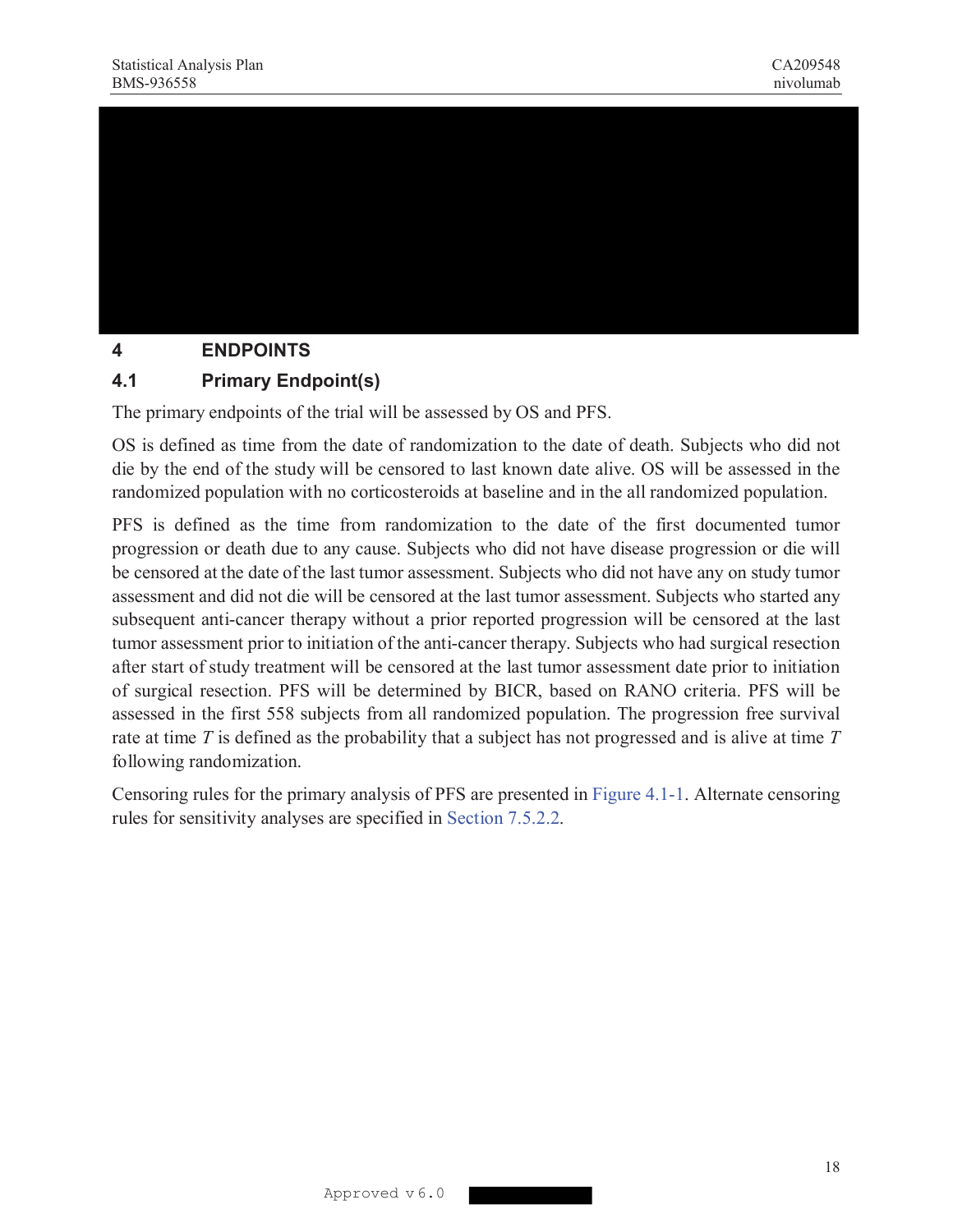

# **4.2 Secondary Endpoint(s)**

- OS rate at 12 months and 24 months derived Kaplan-Meier curve of OS
- PFS assessed by investigator based on RANO criteria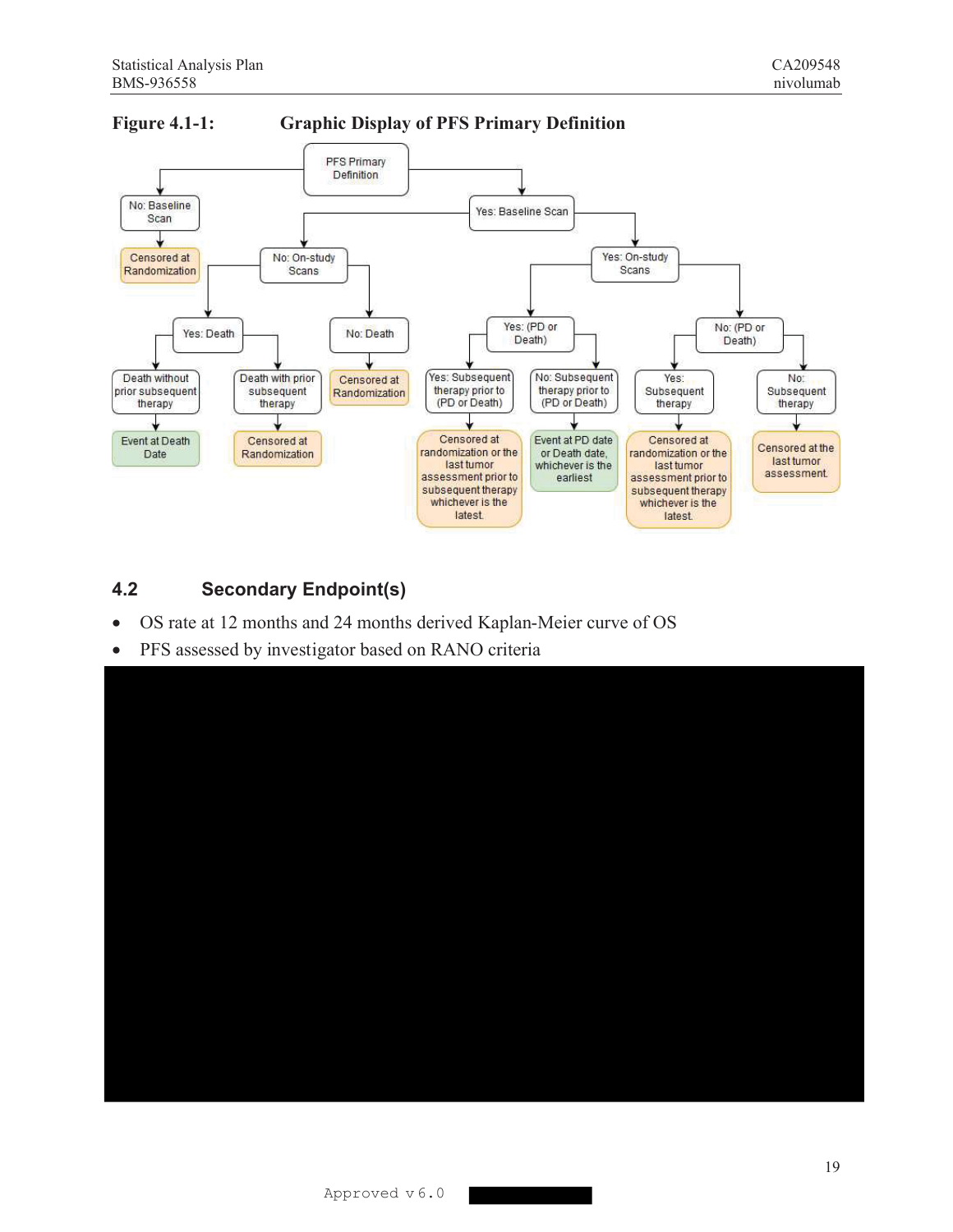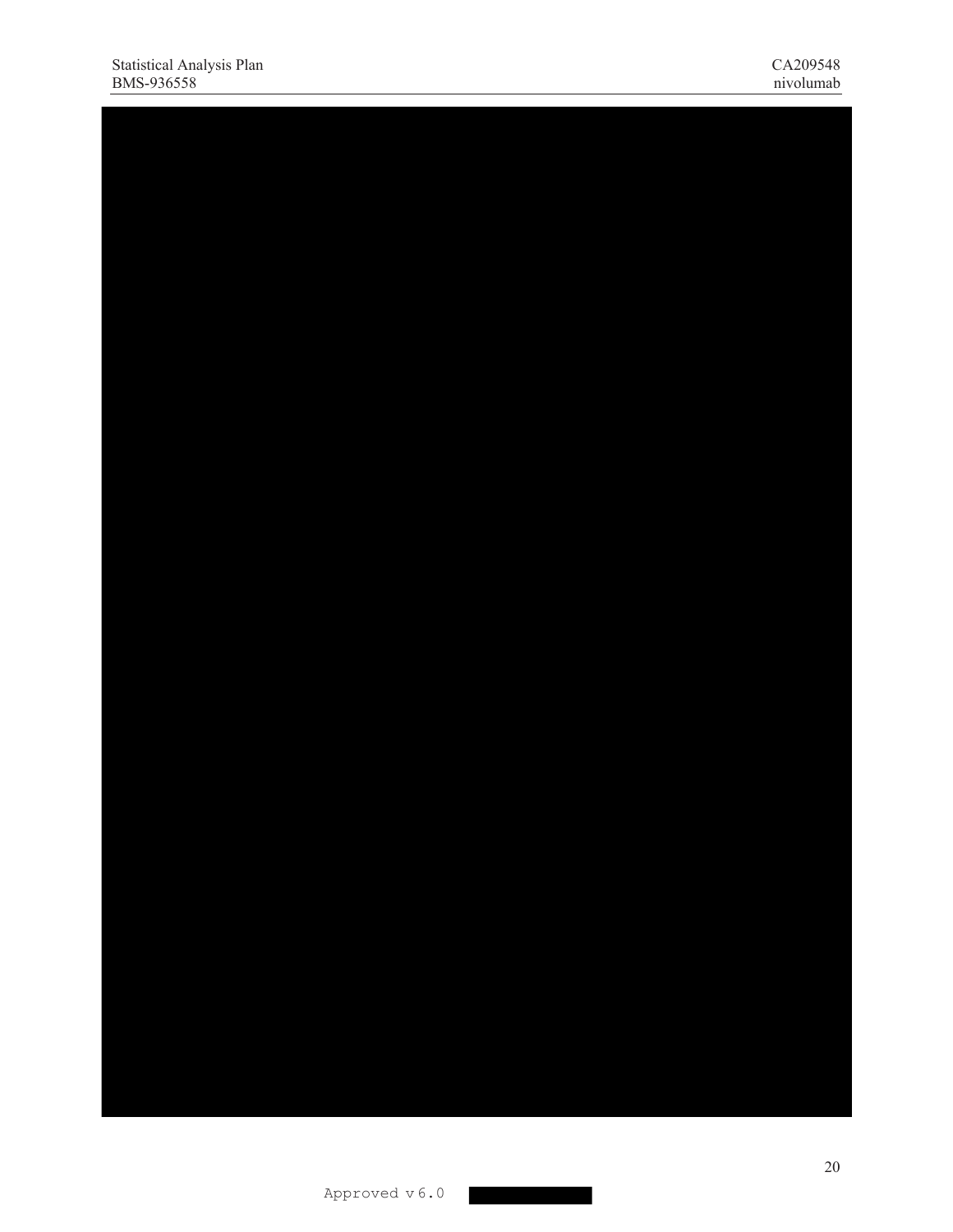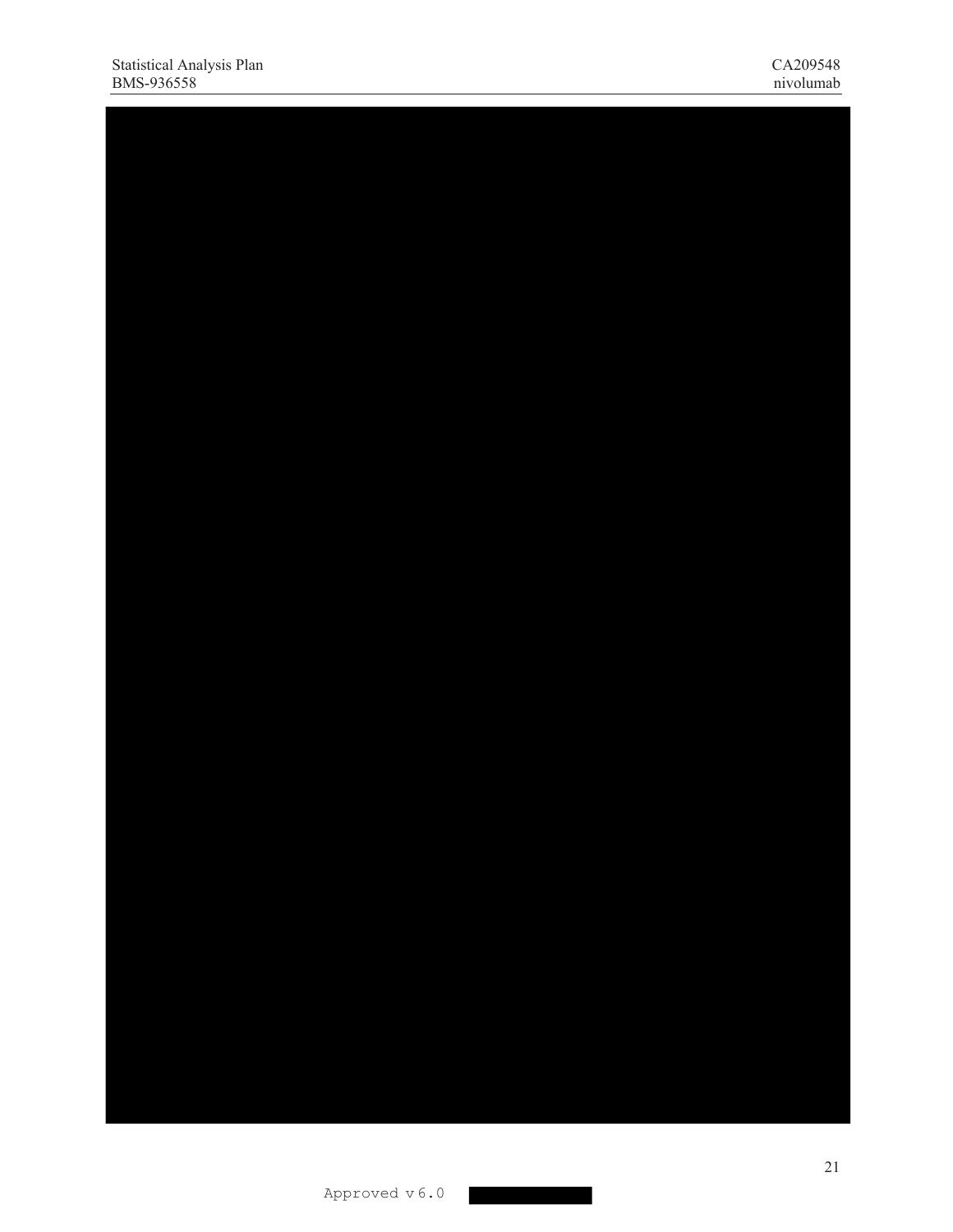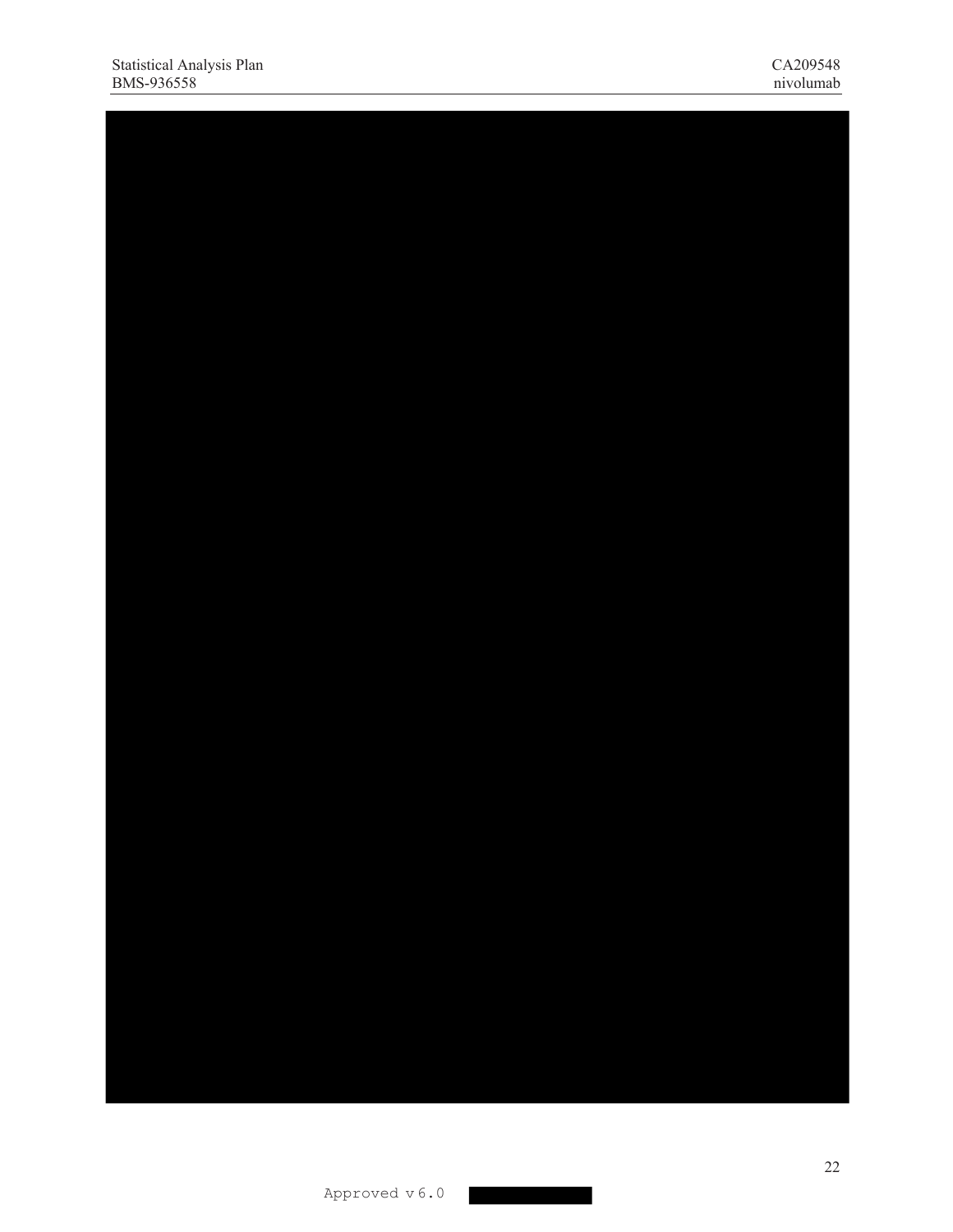Approved  $v 6.0$ 

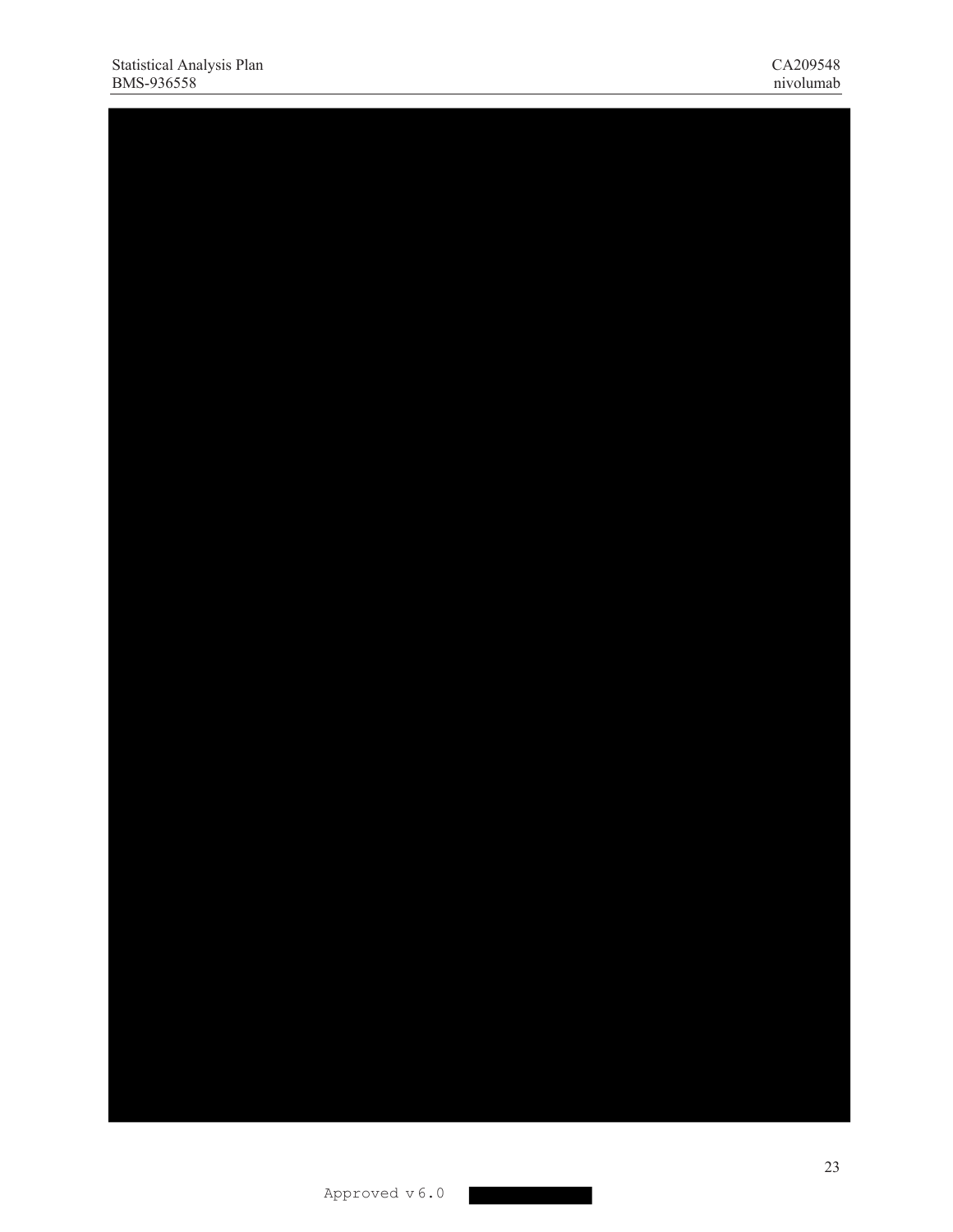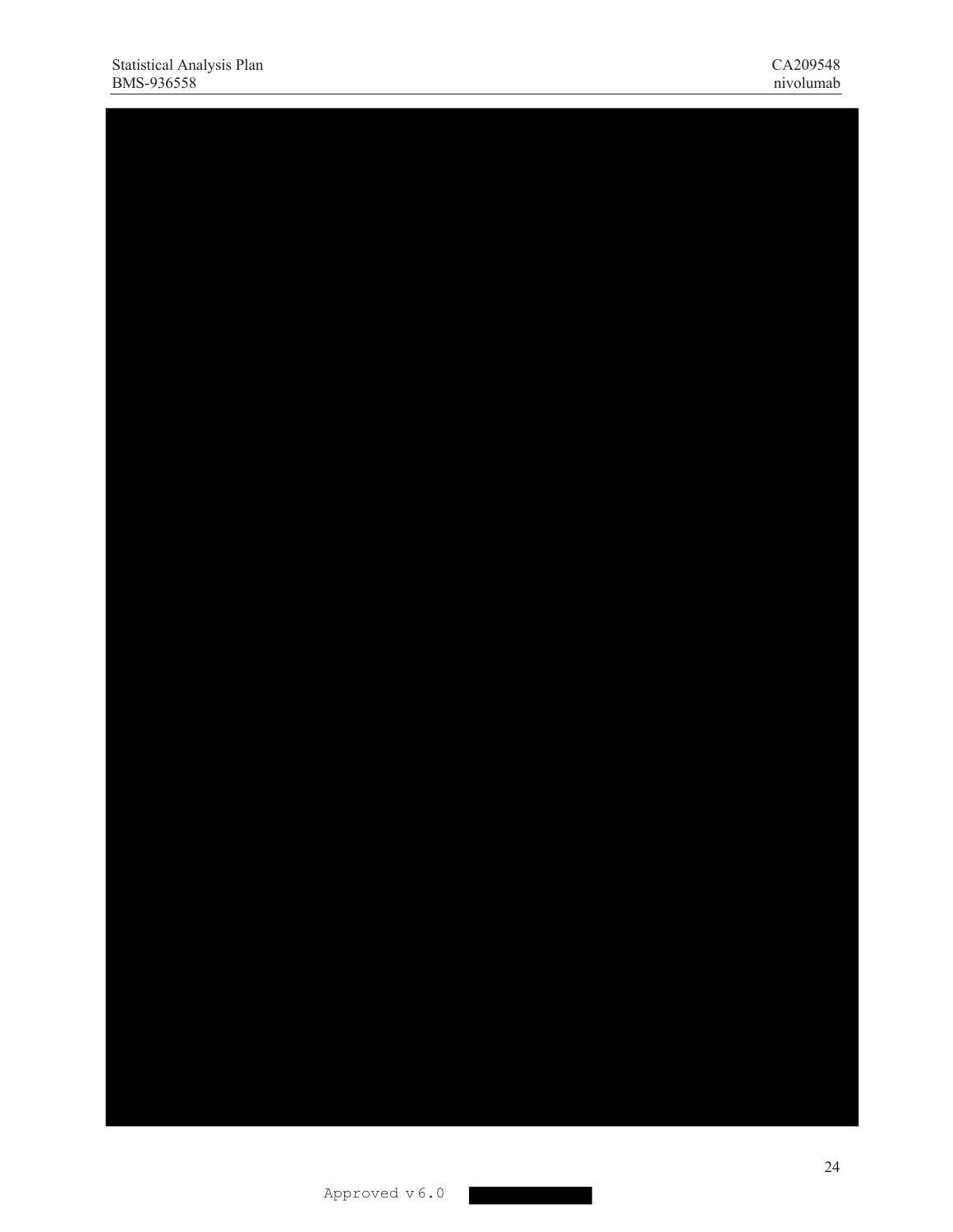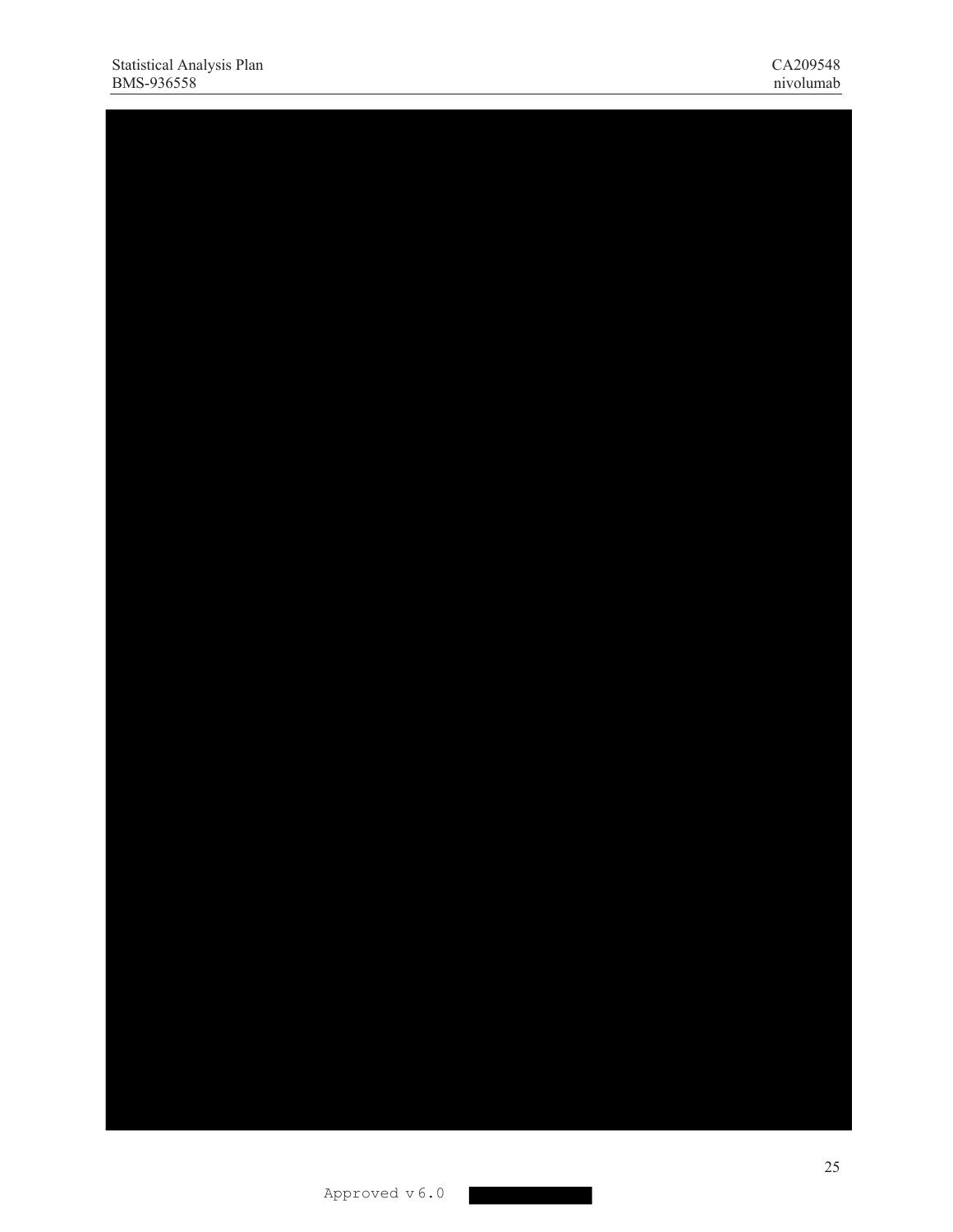

#### **5 SAMPLE SIZE AND POWER**

This is a Phase 3, randomized, single blinded, multicenter study of RT+TMZ+nivolumab or placebo in adult ( $\geq 18$  years) subjects with newly diagnosed GBM and MGMT-methylated or indeterminate tumors.

The familywise type I error rate for the primary comparisons will be set to 0.05, with 0.01 being allocated to the PFS comparison and 0.04 being allocated to the OS comparison.

The primary objectives on OS will test RT plus TMZ combined with nivolumab or placebo in the following hierarchy via a stratified log rank test:

- 1. OS in newly diagnosed MGMT-methylated or indeterminate GBM subtype without baseline corticosteroids.
- 2. If 1 is significant, OS in newly-diagnosed MGMT-methylated or indeterminate GBM subtype regardless of baseline steroid use (all comers).

The sample size for this study is based on the following assumptions:

- PFS and OS follows exponential distribution
- Median PFS in RT+TMZ arm is 10.0 months
- Hazard ratio (HR) of arm  $RT + TMZ + niv$  hivolumab vs  $RT + TMZ$  for PFS is 0.68, translated to median PFS improvement of 4.7 months (10.0 months vs 14.7 months for arm  $RT + TMZ$  and  $arm RT + TMZ + nivolumab, respectively)$
- Median OS in RT+TMZ arm is 26.0 months<sup>3</sup>
- Hazard ratio (HR) of arm  $RT + TMZ + nivolumab vs RT + TMZ$  is 0.7 for the randomized population with no baseline corticosteroid, translated to median OS improvement of 11.1 months (26.0 months vs 37.1 months for arm  $RT + TMZ$  and arm  $RT + TMZ + nivolumab$ , respectively)
- Hazard ratio (HR) of arm  $RT + TMZ + nivolumab$  vs  $RT + TMZ$  is 0.75 for all randomized population, translated to median OS improvement of 8.7 months (26.0 months vs 34.7 months for arm  $RT + TMZ$  and arm  $RT + TMZ + nivolumab$ , respectively)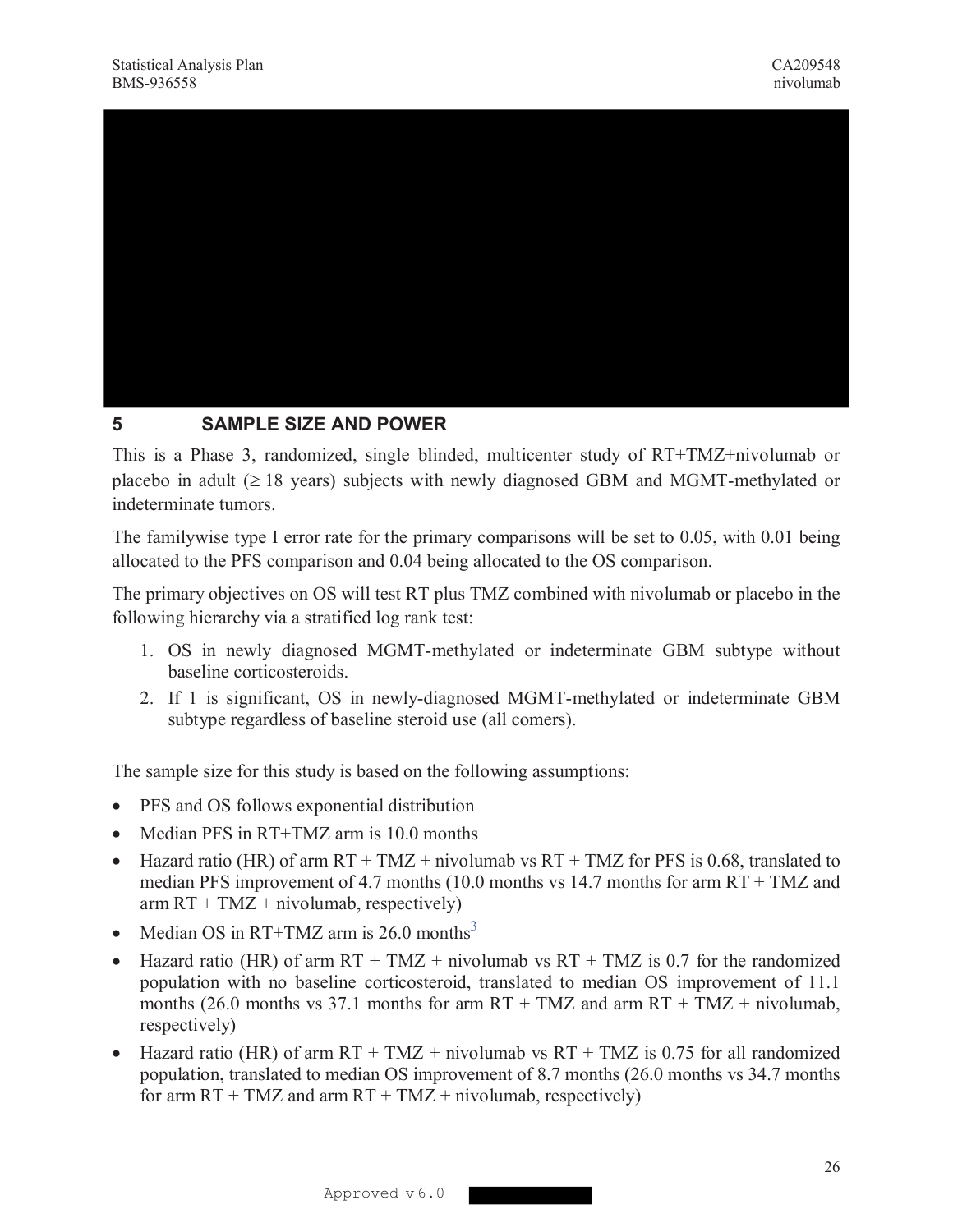• Proportion of no baseline corticosteroid population within the entire newly-diagnosed MGMTmethylated or indeterminate GBM subtypes is 0.70

Approximately 693 subjects will be randomized in a 1:1 ratio, stratified by complete or partial resection. Of these 693 subjects, 485 subjects are assumed to be no baseline corticosteroids. Accrual is estimated to take approximately 25 months based on an observed monthly accrual in CA209548 of approximately 28 subjects per month; in the no baseline corticosteroids population, a piecewise accrual of 1, 4, 5, 8, 13, 16, 19, and then 23 subjects per month thereafter is assumed. At least 337 OS events (deaths) in the no baseline corticosteroid population are needed to achieve 88% power using a 2-sided Type 1 error of 4%. This number of events is projected to occur after an additional 44 months of follow-up (ie, at 69 months).

One interim analysis will be conducted on OS in the randomized population with no baseline corticosteroid. It will occur approximately 20 months after accrual is finished or when 70% or 236 OS events is reached which is estimated to occur at 45 months after study start, providing a 58% probability of stopping under H1. The stopping boundaries at the interim and final analyses will be based on the actual number of OS events at the time of the analysis using Lan-DeMets alpha spending function with O'Brien-Fleming boundaries. If the planned interim analyses occur exactly at the planned number of events, the projected alpha level will be 0.011 and 0.037. See Table 5-1. The interim analysis will also be conducted on OS in the overall randomized population. The interim analysis will be conducted at the same time as the interim for the no baseline corticosteroids population in a hierarchy with stopping boundaries at the interim and final analysis based on actual number of OS events at the time of the analysis using Lan-DeMets alpha spending function with Pocock boundaries<sup>12</sup>.

The PFS comparisons will be based on first 558 randomized subjects in all-comers. At least 404 PFS events are needed to achieve 90% power using a 2-sided Type 1 error of 1%. Accrual is estimated to take approximately 23 months and this number of events is projected to occur after an additional 12 months of follow-up (ie, at 35 months).

One interim analysis on PFS is planned and it will occur when 70% or 283 PFS events is reached, providing a 54% probability of stopping under H1, or when each of the 558 subjects reaches 12 months follow-up whichever comes first. The stopping boundaries at the interim and final analyses will be based on the actual number of PFS events at the time of the analysis using Lan-DeMets alpha spending function with O'Brien-Fleming boundaries. If the planned interim analyses occur exactly at the planned number of events, the projected alpha level will be 0.002 and 0.009.

Due to delayed BICR data, the number of PFS events passed the pre-specified events required for interim analysis and it was close to the number of pre-specified PFS events required for final analysis. As a result, interim analysis for PFS will not be conducted and alpha of 0.01 will be fully allocated to the final analysis for PFS.

Power calculations were done using East v 6.3 and R.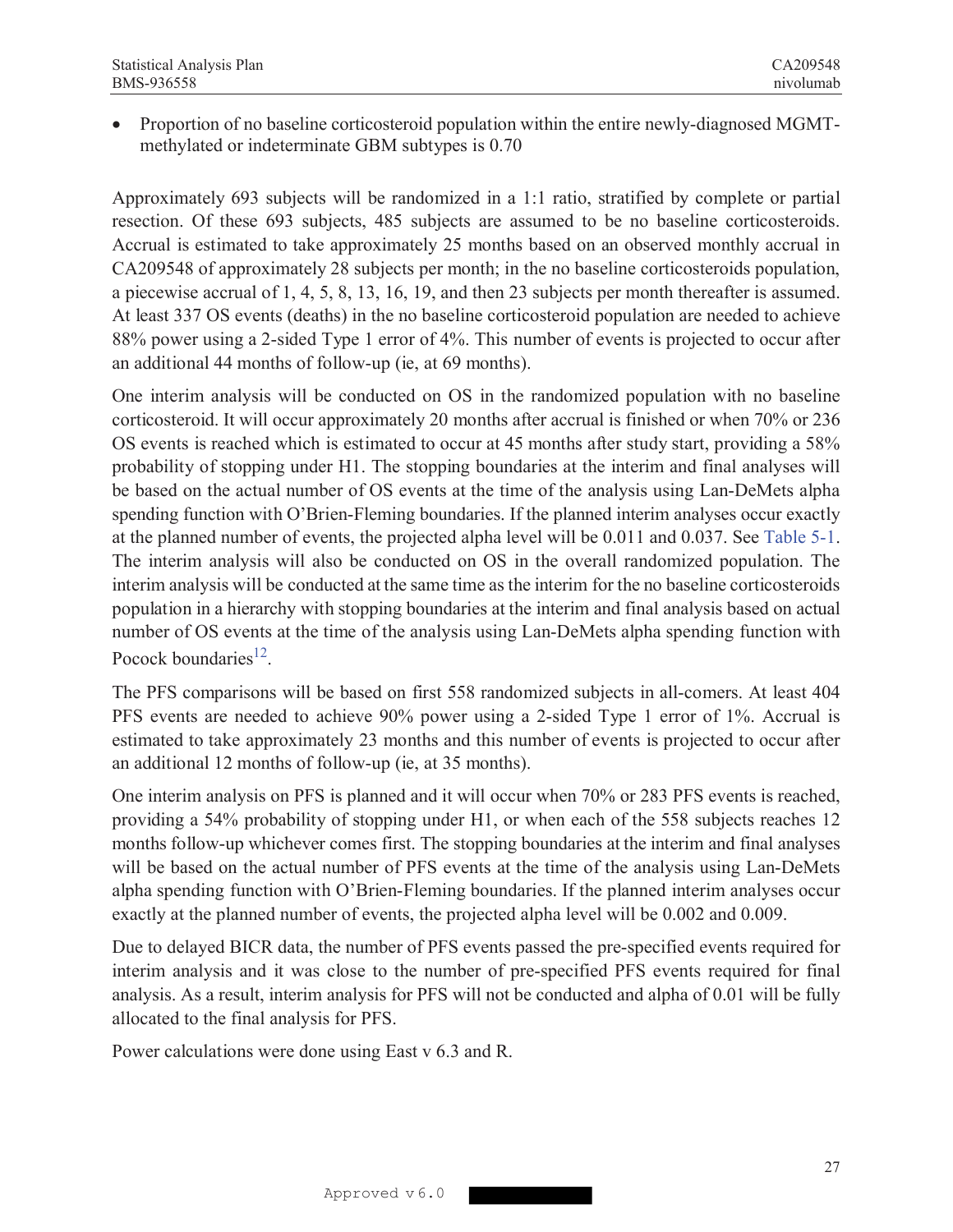| <b>Table 5-1:</b> | Key Parameters of Sample Size Calculation of PFS and OS |  |  |  |
|-------------------|---------------------------------------------------------|--|--|--|
|                   |                                                         |  |  |  |

| <b>Primary Endpoint</b>                                               | <b>PFS</b>            | <b>OS</b>                            | <b>OS</b>        |
|-----------------------------------------------------------------------|-----------------------|--------------------------------------|------------------|
| Power                                                                 | 90%                   | 88%                                  | 87%              |
| Alpha                                                                 | 0.01                  | 0.04                                 | 0.04             |
| Hypothesized Median Control vs. exp<br>(months)                       | $10 \text{ vs } 14.7$ | 26 vs 37.1                           | 26 vs. 34.7      |
| Hypothesized Hazard ratio                                             | 0.68                  | 0.7                                  | 0.75             |
| Expected number of events for<br>comparison towards primary objective | 404                   | 337                                  | 494              |
| Accrual Duration (months)                                             | 23                    | 25                                   | 25               |
| Sample size                                                           | 558 (all-comers)      | 485 (no baseline<br>corticosteroids) | 693 (all-comers) |
| Expected number of events at IA                                       |                       | 236                                  | 346              |
| FPFV to IA (months)                                                   |                       | 45                                   | 45               |
| FPFV to LPLV (months)                                                 | 35                    | 69                                   | 69               |

#### **6 STUDY PERIODS, TREATMENT REGIMENS AND POPULATIONS FOR ANALYSES**

#### **6.1 Study Periods**

#### *6.1.1 Baseline Period*

Baseline evaluations or events will be defined as evaluations or events that occur before the date and time of the first dose of study treatment (or date of randomization in case of no treatment).

In cases where the time (onset time of event or evaluation time and dosing time) is missing or not collected, the following definitions will apply:

- Pre-treatment AEs will be defined as AEs with an onset date prior to but not including the day of the first dose of study treatment
- Baseline evaluations (laboratory tests, pulse oximetry and vital signs) will be defined as evaluations with a date on or prior to the day of first dose of study treatment

If there are multiple valid assessments, the assessment that is closest to day (and time if collected) of the first dose of study treatment will be used as the baseline in the analyses. If multiple assessments are collected at the same date (and time if collected), the assessment with the latest database entry date (and time if collected) will considered as baseline.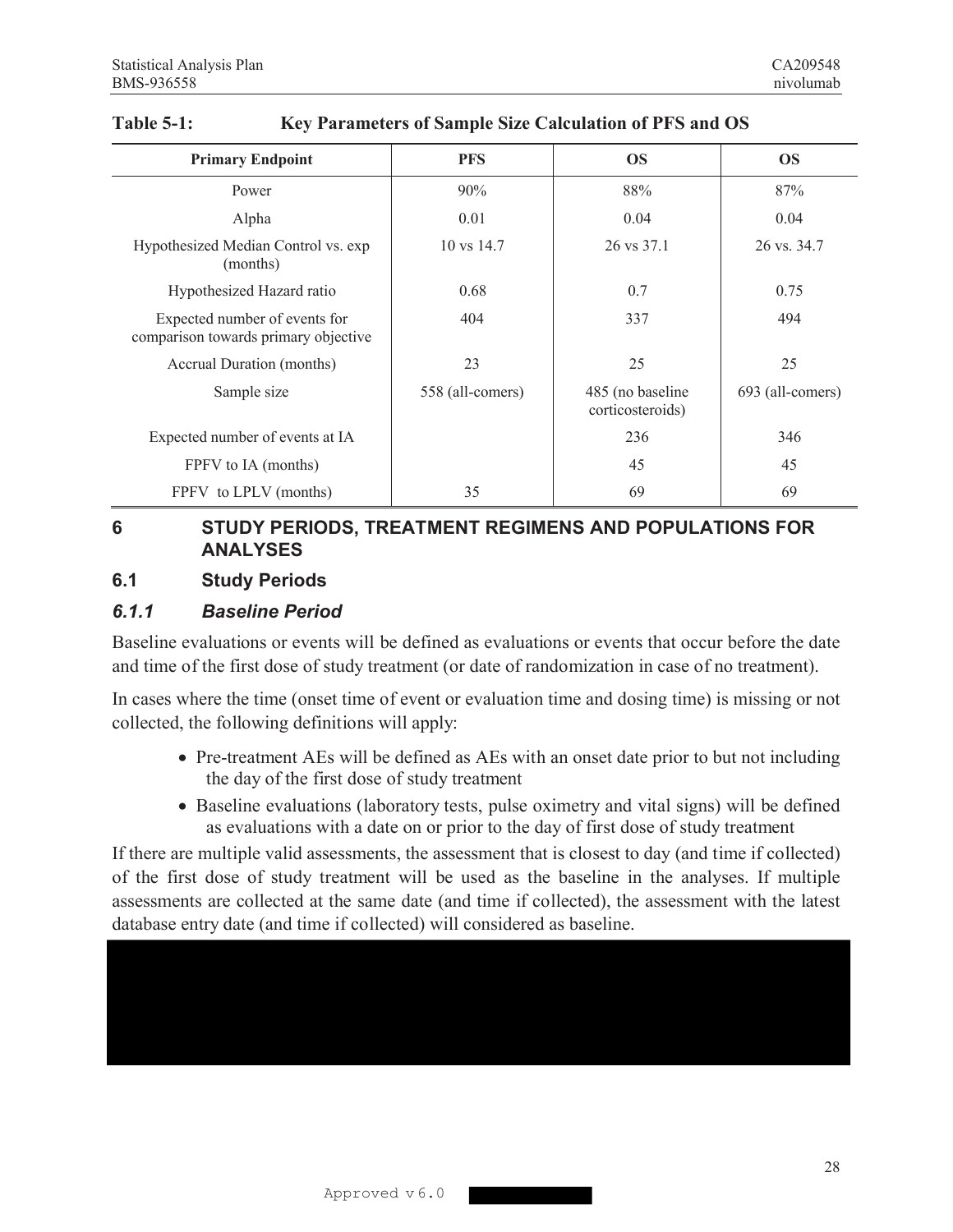## *6.1.2 Post Baseline Period*

On-treatment AEs will be defined as AEs with an onset date-time on or after the date-time of the first dose of study treatment (or with an onset date on or after the day of first dose of study treatment if time is not collected or is missing). An AE will be counted as on-treatment if the event occurred within 30 days (or 100 days depending on analysis, see Core Safety SAP<sup>6)</sup> of the last dose of study treatment. 30 day and 100 day cut-off is only for subjects off-treatment and no 'subtracting rule' will be applied to AEs that occurred pre-treatment.

On-treatment evaluations (laboratory tests, pulse oximetry and vital signs) will be defined as evaluations taken after the day (and time, if collected and not missing) of first dose of study treatment. An evaluation will be counted as on-treatment if it occurred within 30 days (or 100 days depending on analysis) of the last dose of study.

#### **6.2 Treatment Regimens**

The treatment group "**as randomized"** will be retrieved from the IVRS system

- Arm RT+TMZ: Radiotherapy + Temozolomide
- Arm RT+TMZ+N: Radiotherapy + Temozolomide + Nivolumab

The treatment group "**as treated**" will be the same as the arm as randomized by the IVRS. However, if a subject received the incorrect drug for **the entire period** of treatment, the subject's treatment group will be defined as the incorrect drug the subject actually received.

#### **6.3 Populations for Analyses**

- All Enrolled subjects: All subjects who signed an informed consent form and were registered into the IVRS.
- All Randomized subjects: All enrolled subjects who were randomized to any treatment arm. This is the primary dataset for analyses of efficacy parameters and baseline characteristics.
- All Treated subjects: All randomized subjects who received at least one dose of study drug. This is the primary dataset for safety and exposure analyses.

#### • All Randomized subjects with no baseline corticosteroids: Randomized subjects who did not take corticosteroids for at least 5 days prior to start of dosing (or randomization for subjects not treated).

• Response evaluable subjects: Randomized subjects with measurable lesions at baseline

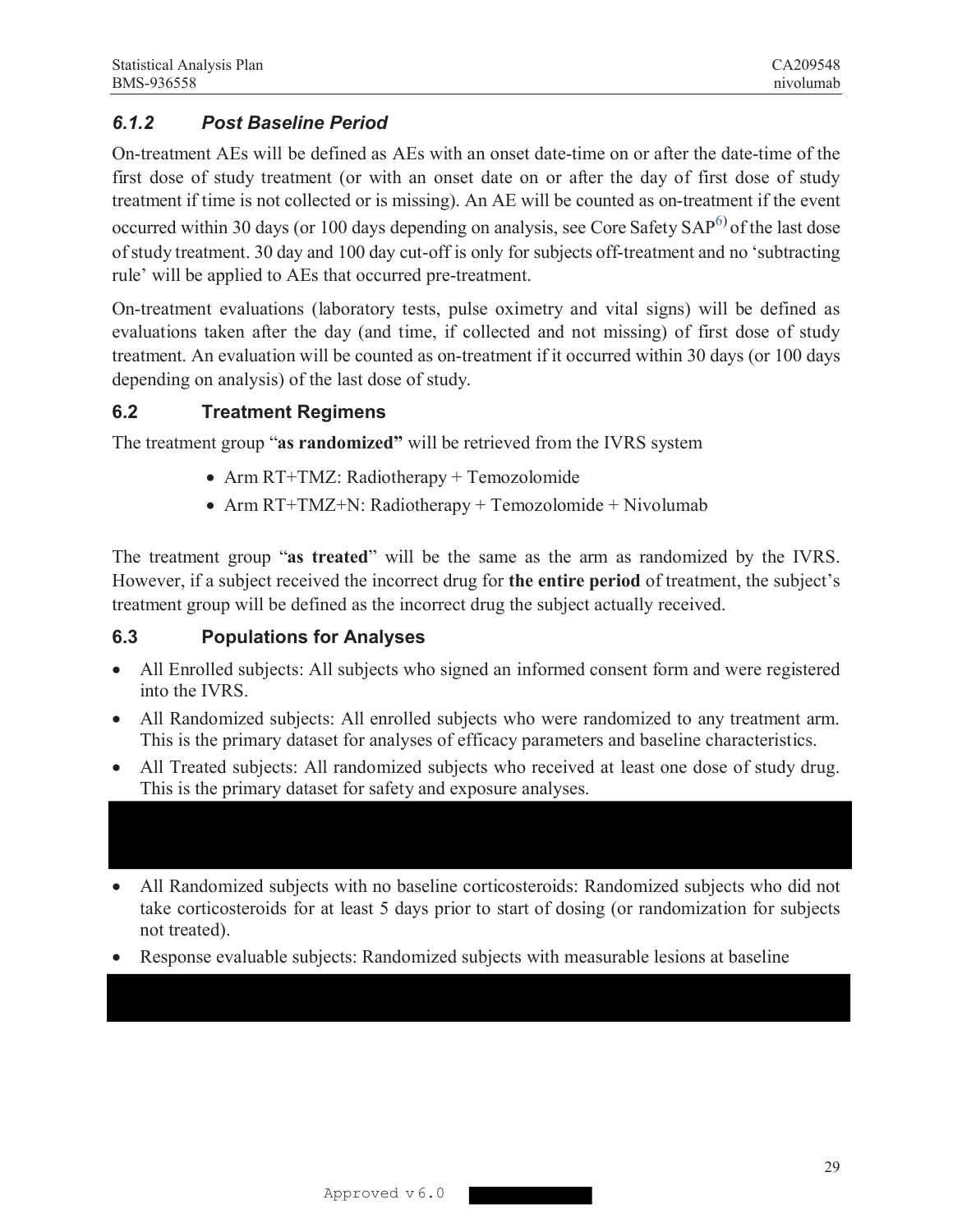## **7 STATISTICAL ANALYSES**

#### **7.1 General Methods**

Unless otherwise noted, the titles in the following subsections describe tabulations of discrete variables, by the frequency and proportion of subjects falling into each category, grouped by treatment (with total). Percentages given in these tables will be rounded and, therefore, may not always sum to 100%. Continuous variables will be summarized by treatment group (with total) using the mean, standard deviation, median, minimum and maximum values. If a missing category is not being presented in the data display, only those subjects with non-missing values for the parameter being assessed are included in the percentage calculation.

Time to event distributions (i.e. progression free survival, overall survival, time to response and duration of response) will be estimated using Kaplan Meier techniques. When appropriate, the median along with the corresponding log-log transformed 95% CI will be estimated. Rates at fixed timepoints (e.g. OS at 24 months) will be derived from the Kaplan Meier estimate along with their corresponding log-log transformed 95% confidence intervals<sup>7</sup>. Confidence intervals for binomial proportions will be derived using the Clopper-Pearson method<sup>8</sup>.

Unless otherwise specified, the stratified log-rank test will be performed to test the comparison between time to event distributions (OS and PFS). Stratification factor (complete resection or partial resection at baseline) will be as entered into the IVRS.

Unless otherwise specified, the stratified hazard ratio between 2 groups along with CI will be obtained by fitting a stratified Cox model with the group variable as unique covariate. Stratification factor (complete resection or partial resection at baseline) will be as entered into the IVRS.

P-values other than those provided for the PFS and OS primary analysis are for descriptive purpose only and not adjusted for multiplicity.

## **7.2 Study Conduct**

## *7.2.1 Accrual*

The accrual pattern will be summarized per country, investigational site, and per month for all enrolled and randomized subjects. By subject listing of randomization date, first dosing date, country, investigational site will be provided.

#### *7.2.2 Relevant Protocol Deviations*

The following programmable deviations will be considered as relevant protocol deviations and summarized by treatment group for all randomized subjects. Non-programmable relevant eligibility and on-treatment protocol deviations, as well as significant (both programmable and non-programmable) eligibility and on-treatment protocol deviations will be reported through ClinSIGHT listings.

#### At Entrance:

- Subjects receiving prior treatment for GBM other than Surgery
- Subjects with un-methylated MGMT status (using central lab)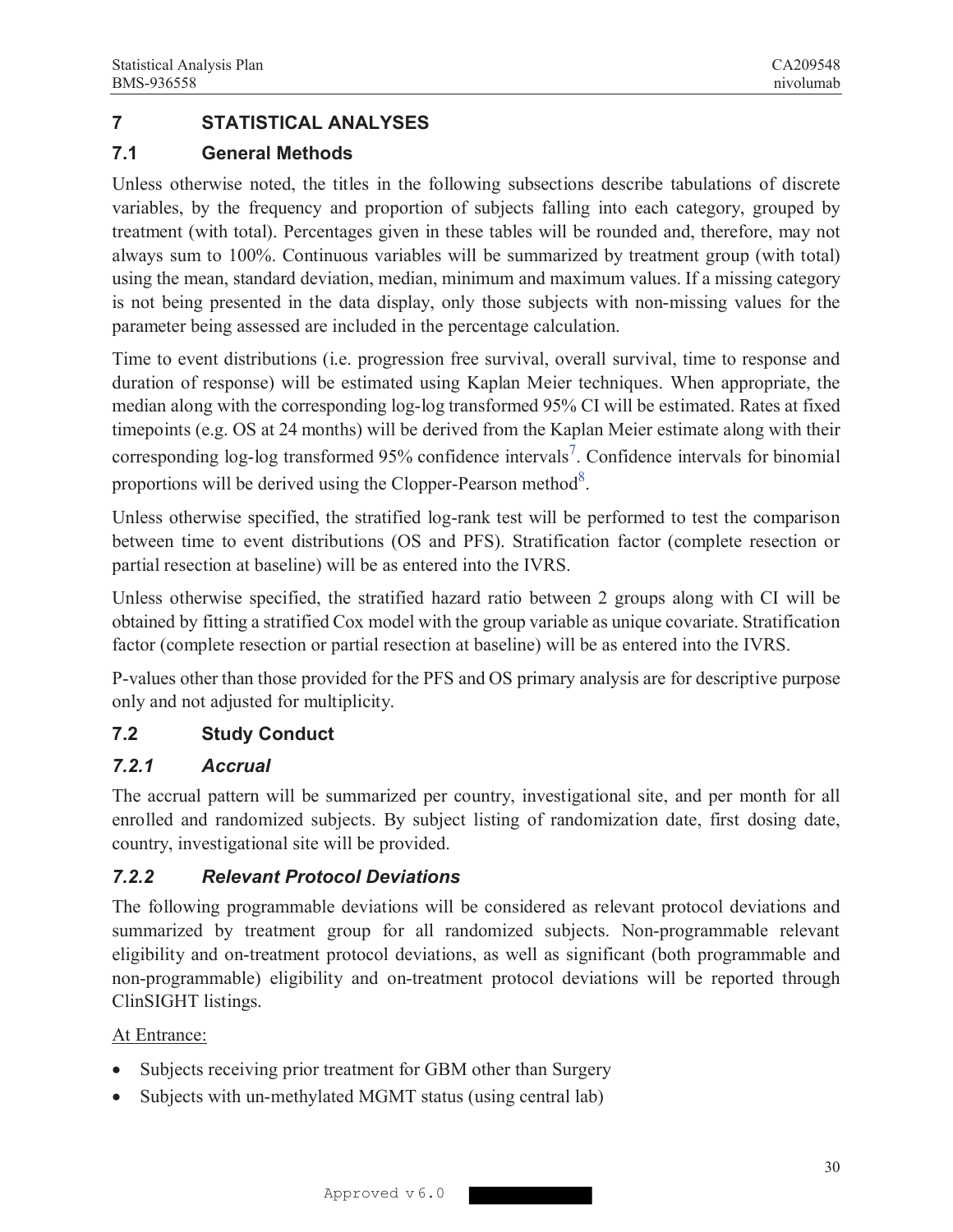- Subjects with  $KPS < 70$
- Subjects on  $> 20$  mg prednisone or  $> 3$  mg dexamethasone at the time of randomization.
- Subjects with start of treatment more than 52 days after surgery
- Subjects without baseline MRI scan

#### On-study:

- Subjects receiving anti-cancer therapy other than study therapy while on study therapy
- Subjects treated different than as randomized

Listings will also be provided.

#### **7.3 Study Population**

Unless otherwise specified, the following analyses will be presented by treatment group as "randomized" for all randomized subjects.

## *7.3.1 Subject Disposition*

The total number of subjects enrolled (randomized or not randomized) will be presented along with the reason for not being randomized.

Number of subjects randomized but not treated along with the reason will be tabulated by treatment group as randomized.

Number of subjects who discontinued study treatment along with corresponding reason will be tabulated by treatment group as treated. Reason for discontinuation will be derived from subject status CRF page.

A subject listing for all treated subjects will be provided showing the subject's randomization date, first and last dosing date, off treatment date and reason for going off-treatment. A subject listing for all enrolled subjects will also be provided, showing the subject's race, gender, age, consent date and reason for not being randomized (for those who were not randomized).

#### *7.3.2 Demographics and Baseline Characteristics*

The following baseline characteristics will be summarized by treatment group. All baseline presentations will identify subjects with missing measurements. Listings will also be provided.

- Age at the time of informed consent (descriptive statistics)
- Age category  $I (\le 65, \ge 65)$
- Age category II (<65,  $\geq 65 \leq 75$ ,  $\geq 75$ )
- Gender (male, female)
- Race (white, black, asian, other)
- Region (US/Canada, Europe, Rest of the World)
- Disease diagnosis (Glioblastoma, Gliosarcoma)
- RPA Class (III, IV, V, Other)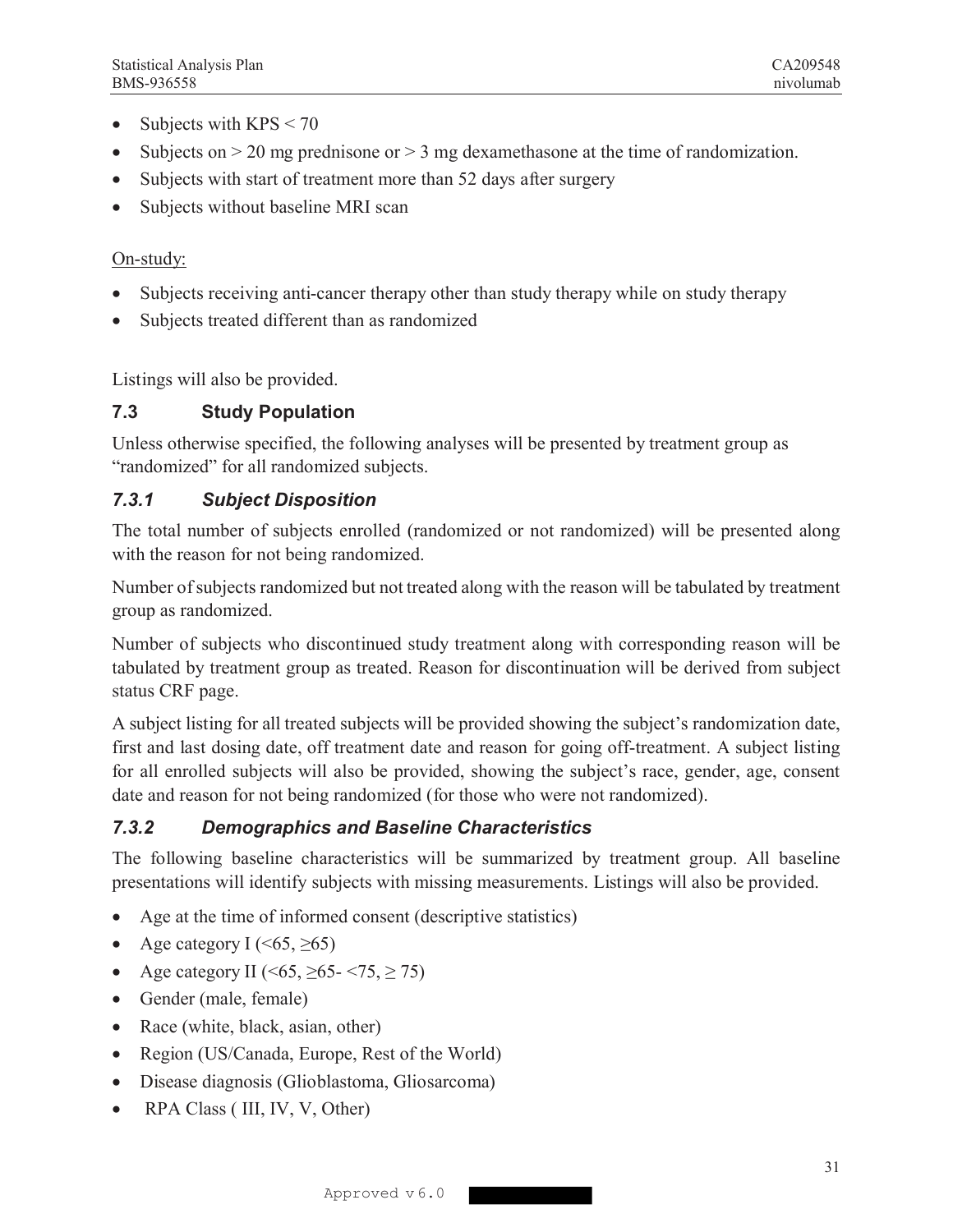- Type of Surgery (Complete Resection, Partial Resection, Other)
- Baseline Karnofsky performance status  $(100\%, 90\%, 80\%, ...)$
- Weight , BSA (descriptive statistics)
- Gene Promoter Methylation (Methylated, Unmethylated, Indeterminate, Not reported)
- Smoking Status (Current/Former, Never, Unknown, Not Reported)
- Baseline Corticosteroid Use (Based on average corticosteroid use 5 days prior to start of dosing (randomization date for subjects not treated)
- Time from Initial Disease Diagnosis to randomization (in weeks) (Median, Range)
- All lesions (Investigator Tumor Assessments at Baseline): sites of disease, number of disease sites per subject.
- Measurable lesions (Investigator Tumor Assessments at Baseline): Presence of measurable lesions, site of measurable lesion, sum of products of perpendicular diameters of measurable lesion.
- Pre-treatment events: summarized by worst CTC grade presented by SOC/PT
- Medical History

General medical history will only be listed by subject.

## *7.3.3 Prior Therapy*

The following will be summarized by treatment group.

- Prior systemic cancer therapy (yes/no)
- Prior agent received (generic name)
- Prior surgery related to cancer (yes/no)

Prior systemic cancer therapy agents and medication will be reported using the generic name.

A summary table by ATC class and generic name and a by-subject listing will also be provided for prior/current non study medication.

#### *7.3.4 Baseline Examinations*

Subjects with abnormal baseline physical exam results will be tabulated by examination criteria (eg neck, cardiovascular, lungs, etc), by treatment group, and by-subject listing will be produced for all measurements.

#### *7.3.5 Discrepancies Between IVRS and CRF Stratification Factors*

Summary tables (cross-tabulations) by treatment group for stratification factor will be provided to show any discrepancies between what was reported through IVRS vs. CRF data (baseline).

• Extent of tumor resection: Complete or Partial

#### **7.4 Extent of Exposure**

Listings will include all available exposure data. Analyses will be performed by treatment group "as treated" in all treated subjects, unless otherwise specified.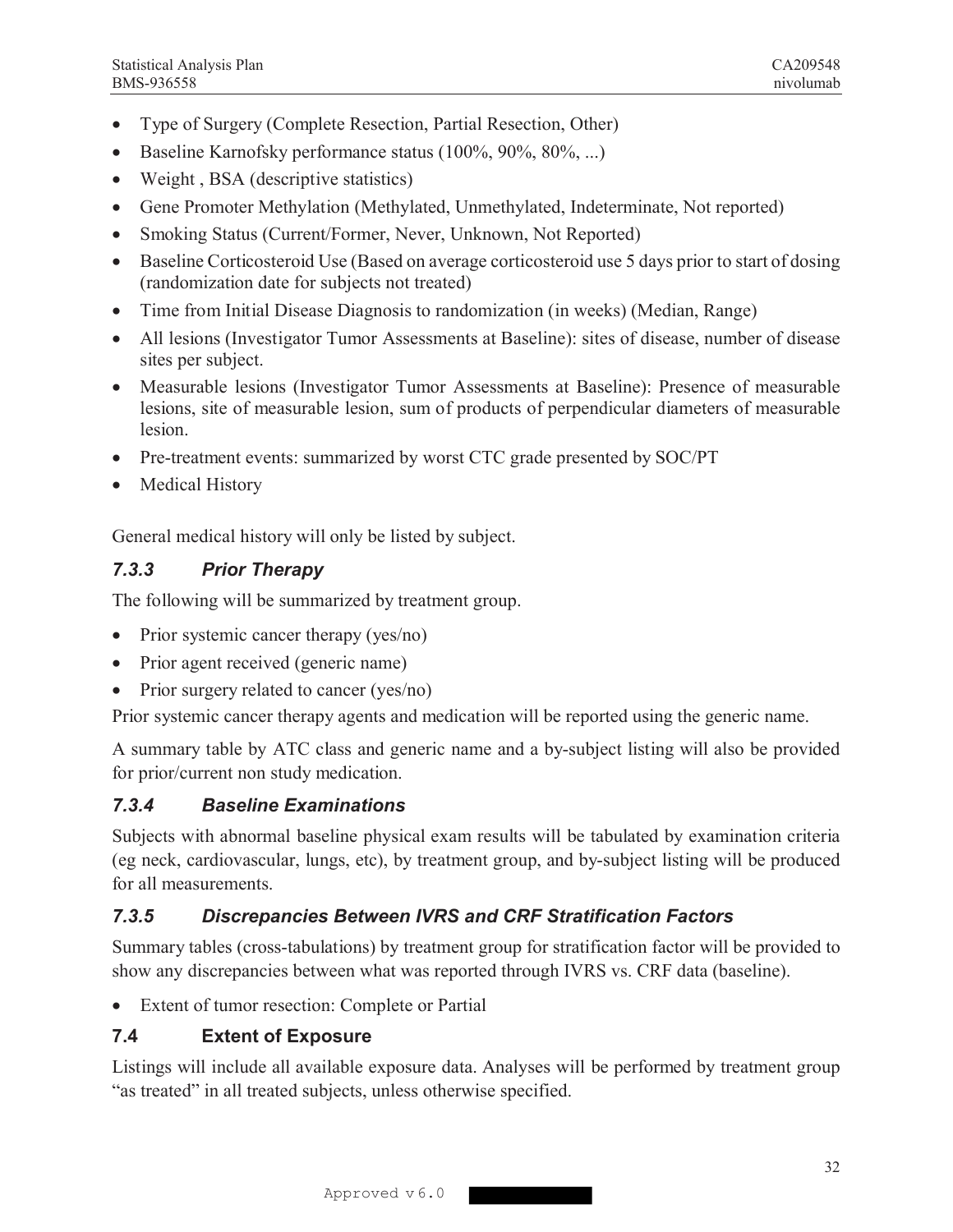#### *7.4.1 Administration of Study Therapy*

The following parameters will be summarized (descriptive statistics) by treatment group:

• Time from randomization and to first dose of study therapy (0 to 3 days,  $>$  3 to 7,  $>$  7 to 14,  $>$ 14 to 21,  $>$  21 to 28,  $>$  28)

#### **Nivolumab**

**Dose (mg)** is defined as total Dose administered (mg) and is collected on the CRF.

**Cumulative Dose (mg)** is sum of all the doses (mg) administered to a subject.

**Duration of Treatment (in months)**: (Last dose date - Start dose date + 1)/30.4327

**Relative dose intensity (%)**: Sum of all relative dose intensity for all cycles/N where N is the number of cycles of nivolumab administered.

For each cycle i:

Cycle duration (i)(wk)= (dose date(i+1)-dose date (i))/7, when i<sup>th</sup> cycle is not the last.

Cycle duration  $(i)(wk) = 2$ , for the last cycle of the induction phase.

Cycle duration  $(i)(wk)= 4$ , for the last cycle of the maintenance phase

Dose Intensity for cycle i (mg/wk)=Dose (i)/Cycle duration (i)

Relative Dose intensity for cycle i  $\frac{9}{6}$ =(Dose Intensity for cycle i  $\frac{mg}{wk}$ ) 120(mg/wk))\*100

The following parameters will be summarized (descriptive statistics) for subjects treated with nivolumab:

- Number of doses received
- Cumulative dose
- Relative dose intensity  $\frac{9}{9}$  using the following categories:  $\leq 50\%$ ; 50  $\leq 70\%$ ; 70  $\leq 90\%$ ; 90  $-$  < 110\%; > 110\%.

Duration of nivolumab treatment will be presented using a Kaplan-Meier curve. The last dose date will be the event date for those subjects who are off study therapy. Median duration of treatment and associated 95% CI will be provided. Subjects who are still on study therapy will be censored on their last dose date.

#### **Temozolomide**

**Duration of Treatment (in weeks):** (Dose end date - Dose start date + 1)/7

**Dose (mg/m2):** total dose administered (in mg)/BSA at baseline (m2). Dose administered in mg at each dosing date is collected on the CRF

**Cumulative dose (in mg/m2):** sum of all the doses (mg/m2) administered to a subject

The following parameters will be summarized (descriptive statistics) for subjects treated with temozolomide: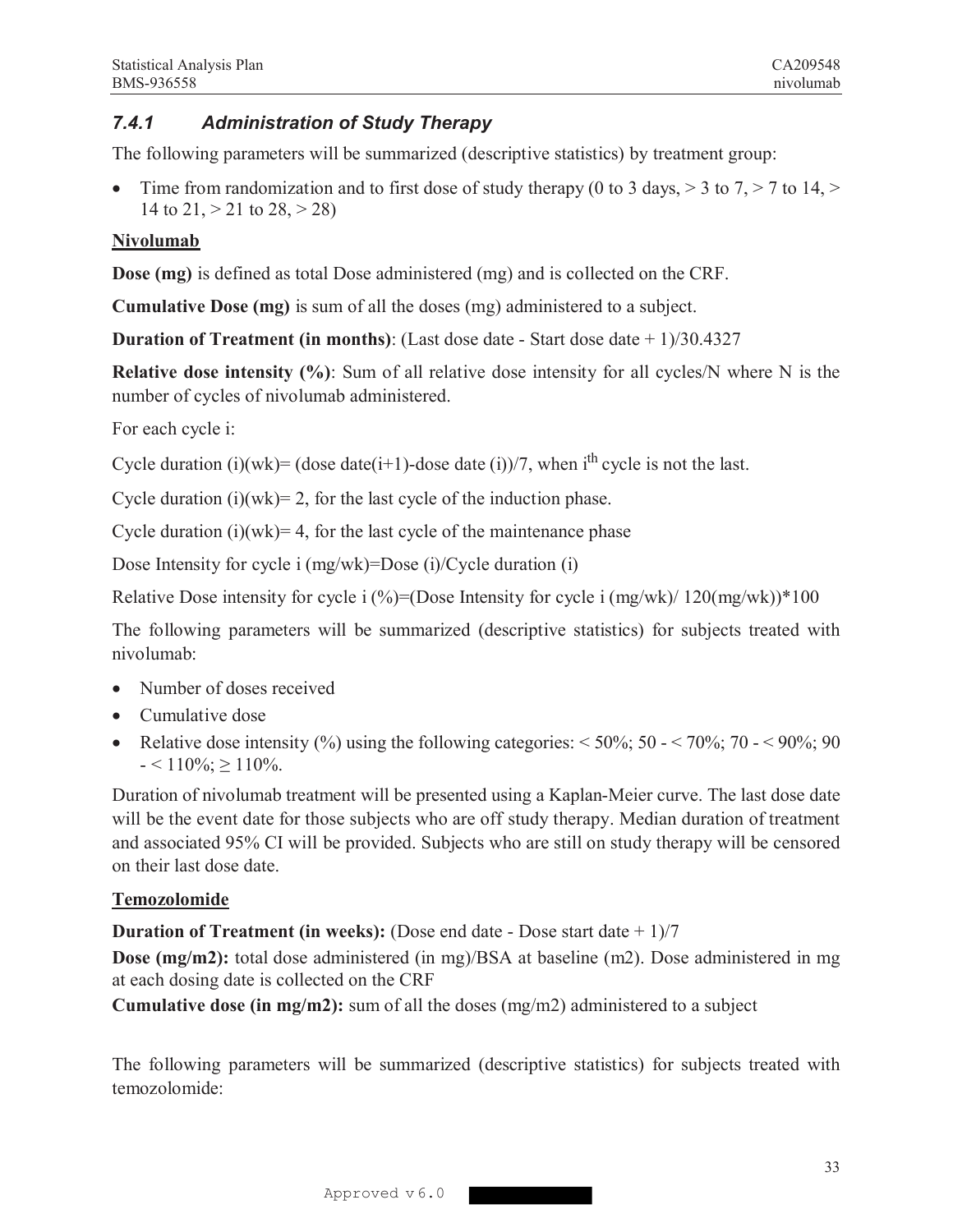- Duration of Treatment (in weeks)
- Cumulative dose (in mg/m2)

#### **Radiotherapy**

**Duration of radiotherapy (in weeks):** (Dose end date - Dose start date + 1)/7 **Cumulative dose (in Gy):** sum of all the doses (Gy) administered to a subject as per CRF.

The following parameters will be summarized for subjects treated with radiotherapy:

- Duration of radiotherapy (in weeks)
- Cumulative dose (in Gy)
- Number of subject that received less than 90% of planned dose

A by-subject listing of dosing of study medication (record of study medication, infusion details, and dose changes) and a listing of batch numbers will be also provided.

Analysis on extent of exposure will be restricted to the following populations, unless otherwise noted:

- All treated subjects
- All treated subjects without baseline corticosteroid
- All treated subjects in the first 558 subjects from all randomized population

#### *7.4.2 Modifications of Study Therapy*

#### *7.4.2.1 Nivolumab Dose Delays*

The following parameters will be summarized for subjects treated with nivolumab.

• Number of subjects with at least one dose delayed, number of dose delayed per subject, Length of Delay and Reason for Dose Delay

#### *7.4.2.2 Nivolumab Infusion Interruptions and Rate Changes*

Each nivolumab infusion can be interrupted and/or the IV infusion rate can be reduced. This information will be retrieved from CRF dosing pages

The following parameters will be summarized for subjects treated with nivolumab:

- Number of subjects with at least one dose infusion interruption, number of infusion interruptions per subject and the reason for interruption.
- Number of subjects with at least one IV infusion rate reduction, number of IV infusion rate reduction per subject and the reason for reduction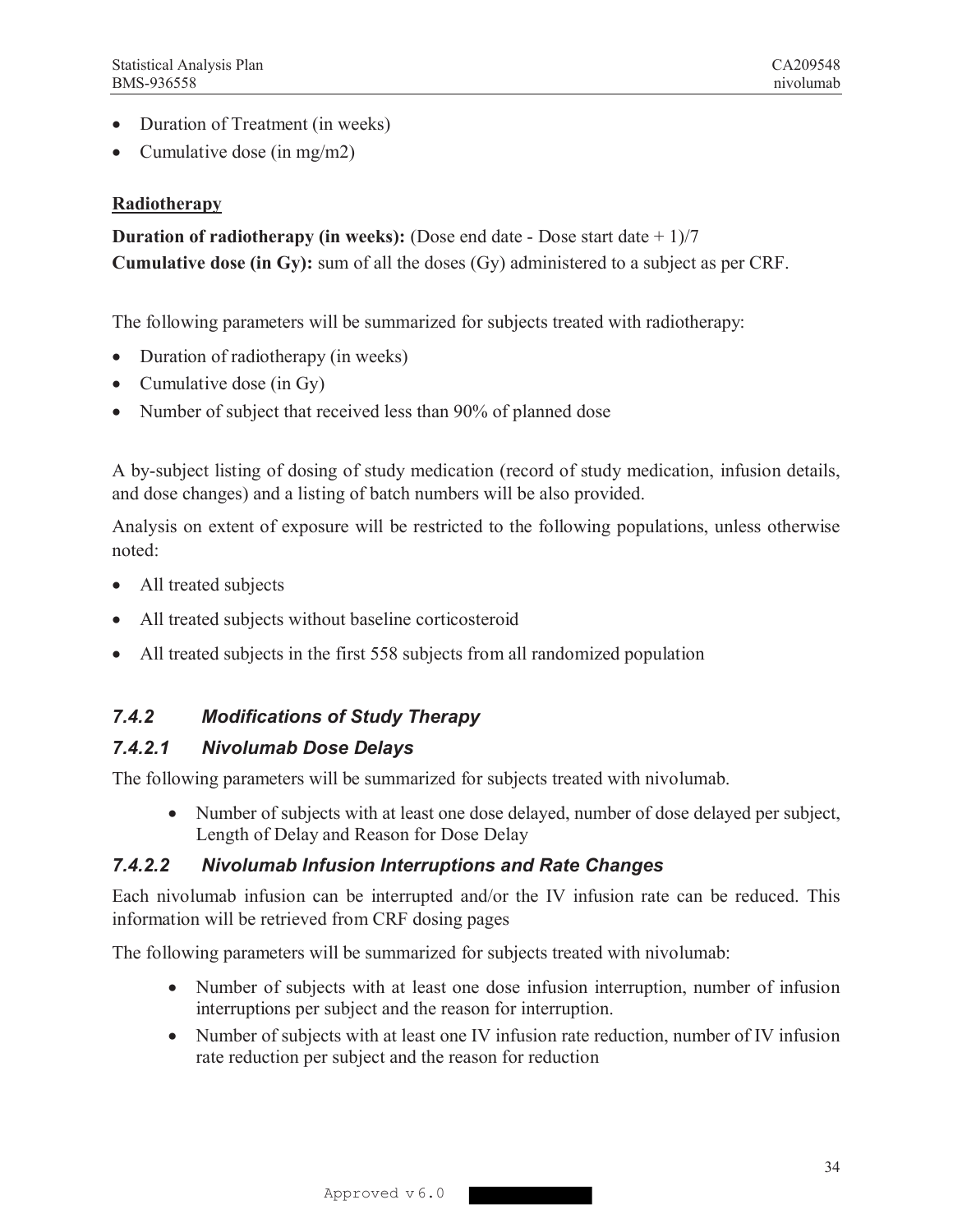#### *7.4.2.3 Temozolomide Dose Modifications*

The following parameters will be summarized for subjects treated with temozolomide:

• Number of subjects with at least one dose modification and reasons for dose modification.

#### *7.4.2.4 Missing Radiotherapy*

The number of subjects with at least one dose of radiotherapy missed and the reasons for missing dose will be tabulated for subjects treated with radiotherapy.

#### *7.4.2.5 Dose Reductions/Escalation*

There will be no dose escalations or reductions of nivolumab allowed.

#### *7.4.3 Concomitant Medications*

Concomitant medications, defined as medications other than study medications which are taken at any time on-treatment (i.e. on or after the first day of study therapy and within 100 days following the last dose of study therapy), will be coded using the WHO Drug Dictionary.

The following summary tables by treatment group will be provided:

• Concomitant medications (subjects with any concomitant medication, subjects by medication class and generic term).

A by-subject listing will accompany the table.

Incidence of on-treatment corticosteroid use by average dose (in dexamethasone equivalents) received over time and by time periods will be presented for: all corticosteroids, corticosteroids used for disease, corticosteroids used for adverse events. The median average dose with the 1st and 3rd quartiles will also be presented by the time periods.

#### **7.5 Efficacy**

Efficacy analyses will be conducted in the first 558 subjects from all randomized subjects (PFS analysis only), all randomized subjects with no baseline corticosteroids, all randomized subjects regardless of corticosteroid use, and unless specified otherwise. Analysis will be performed by treatment group as "randomized".

#### *7.5.1 Overall Survival*

#### *7.5.1.1 Primary Analysis*

OS will be analyzed in all randomized subjects without baseline corticosteroids and all randomized subjects regardless of baseline corticosteroids.

OS curves for each of the randomized arms will be estimated using the Kaplan-Meier (KM) product-limit method and graphically displayed. Median OS and the corresponding two-sided 95% confidence intervals (CI) will be constructed based on the log-log transformed CI for survival function S(t). The distribution of OS will be compared between the two randomized arms via a two-sided stratified (complete or partial surgical resection at baseline) log-rank test at significance level α adjusted for the interim. In addition, a stratified Cox proportional hazards regression model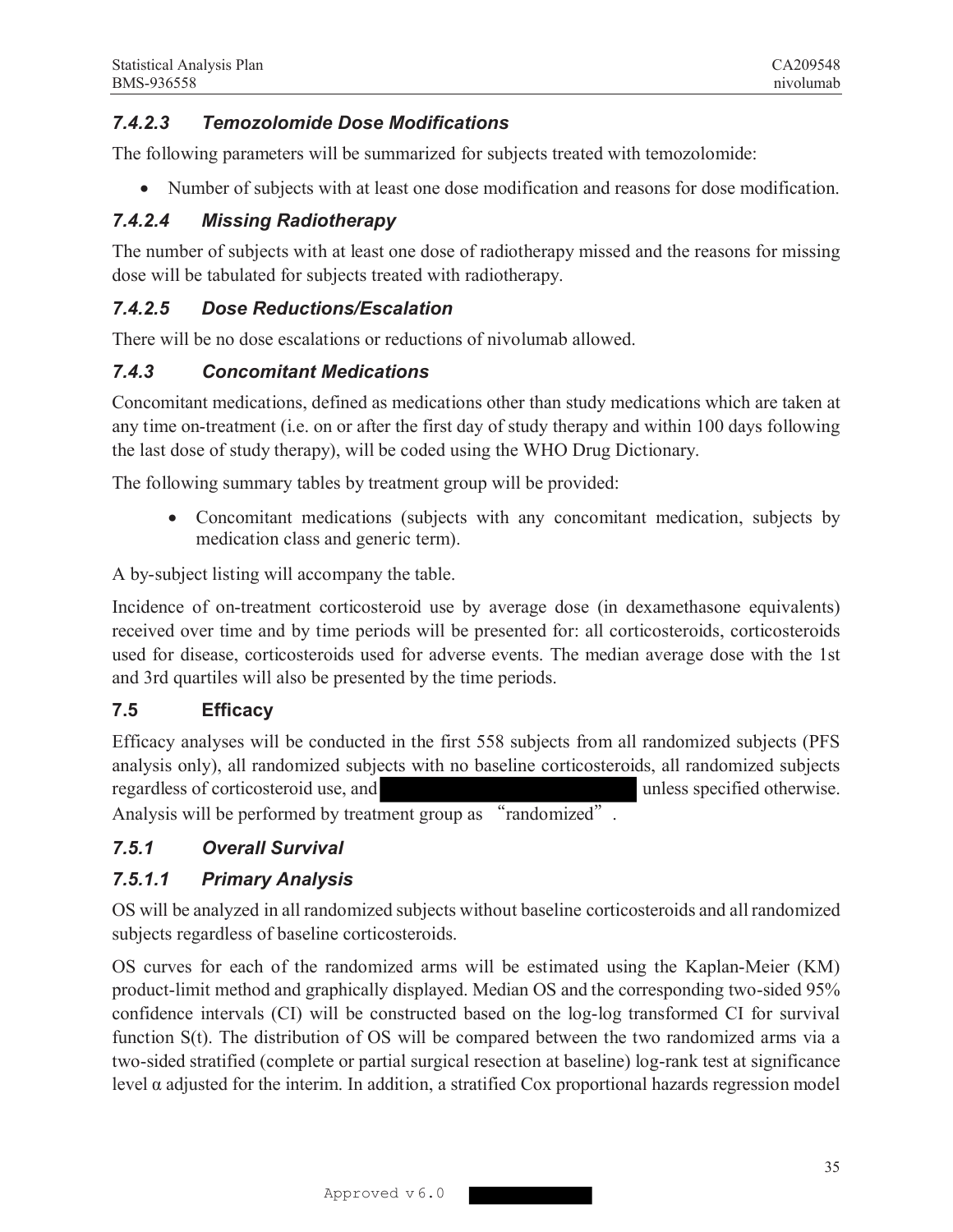will be used to estimate hazard ratio (HR) between the two randomized arms along with the 100(1  $α$ )% CI adjusted for the interim.

Survival rates at 12, 18 and 24 months will be estimated using KM estimates on the OS curve for each randomized arm. Minimum follow-up must be longer than the time point to generate the rate. Associated two-sided 95% CI will also be calculated using Greenwood̓s formula.

The status of subjects who are censored in the OS Kaplan-Meier analysis will be tabulated for each treatment group using following categories:

- On-study (on treatment and not progressed, on-treatment progressed, in follow-up)
- Off-study: (lost to follow-up, withdraw consent, other).

To examine the assumption of proportional hazards in the Cox regression model, in addition to treatment, a time-dependent variable defined by treatment by time interaction will be added into the model. A two-sided Wald Chi-Square p-value of less than 0.1 will indicate a potential nonconstant treatment effect over time.

## *7.5.1.2 OS Sensitivity Analyses*

The following sensitivity analyses will be performed in all randomized subjects without baseline corticosteroids and all randomized subjects regardless of baseline corticosteroids. The same significance level as the corresponding primary analysis will be used (unless otherwise specified):

- 1. OS will be compared between treatment groups using a two-sided un-stratified log-rank test.
- 2. OS will be compared between the treatment groups using the strata as determined at baseline (CRF source). This analysis will be performed only if stratification variable at IVRS and at baseline disagree for at least 10% of subjects in the analysis population.
- 3. OS will be compared between the treatment groups using a two-sided stratified log-rank test in all treated subject using arm as randomized. This analysis will be performed only if the proportion of randomized but never treated subjects exceeds 5% in the analysis population.
- 4. OS will be compared between the treatment groups using a two-sided stratified log-rank test in the subpopulation of subjects with MGMT methylated GBM subtype using arm as randomized. This analysis will be performed only if the proportion of subjects with indeterminate GBM subtype exceeds 10% in the analysis population.
- 5. A multivariate Cox regression model will be used to estimate the treatment effect after including the following covariates measured at baseline: Backward selection method will be used to eliminate non-significant covariates at level 0.15.
	- a. Age (continuous covariate)
	- b. Steroid Use (Yes, No), except for the analysis on OS in all randomized subjects without baseline corticosteroids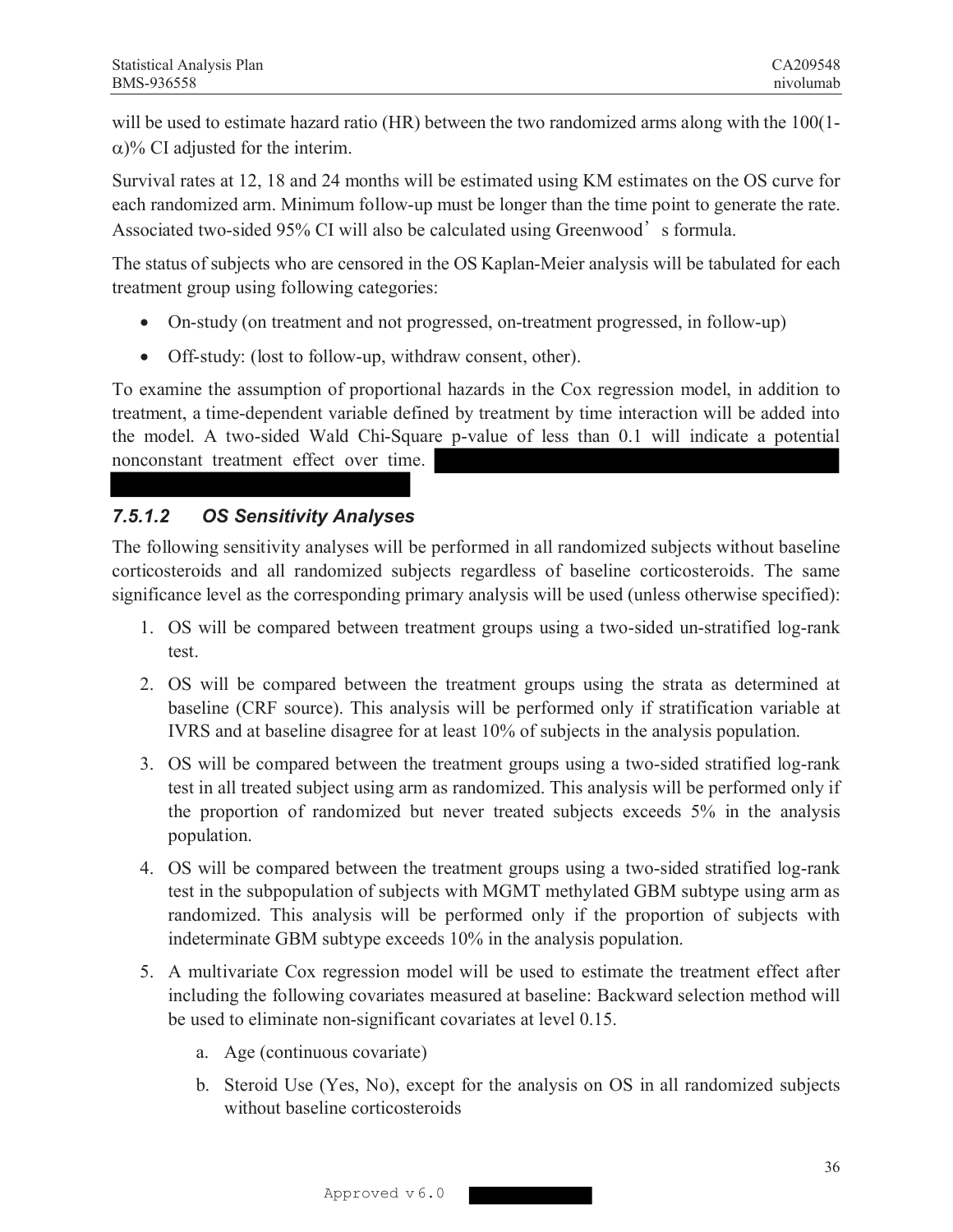- c. Performance Status (Karnofsky scale) (≤80, >80)
- d. Prior Surgery (complete resection, partial resection, other), based on CRF source

The level of the covariate normally associated with the worst prognosis will be coded as the reference level i.e. "Yes" for steroid use, "≤80" for Karnofsky Performance Status, and "partial resection" for prior surgery. The hazard ratio associated with treatment and with each of the baseline covariates will be presented along with its two-sided 95% CI.

#### *7.5.1.3 Consistency of Treatment Effect on OS in Subsets*

To assess consistency of treatment effects in different subsets, a "forest" plot of the OS hazard ratio (and 95% CI) will be produced for the following variables, but not limited to:

- − Baseline measurable lesion (yes vs. no) (source: CRF)
- − Region (US/Canada vs. Europe vs. Rest of World)
- − Age categorization (< 65, ≥ 65 < 75, ≥ 75, ≥ 65)
- $-$  Age categorization (< 50,  $\geq$  50 <65)
- − Gender (male vs. female)
- − Race (white, black, asian, other)
- − Disease diagnosis (Glioblastoma, Gliosarcoma)
- − RPA class (III, IV, V, other)
- − Smoking Status (Current/Former, Never, Unknown)
- − Type of Surgery (Complete Resection, Partial Resection, Other)
- − Baseline Performance Status (Karnofsky scale) (≤ 80, > 80)
- − Baseline corticosteroid use (Yes, No), except for the analysis on OS in all randomized subjects without baseline corticosteroids

If a subgroup category has less than 10 subjects in a treatment group, then HR will not be reported for that subgroup.

#### *7.5.1.4 Subject Follow-Up*

The minimum follow-up will be reported. The minimum follow-up is defined as the time interval between the last patient's randomization date and the clinical cutoff date.

The extent of follow-up is defined as the time between randomization date and last known date alive (for subjects who are alive) or death date (for subjects who died). It will be summarized descriptively (median, min, max) for all randomized subjects.

The currentness of follow-up, defined as the time between last OS contact (i.e., last known date alive or death date) and data cut-off date, will be summarized by treatment group. Subjects who died and subjects with a Last Known Date Alive (LKDA) on or after data cut-off date will have a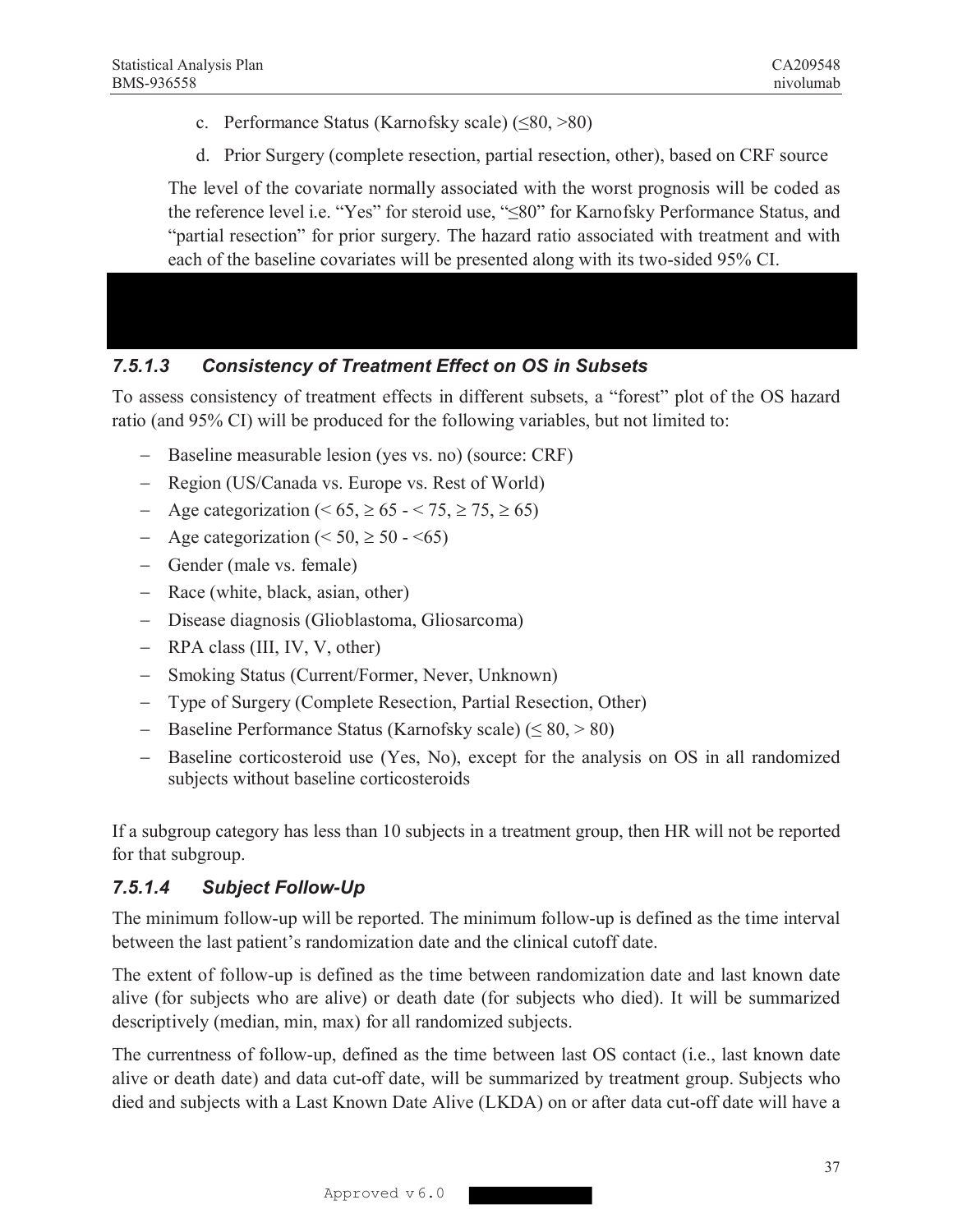.

value of '0' for currentness of follow-up. The currentness of follow-up will be categorized into the following categories: 0 days, 1-30 days, 31-60 days, 61-90 days, 91-120 days, 120-150 days, 151 or more days.

#### *7.5.1.5 Subsequent Therapy*

Subsequent therapy will be summarized by treatment group for all randomized subjects with no baseline corticosteroids, all randomized subjects regardless of baseline corticosteroids use,

- Subsequent Therapy
	- − Systemic anti-cancer therapy by drug name
	- − Surgery (restricted to tumor resection)
	- − Subsequent Radiotherapy

In addition, a by-subject listing of follow-up therapy will be produced for subjects who had any subsequent therapy.

## *7.5.2 Progression Free Survival*

PFS determined by BICR based on RANO criteria is the primary endpoint and the primary analysis will be based on the first 558 subjects from all randomized population. PFS based on investigator's assessment by RANO criteria is the secondary endpoint and will be analyzed similarly.

The analysis will also be performed on all randomized subjects without baseline corticosteroids, and all randomized subjects regardless of baseline corticosteroids, unless otherwise specified.

## *7.5.2.1 Primary Analysis*

PFS curves for each randomized arm will be estimated using the Kaplan-Meier (KM) productlimit method and graphically displayed. Median PFS and the corresponding two-sided 95% confidence interval (CI) will be constructed based on the log-log transformed CI for survival function S(t). The distribution of PFS will be compared between the two randomized arms via a two-sided stratified (complete or partial surgical resection at baseline) log-rank test at significance level of 0.01 In addition, a stratified Cox proportional hazards regression model will be used to estimate hazard ratio (HR) between the two randomized arms along with the 99% CI.

PFS rates at 6, 9, 12, 18, and 24 months will be estimated using KM estimates on the PFS curve for each treatment group. Minimum follow-up must be longer than the time point to generate the rate. The associated two-sided 95% CI will also be calculated using Greenwood's formula. The source of progression (death vs. progression) will be summarized by treatment group.

The status of subjects who are censored in the PFS KM analysis will be tabulated for each treatment group using the following categories:

- On-study (on-treatment, in follow-up)
- Off-study (lost to follow-up, withdrawn consent, never treated)
- Received subsequent anti-cancer therapy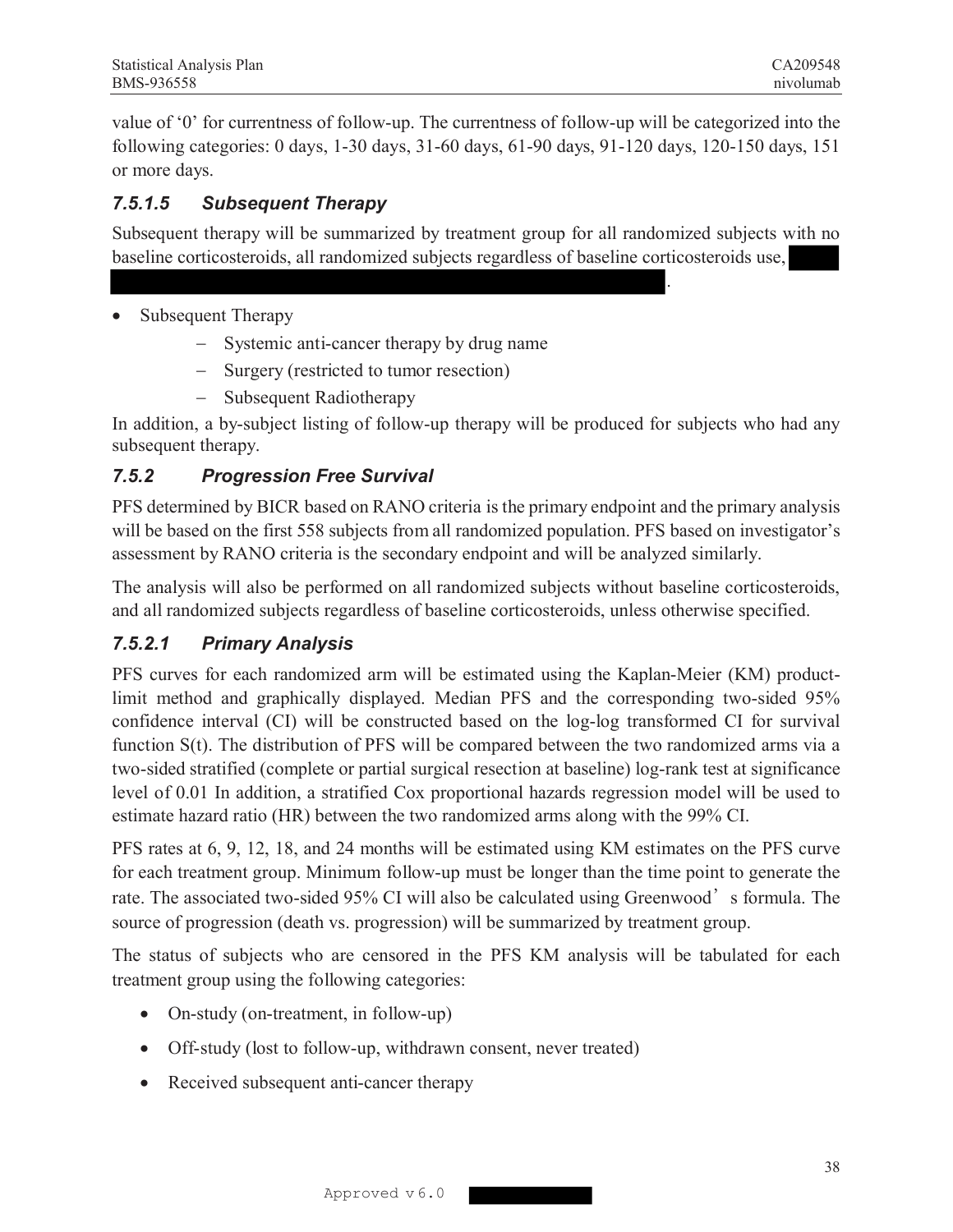- No baseline tumor assessment
- No on-study tumor assessments

#### *7.5.2.2 Sensitivity Analysis*

The following sensitivity analyses will be performed in the first 558 subjects from all randomized subjects, all randomized subjects without baseline corticosteroids and all randomized subjects regardless of baseline corticosteroids. The same significance level as the corresponding primary analysis will be used (unless otherwise specified):

- 1. PFS will be compared between treatment groups using a two-sided un-stratified log-rank test.
- 2. PFS will be compared between the treatment groups using the strata as determined at baseline (CRF source). This analysis will be performed only if stratification variable at IVRS and at baseline disagree for at least 10% of subjects in the analysis population.
- 3. PFS will be compared between the treatment groups using a two-sided stratified log-rank test in all treated subject using arm as randomized. This analysis will be performed only if the proportion of randomized but never treated subjects exceeds 5% in the analysis population.
- 4. PFS will be compared between the treatment groups using a two-sided stratified log-rank test in the subpopulation of subjects with MGMT methylated GBM subtype using arm as randomized. This analysis will be performed only if the proportion of subjects with indeterminate GBM subtype exceeds 10% in the analysis population.
- 5. A multivariate Cox regression model will be used to estimate the treatment effect after including the following covariates measured at baseline: Backward selection method will be used to eliminate non-significant covariates at level 0.15.
	- a. Age (continuous covariate)
	- b. Steroid Use (Yes, No), except for the analysis on OS in all randomized subjects without baseline corticosteroids
	- c. Performance Status (Karnofsky scale) (≤80, >80)
	- d. Prior Surgery (complete resection, partial resection, other), based on CRF source

The level of the covariate normally associated with the worst prognosis will be coded as the reference level i.e. "Yes" for steroid use, "≤80" for Karnofsky Performance Status, and "partial resection" for prior surgery. The hazard ratio associated with treatment and with each of the baseline covariates will be presented along with its two-sided 95% CI.

- 6. Sensitivity analyses of PFS will also be performed using the following modification:
	- PFS accounting for assessment after subsequent therapy will be defined same as the primary definition except that events (progression or death) and tumor assessments that occurred on or after subsequent anticancer therapy or diagnostic surgical resection will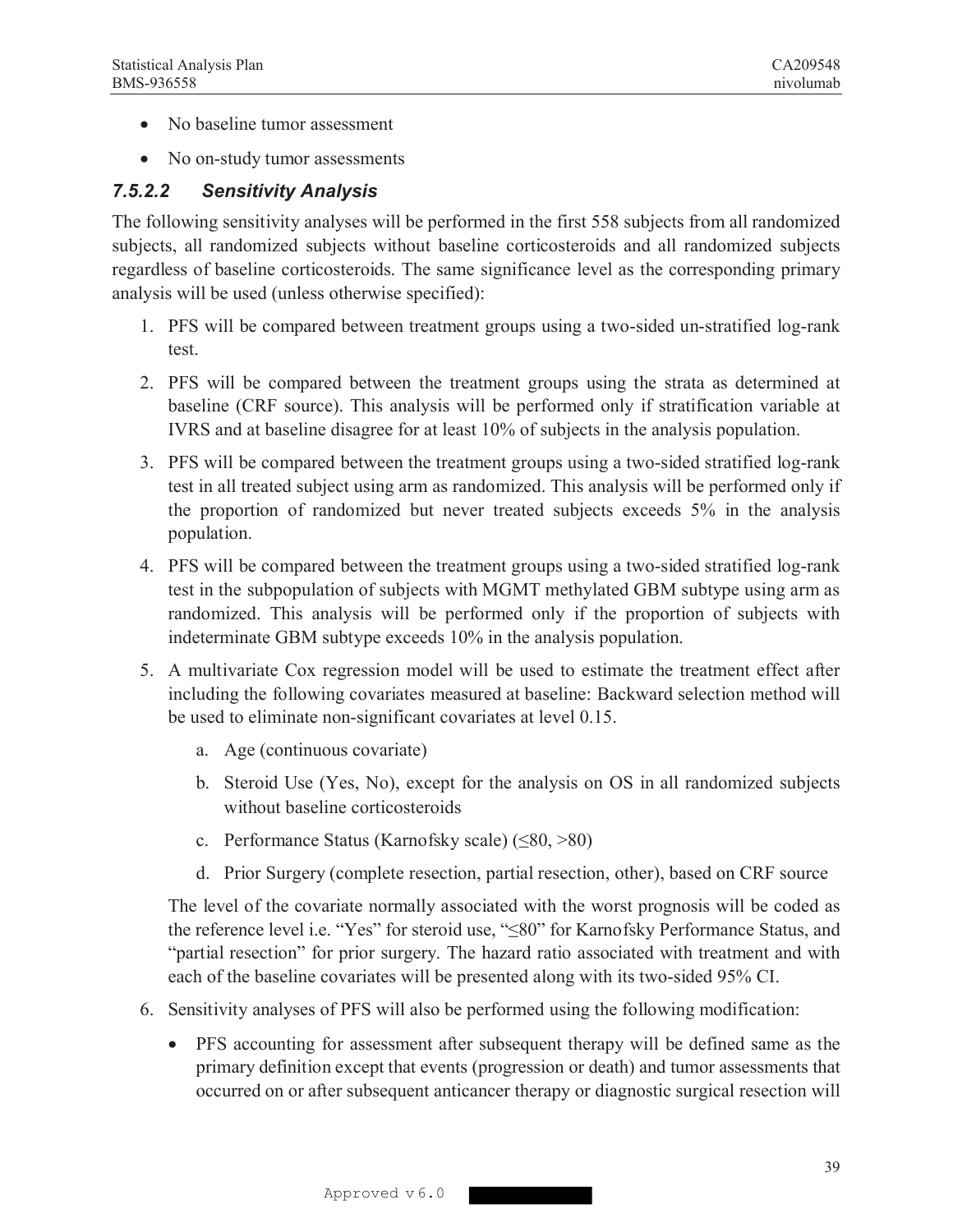be taken into account (see censoring scheme for sensitivity analysis in Figure 7.5.2.2- 1).





- PFS not considering clinical progression as an event will be defined same as the primary definition except not considering clinical progression as progression event.
- PFS not counting clinical progression as event will be defined same as the primary definition except that
	- o clinical progression is not considered as progression event
	- o events (progression or death) and tumor assessments that occurred on or after subsequent anticancer therapy or diagnostic surgical resection will be taken into account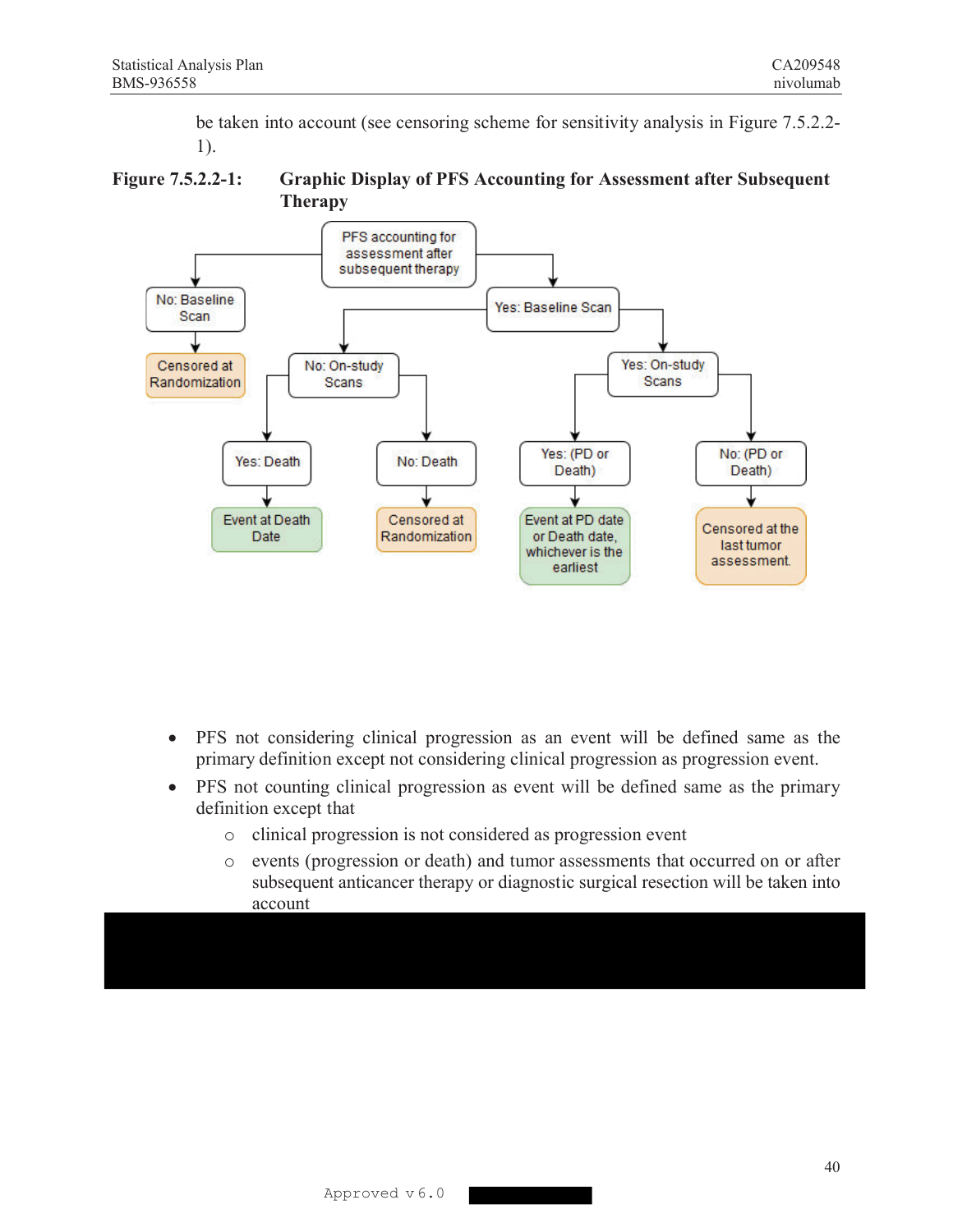## *7.5.3 Other Efficacy Analyses*

## *7.5.3.1 Analyses of BOR, DOR, TTR*

Best overall response (BOR) will be tabulated for each treatment group in all response evaluable subjects with no baseline corticosteroids and all response evaluable subjects regardless of baseline corticosteroids.

Duration of response (DOR) will be summarized for subjects who achieve confirmed PR or CR using the Kaplan-Meier (KM) product-limit method for each treatment group. Median DOR, corresponding two-sided 95% confidence interval constructed based on the log-log transformed CI for survival function, and range will also be calculated. In addition, the percentage of responders still in response at different time points (3, 6, 9 and 12 months) will be presented based on the KM plot.

Time to response (TTR) will be summarized for subjects who achieve confirmed PR or CR using descriptive statistics.

## *7.5.3.2 Analyses of Tumor Burden*

The magnitude of reduction in tumor burden in response evaluable subjects will be summarized descriptively.

If enough tissue sample available, following subject-level graphics will also be provided by treatment group as randomized:

- For all responders, time courses of the following events of interest will be graphically displayed: tumor response, progression, last dose received, and death.
- For response evaluable subjects, a waterfall plot showing the best reduction in measurable lesion based will be produced.
- For response-evaluable subjects, a plot of individual subjects' percent change in measurable lesion tumor burden from baseline.

#### *7.5.3.3 Analysis of Immune-Related Tumor Effects*

A summary of surgeries for treatment of tumors (subjects with surgery, reasons for surgery) and results of histopathological examination will be presented for all treated subjects by treatments groups as treated.

#### *7.5.3.4 Analysis of Subjects Treated beyond Progression*

The following analysis may be conducted for subjects treated with RT plus TMZ combined with nivolumab who are progressed:

- Summary of demographic and baseline characteristics by two groups (treated beyond initial progression or not treated beyond initial progression)
- Plot of individual subjects' percent change in measurable lesion tumor burden from baseline.
- Time courses of the following events of interest will be graphically displayed in relation to OS: tumor response, progression, last dose received, on-treatment/subsequent surgery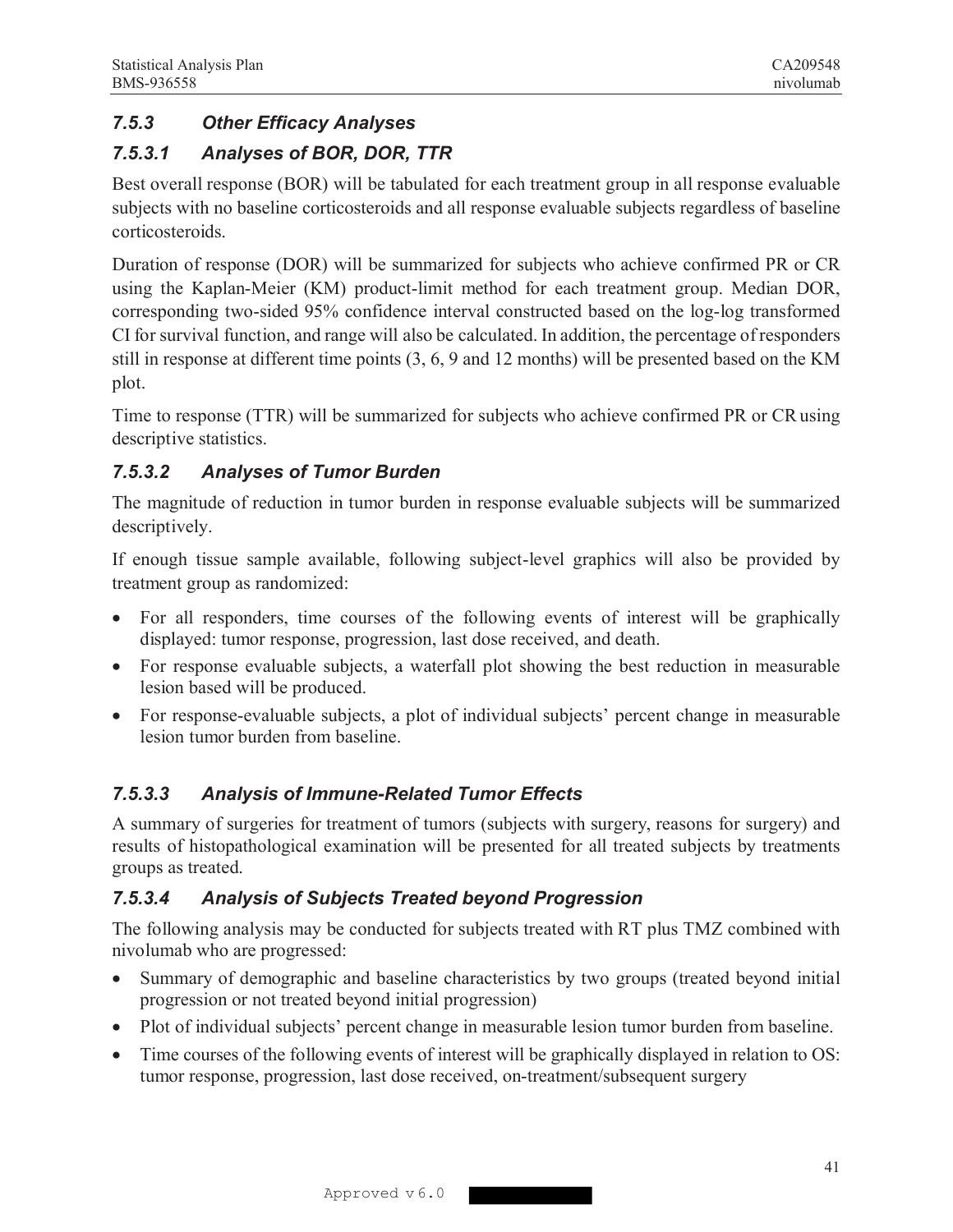- Summary of overall duration of treatment, number of doses received beyond initial progression, duration of treatment beyond initial progression.
- By-subject listing will include: overall duration of treatment, number of doses received beyond initial progression, duration of treatment beyond initial progression, OS

## *7.5.4 Protection of Type I Error*

The main goals of the study include:

- to compare PFS in the first 558 subjects from all randomized subjects and to prove superiority of radiotherapy+TMZ+nivolumab arm over radiotherapy+TMZ+placebo.
- to compare OS in all randomized subjects without baseline corticosteroids and to prove superiority of radiotherapy+TMZ+nivolumab arm over radiotherapy+TMZ+placebo. OS in all randomized subjects will also be tested for superiority.

PFS will be tested at 1% type I error. OS will be tested at 4% type I error.

To strongly preserve the familywise type I error rate, Bonferroni-based graphical approach by Maurer and Bretz  $(2013)^7$  will be employed: see Figure 7.5.4-1, for the graphical display of the multiple testing procedure. In this graph defining the test procedure, hypotheses together with their local significance levels are represented by weighted vertices and the propagation rule is represented by weighted directed edges. Algorithm 1 in Maurer and Bretz (2013) provides the rules for updating the local significance levels and the transition weights after rejecting an individual hypothesis. The resulting sequentially rejective testing procedure controls family-wise Type I error rate of 5% in the strong sense, and is uniquely determined by the graph in Figure 7.5.4-1.



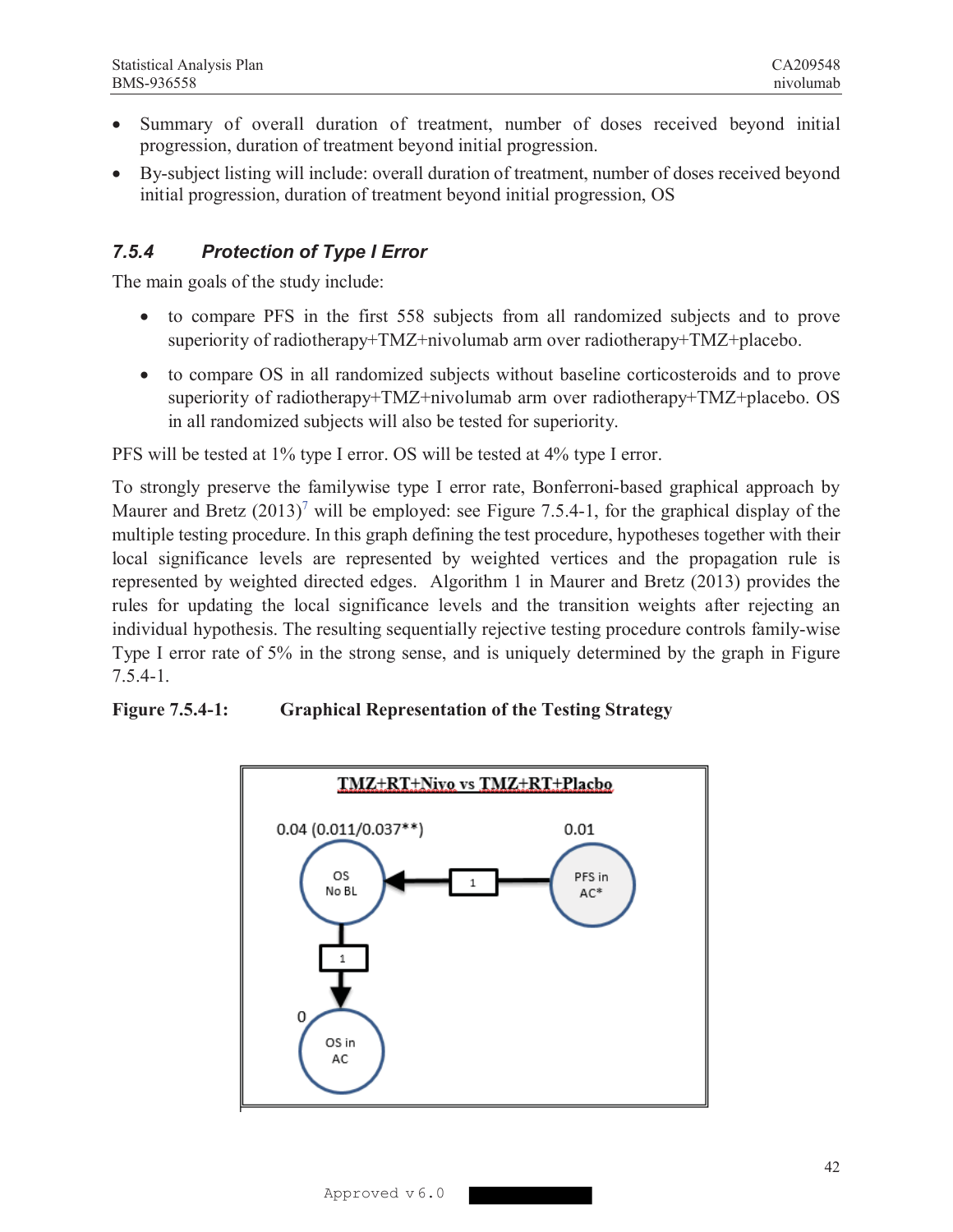$OS =$  Overall survival, PFS = Progression-free survival, No BL= all randomzied subjects without baseline corticosteroids, AC = all-comers (i.e, all randomized subjects)

\* first 558 subjects from all randomized population

In Figure 7.5.4-1, each vertex (circle) corresponds to a hypothesis to be tested. The numbers next to the vertices are the initially allocated (endpoint-specific) alpha levels. (Note that it is 0 for OS in all randomized subjects - meaning that they cannot be tested until alpha is passed to them from the OS in all randomized subjects without baseline corticosteroids). The weight (in rectangular frame) associated with a directed edge (line) between any two vertices indicates the fraction of the (local) significance level at the initial vertex that is added to the significance level at the terminal vertex, if the hypothesis at the tail is rejected.

At the time of the PFS analysis, PFS in the first 558 subjects from all randomized population will be tested, at alpha of 0.01.

If the hypothesis cannot be rejected, then the study continues to proceed to the OS analysis. If, however, the hypothesis can be rejected, graph will be updated as per Algorithm 1 of Maurer and Bretz (2013), the algorithm ensures that in case PFS in the first 558 subjects from all randomized population is rejected, its entire alpha level (i.e., 0.01) is passed to OS in all randomized subjects without baseline corticosteroids. A simple hypothetical example is illustrated in Figure 7.5.4-2 and Figure 7.5.4-3.

#### **Figure 7.5.4-2: Rejection of PFS in the First 558 Subjects from All Randomized Population**



\* first 558 subjects from all randomized population

\*\* Nominal significance levels for based on O'Brien-Fleming with 70% observed information fraction

Further, if OS in all randomized subjects with no baseline corticosteroid is rejected, its significance level is passed to the OS in all randomizes subjects (see Figure 7.5.4-3).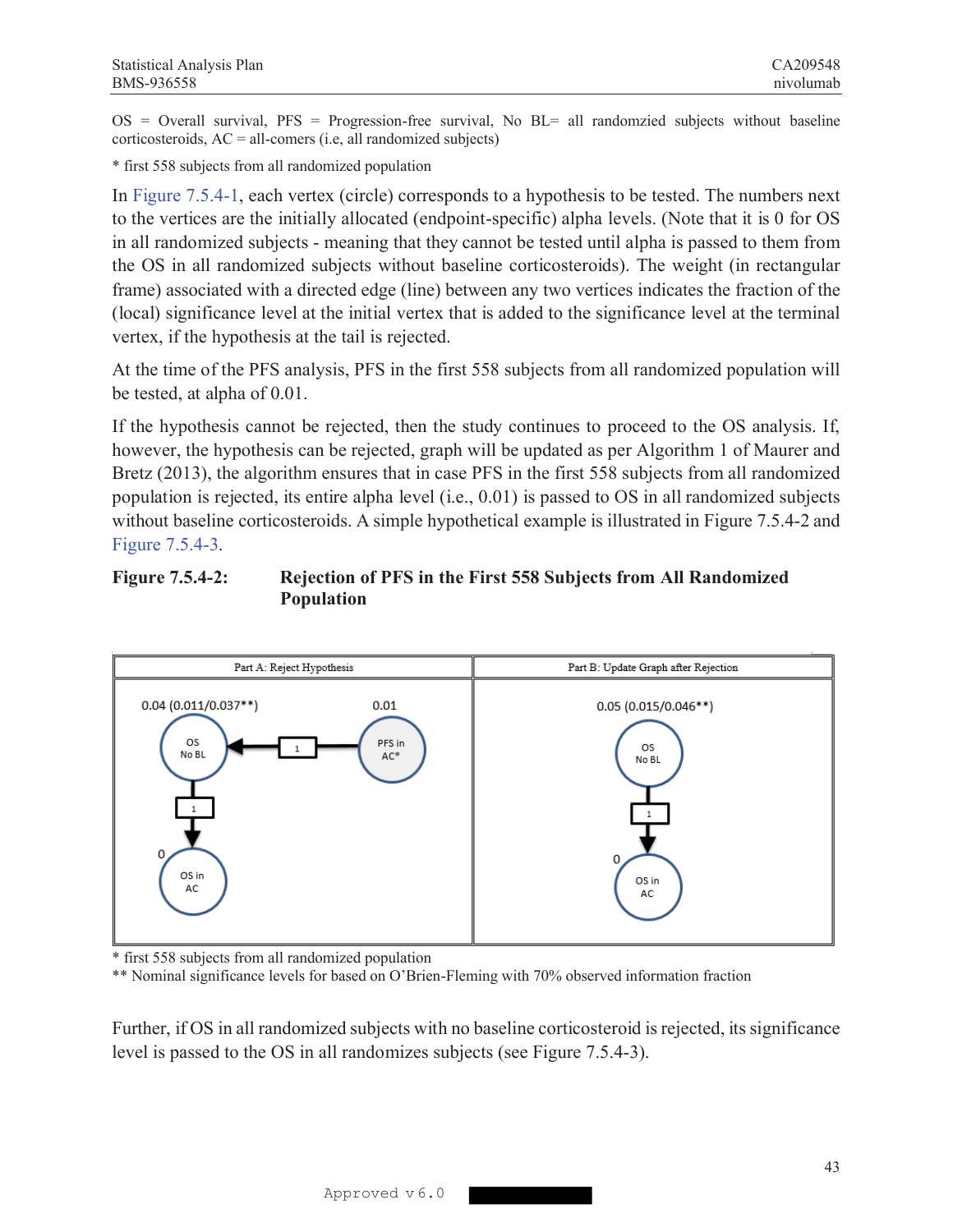#### **Figure 7.5.4-3: Rejection of OS in All Randomized Population without Baseline Corticosteriods**



\*\* Nominal significance levels for based on O'Brien-Fleming with 70% observed information fraction \*\*\* Nominal significance levels based on Pocock with 70% observed information fraction

Each time a hypothesis is rejected and the graph is updated, the alpha levels for IA and FA will be recalculated for each remaining OS endpoint using Lan-DeMets alpha spending function (O'Brien-Fleming boundaries will be used for OS in all randomized subjects without baseline corticosteriods, and Pocock boundaries will be used for OS in all randomized subjects). At the time of the final OS analysis, all events in the database at the time of the lock will be used.

Secondary endpoints are not included in a hierarchy of testing and, thus, these comparisons are not adjusted for multiplicity across endpoints. Analyses of the secondary OS and PFS endpoints (including p-values) will be performed for descriptive purpose only.

#### *7.5.5 Interim Analysis*

An independent statistician external to BMS will perform the analysis. In addition to the formal planned interim analyses for PFS and OS, the DMC will meet at least every 6 months or more frequently as needed on an ad-hoc basis. Details are included in the DMC charter.

#### **PFS**

The population for PFS analysis is the first 558 randomized subjects. A formal interim analysis for superiority of PFS will be performed when approximately 283 (70% of planned events or 283/404) events is reached, or when the 558 subjects reach 12 months minimum follow-up, whichever comes first, where an event is either progression or death. The stopping boundaries at the interim and final analyses will be based on the actual number of PFS events at the time of the analysis using Lan-DeMets alpha spending function with O'Brien-Fleming boundaries. If the planned interim analyses occur exactly at the planned number of events, the projected alpha level will be 0.002 and 0.009.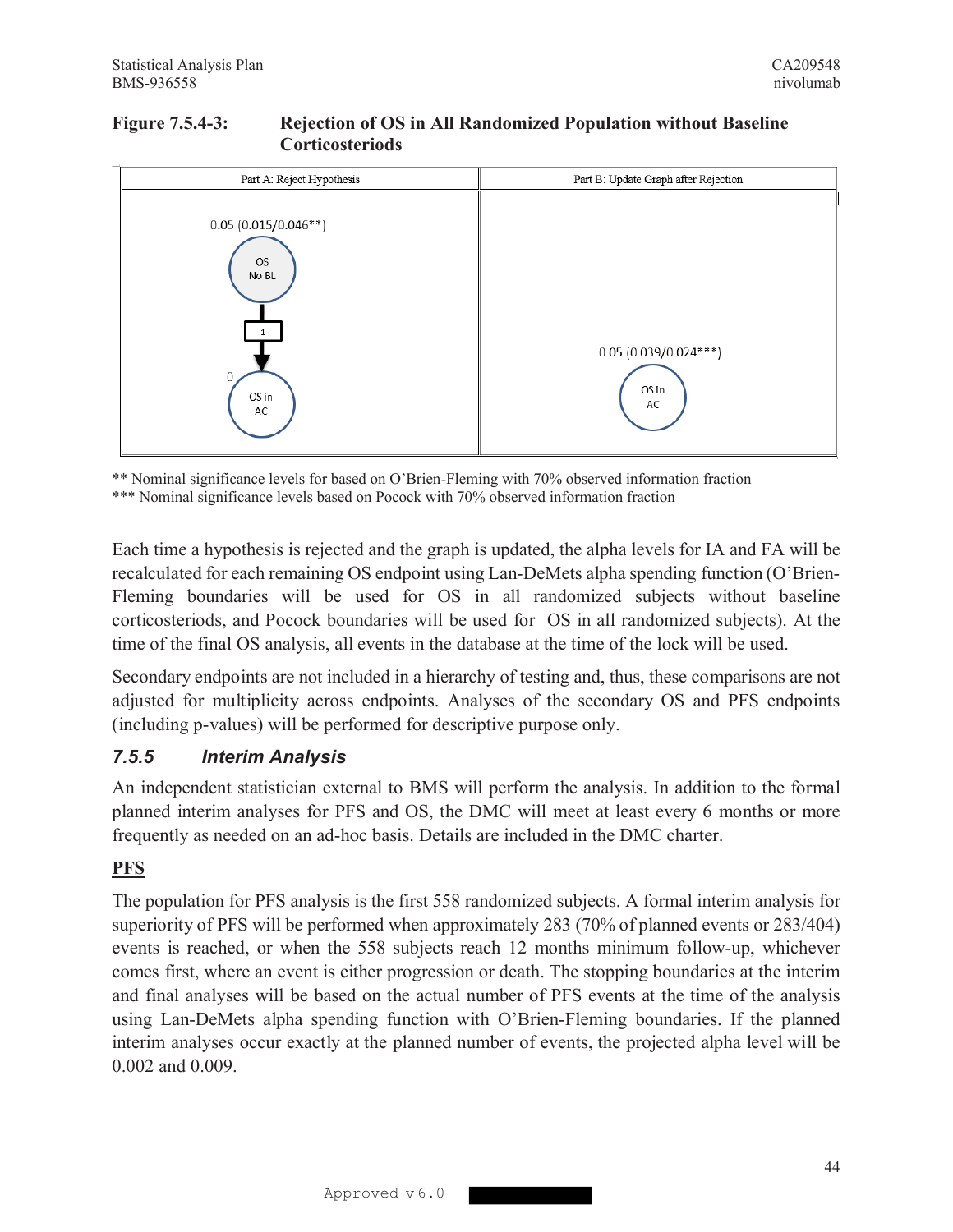Due to delayed BICR data, the number of PFS events passed the pre-specified events required for interim analysis and it was close to the number of pre-specified PFS events required for final analysis. As a result, interim analysis for PFS will not be conducted and alpha of 0.01 will be fully allocated to the final analysis for PFS.

## **OS**

A formal interim analysis for superiority of OS is planned when 70% or 236 OS events is reached in the population of no baseline corticosteroids, which is estimated to occur at 45 months after study start. The stopping boundaries at the interim and final analyses will be based on the actual number of OS events at the time of the analysis using Lan-DeMets alpha spending function with O'Brien-Fleming boundaries to reject the null hypothesis of no treatment difference, controlling for a two-sided overall alpha of 4%. If the planned interim analyses occur exactly at the planned number of events, the projected alpha level will be 0.011 and 0.037.

OS in the all randomized subjects can be tested at the same time as the interim analysis of OS in the all randomized subjects without baseline corticosteriods and afterwards, provided analysis of OS in all randomized subjects without baseline corticosteroids is significant. The stopping boundaries at the interim and final analyses for all randomized subjects will be based on actual number of OS events at the time of the analysis using Lan-DeMets alpha spending function with Pocock boundaries.

The DMC will review the safety and efficacy data from the interim analyses and will recommend if the study should continue with or without changes or should be stopped. More details of the interim analyses are discussed in the Data Monitoring Committee Charter.

The chair of the DMC and the sponsor can call an unscheduled review of the safety data.

#### **Implications of OS Interim Analysis**

At the time of the formal interim analysis for superiority of OS, the DMC may recommend continuing or stopping the trial. If the trial continues beyond the interim look, the nominal critical point for the final OS analysis will be determined using the recalculated information fraction at the time of the interim analysis, as described above*.* The final OS hazard ratio and corresponding confidence interval will be reported whereby the confidence interval will be adjusted accordingly (i.e. using the recalculated nominal  $\alpha$  level at the final analysis).

If the trial is stopped for superiority of OS at the interim, all the statistical analyses conducted at the time of interim analysis would be considered final.

#### **7.6 Safety**

For all safety related analyses, refer to the Core Safety SAP<sup>6</sup>. Safety will be summarized for: all treated subjects by treatment group as treated.

#### *7.6.1 Deaths*

See Core Safety SAP<sup>6</sup>.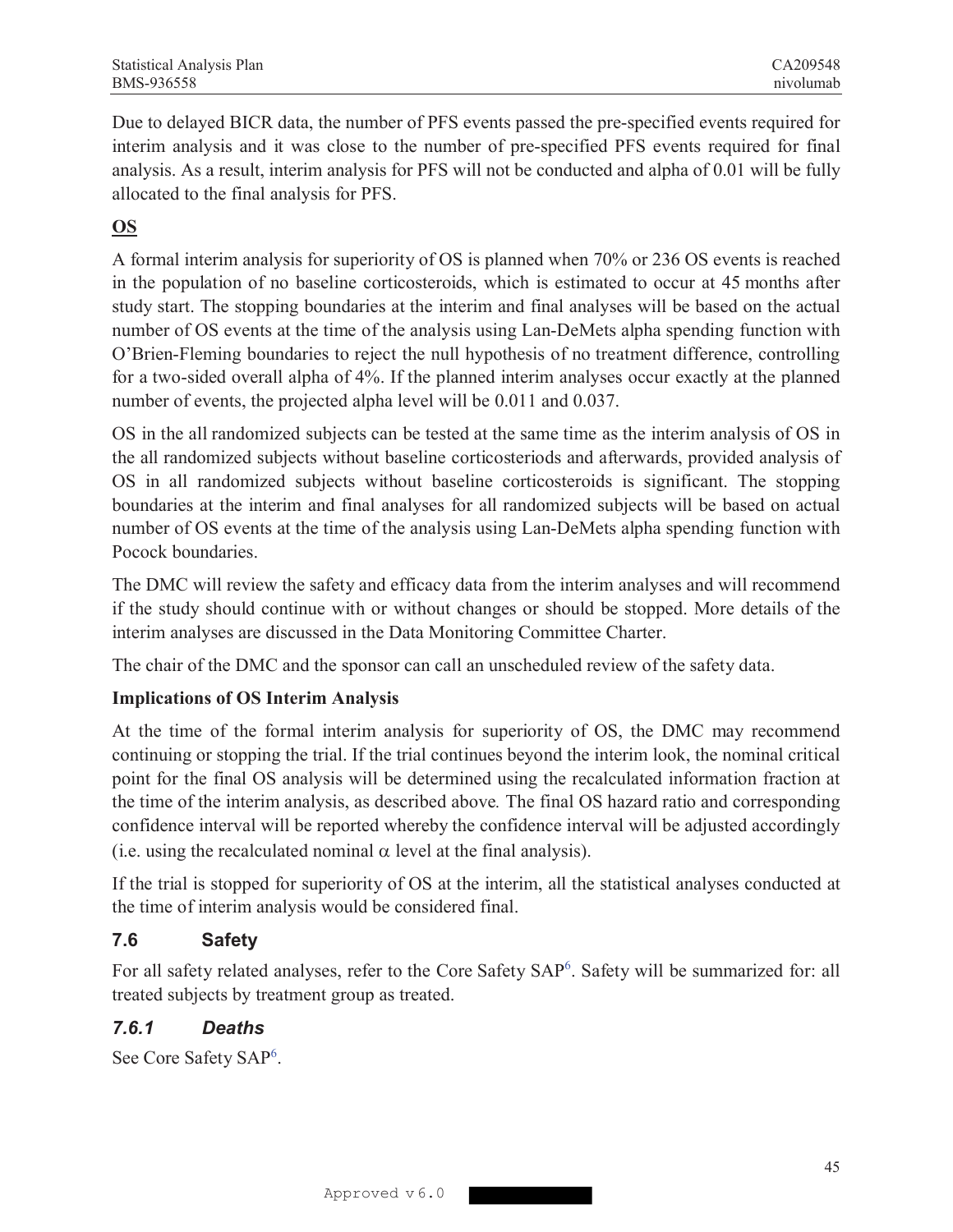#### *7.6.2 Serious Adverse Events*

See Core Safety SAP<sup>6</sup>.

## *7.6.3 Adverse Events Leading to Discontinuation of Study Therapy*

See Core Safety SAP<sup>6</sup>.

#### *7.6.4 Adverse Events Leading to Dose Delay of Study Therapy*

See Core Safety SAP<sup>6</sup>.

#### *7.6.5 Adverse Events*

See Core Safety SAP<sup>6</sup>.

#### *7.6.7 Immune-Mediated Adverse Events*

See Core Safety SAP<sup>6</sup>.

#### *7.6.8 Immune Modulating Medication*

See Core Safety SAP<sup>6</sup>.

#### *7.6.9 Multiple Events*

See Core Safety SAP<sup>6</sup>.

#### *7.6.10 Clinical Laboratory Evaluations*

The analysis population for each laboratory test is restricted to treated subjects who underwent that laboratory test.

#### *7.6.10.1 Hematology*

See Core Safety SAP<sup>6</sup>.

#### *7.6.10.2 Serum Chemistry*

See Core Safety SAP<sup>6</sup>.

#### *7.6.12 Vital Signs and Pulse Oximetry*

See Core Safety SAP<sup>6</sup>.

#### **7.7 Pregnancy**

See Core Safety SAP<sup>6</sup>.

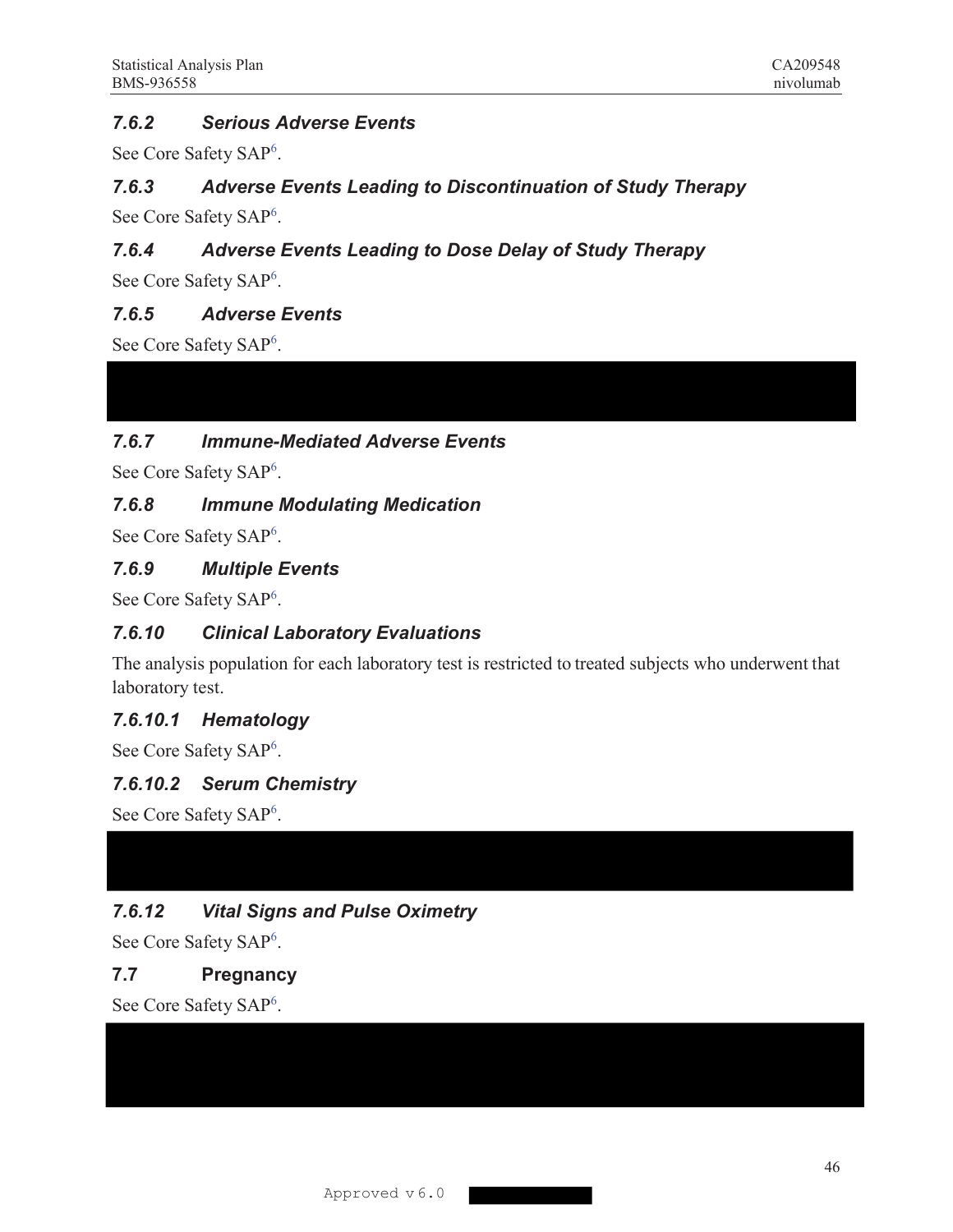Approved  $v6.0$ 

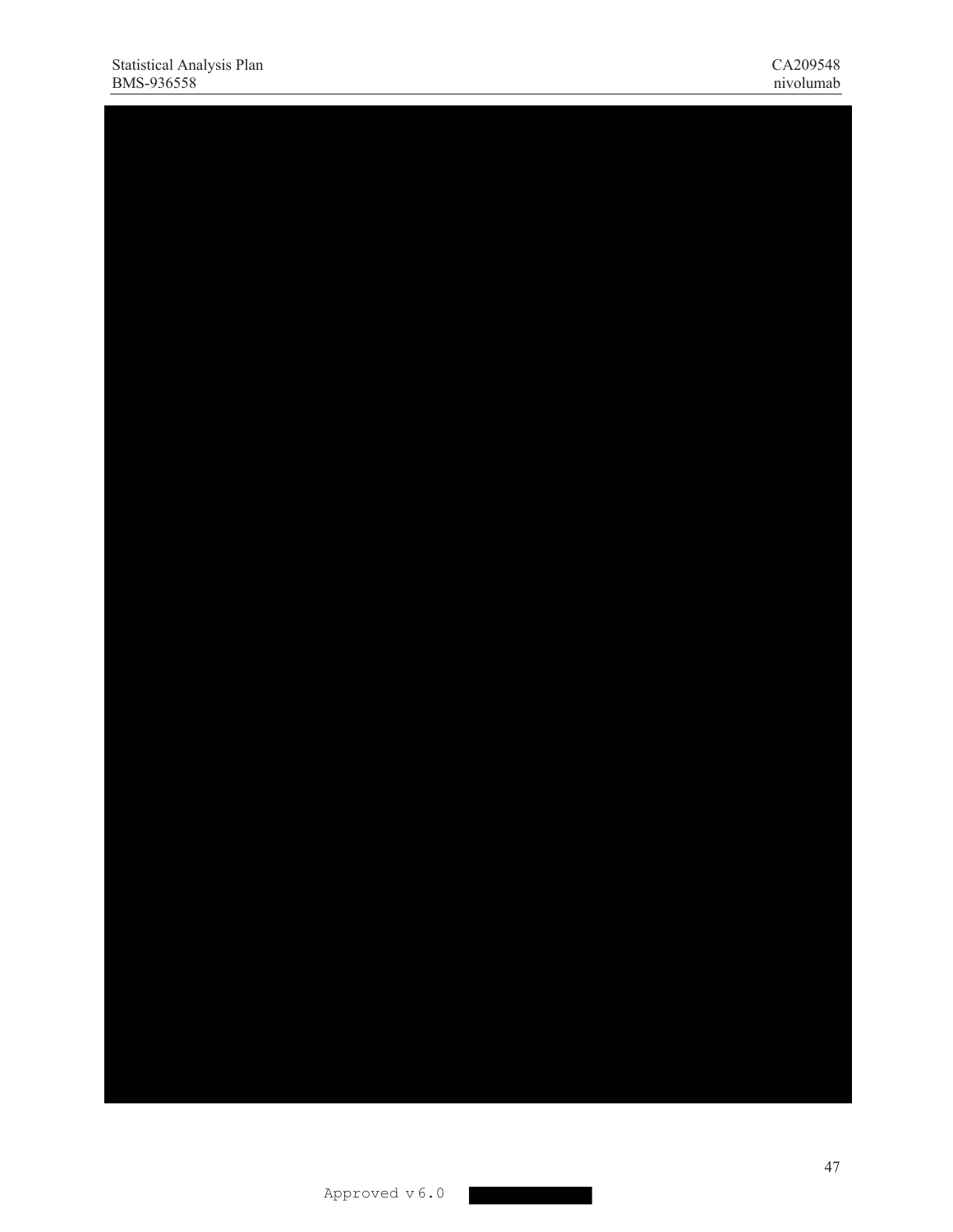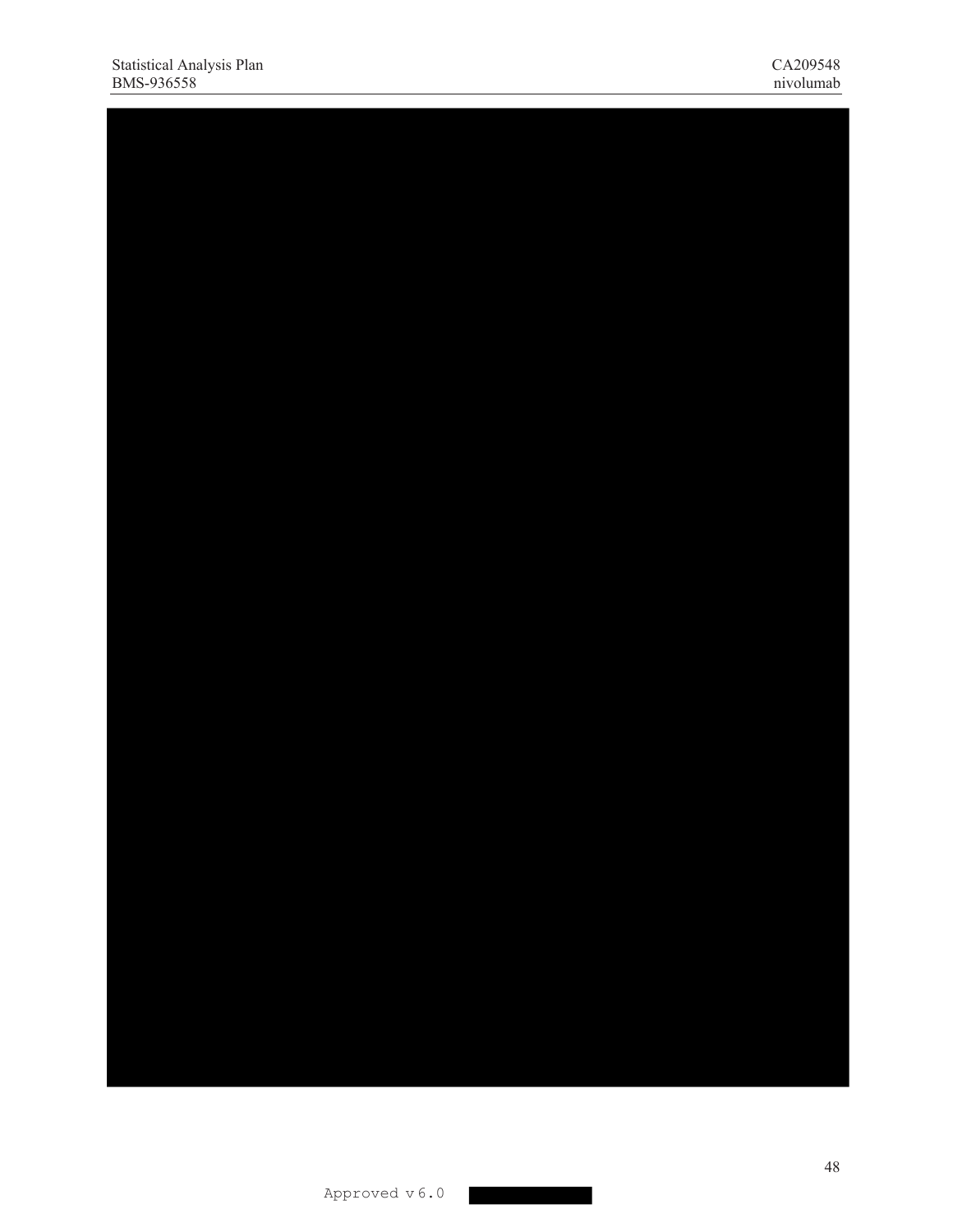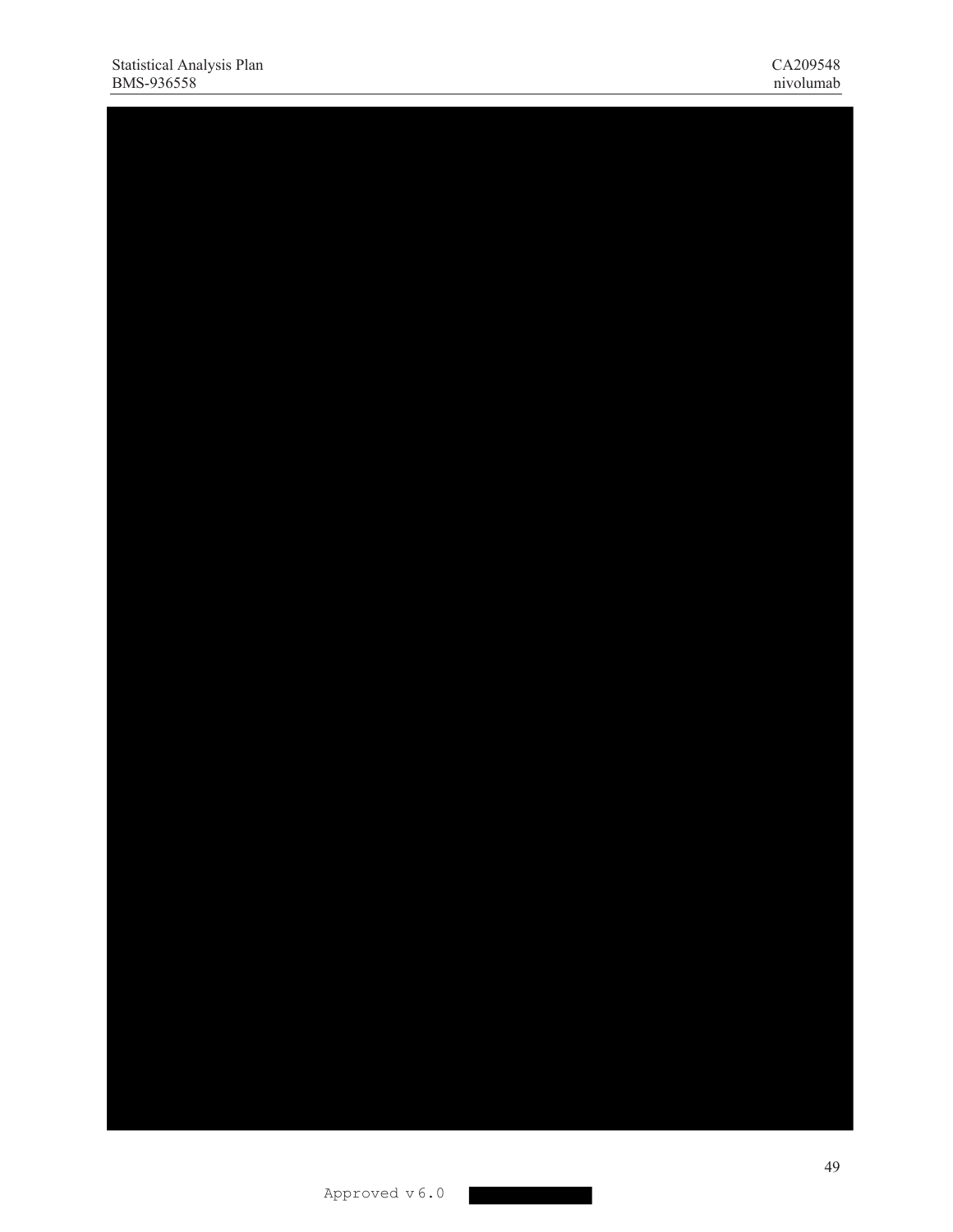Approved  $v 6.0$ 

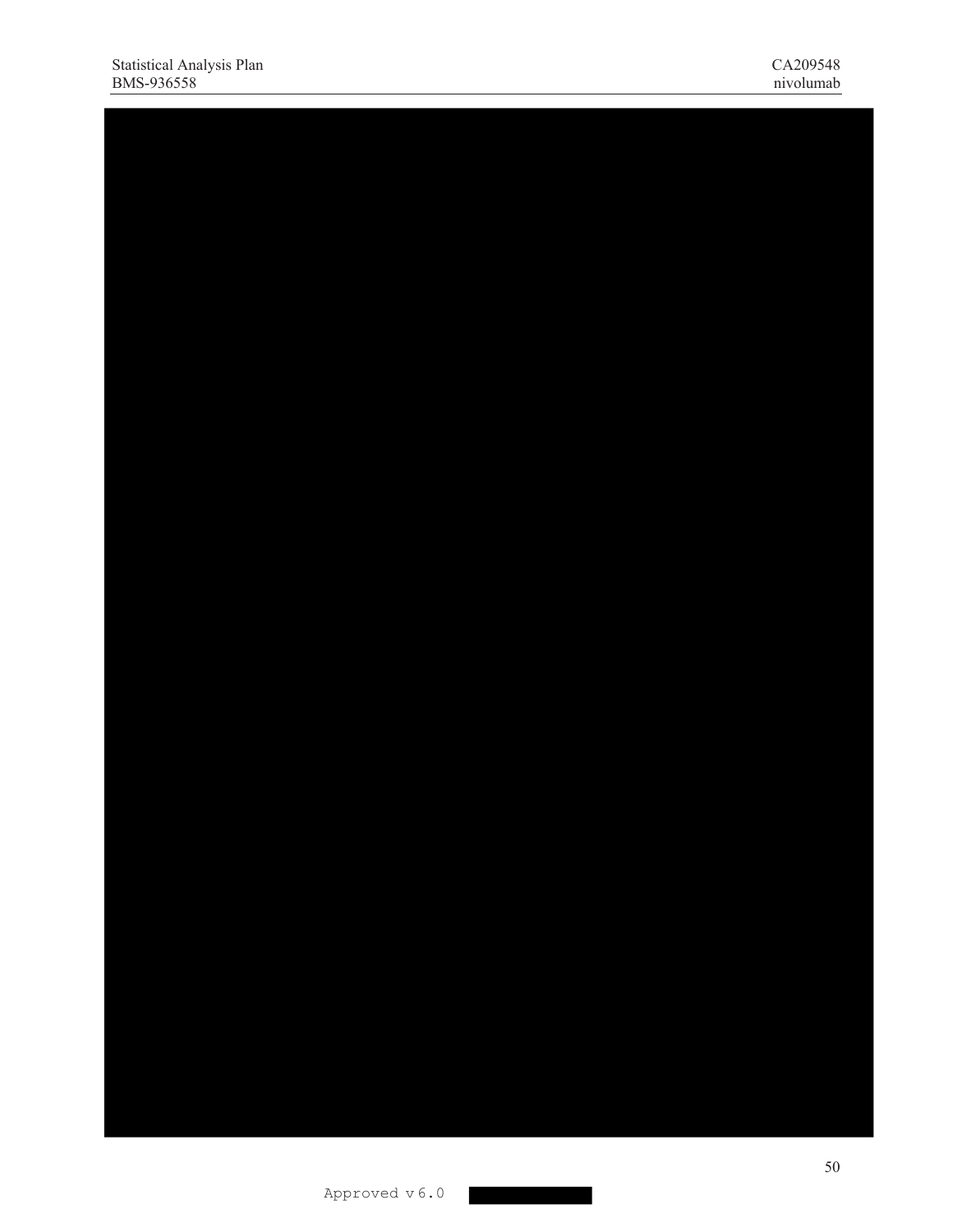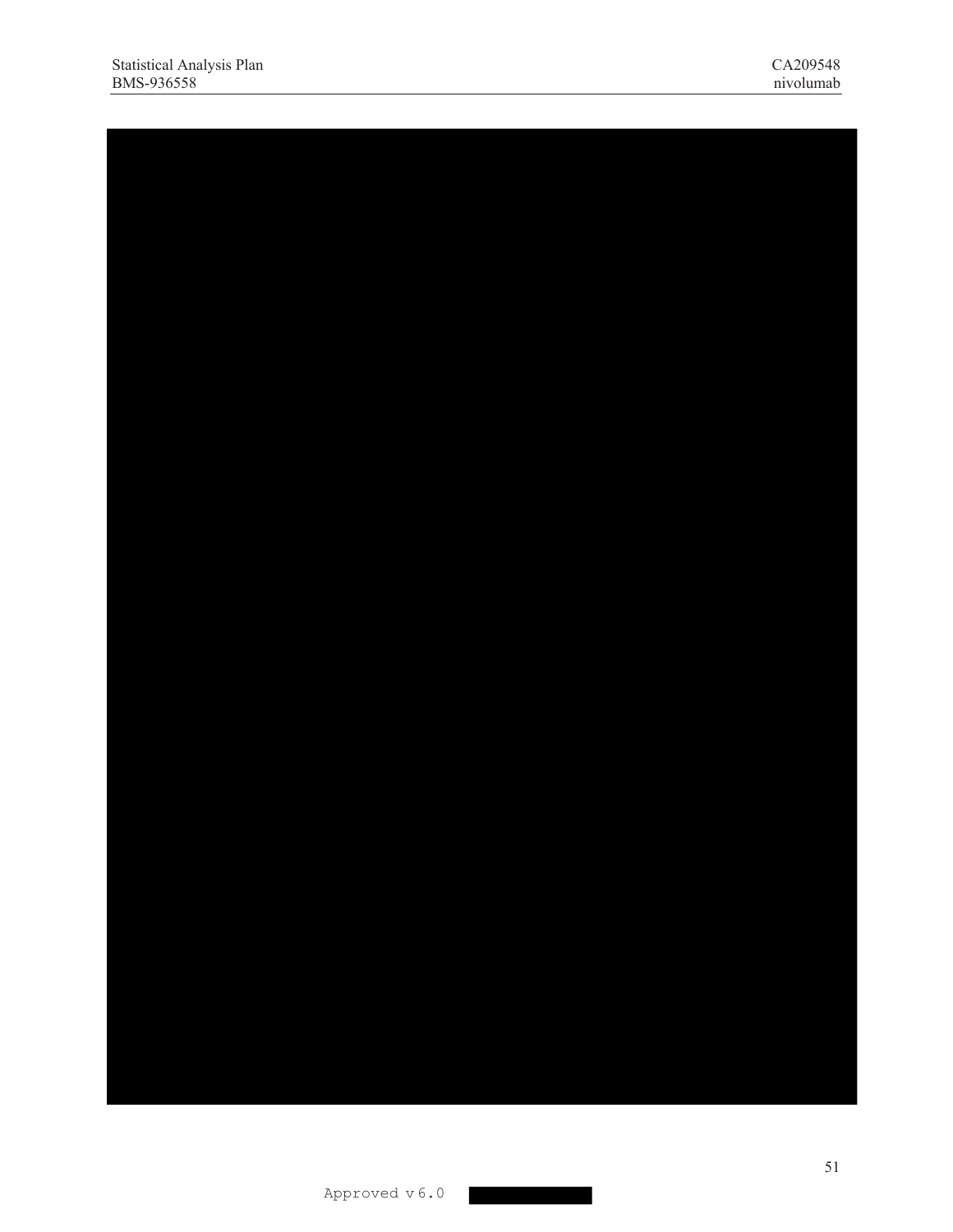

#### **7.13 End of Study Analyses at Study Closure**

Subjects who have continued on study treatment following the study unblinding will be followed per protocol through treatment discontinuation and safety follow-up.

The end of study analyses will be performed for the selected safety data and duration of treatment using all randomized subjects.

Data to be reported:

- Subject disposition
- Duration of treatment (Nivolumab, Temozolomide)
- Death
- Adverse events
- Serious adverse events

#### **8 CONVENTIONS**

The following conventions may be used for imputing partial dates for analyses requiring dates: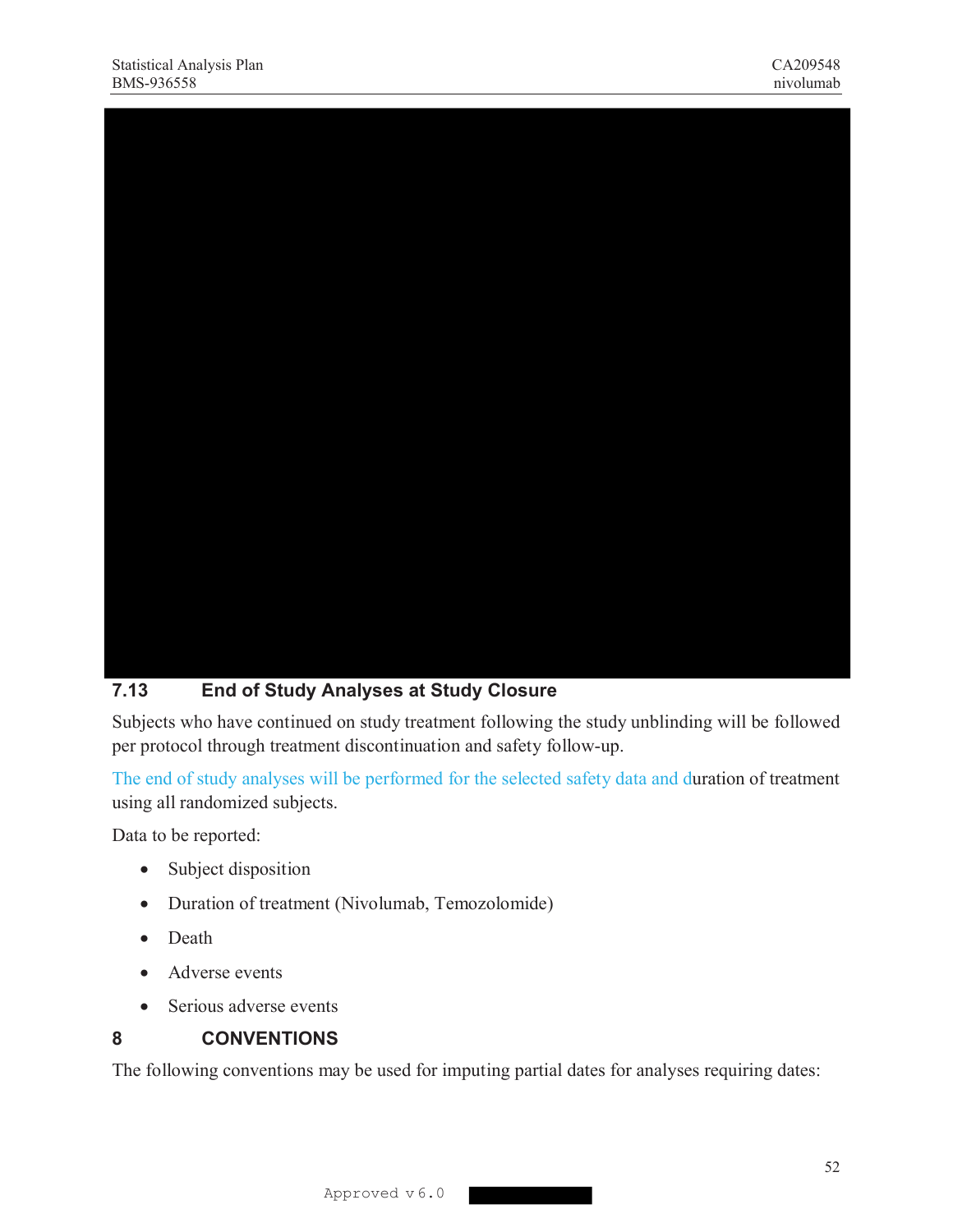For missing and partial adverse event onset dates, imputation will be performed using the Adverse Event Domain Requirements Specification<sup>9</sup>. Missing and partial Non-Study Medication Domain dates will be imputed using the derivation algorithm described in 4.3.3 of BMS Non-Study Medication Domain Requirements Specification $10$ .

For death dates, the following conventions will be used for imputing partial dates:

- If only the day of the month is missing, the 1st of the month will be used to replace the missing day. The imputed date will be compared to the last known date alive day and the maximum will be considered as the death date.
- If the month or the year is missing, the death date will be imputed as the last known date alive day
- If the date is completely missing but the reason for death is present the death date will be imputed as the last known date alive day

For date of progression, the following conventions will be used for imputing partial dates:

- If only the day of the month is missing, the 1st of the month will be used to replace the missing day\*.
- If the day and month are missing or a date is completely missing, it will be considered as missing.

\*In cases where the date of death is present and complete, the imputed progression date will be compared to the date of death. The minimum of the imputed progression date and date of death will be considered as the date of progression.

For other partial/missing dates, the following conventions may be used:

- If only the day of the month is missing, the 15th of the month will be used to replace the missing day.
- If both the day and the month are missing, "July 1" will be used to replace the missing information.
- If a date is completely missing, it will be considered as missing.

The following conversion factors will be used to convert days to months or years: 1 month  $=$ 30.4375 days and 1 year = 365.25 days.

Duration (e.g. time from first diagnosis to first dosing date, duration of response, and time to response) will be calculated as follows:

Duration =  $(Last date - first date + 1)$ 

All statistical analyses will be carried out using SAS (Statistical Analysis System software, SAS Institute, North Carolina, USA) unless otherwise noted.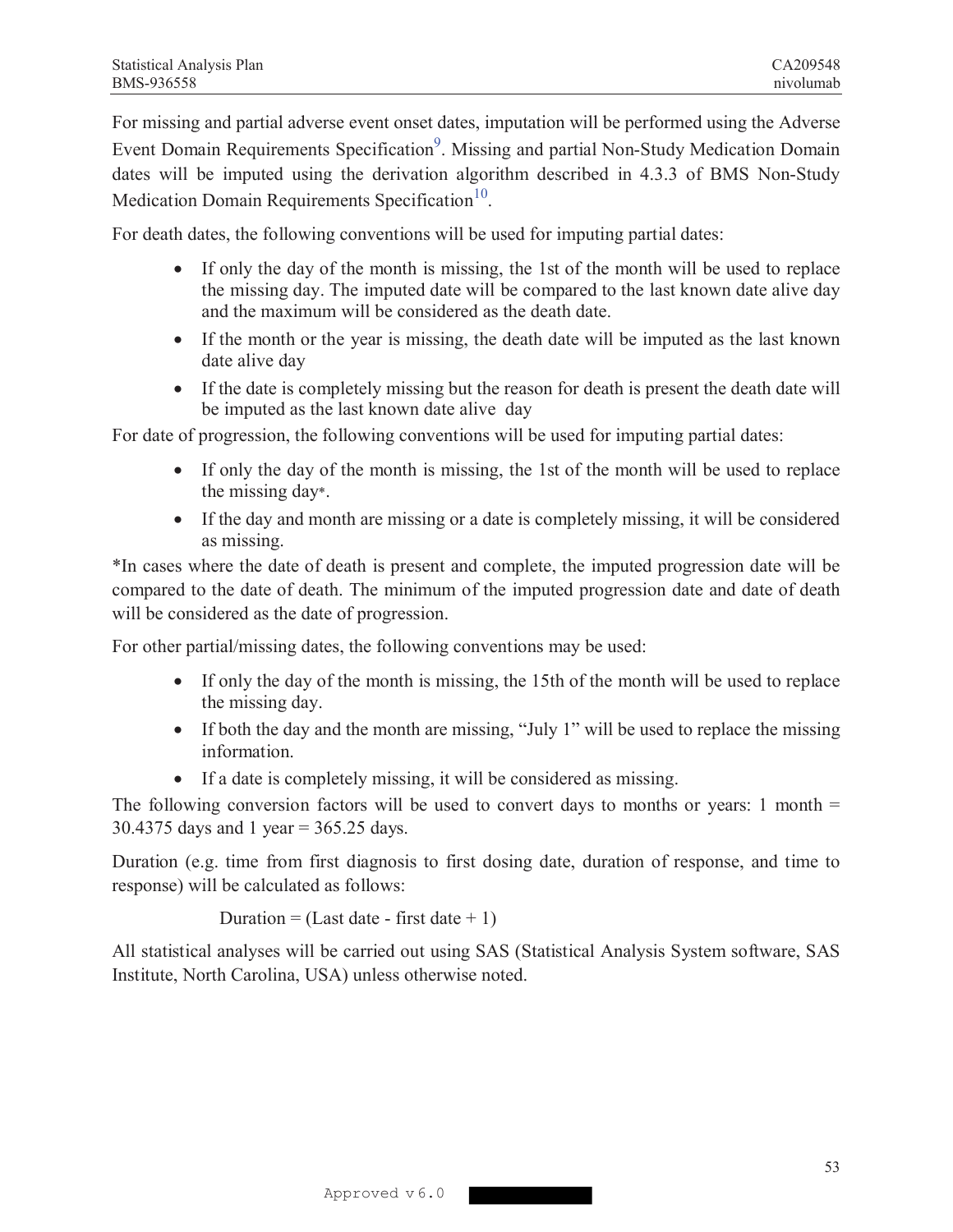# **9 CONTENT OF REPORTS**

## **10 DOCUMENT HISTORY**

**Table 10-1: Document History**

| <b>Version Number</b> | Author(s) | <b>Description</b>                                                                                                                                                                                                                                                                                                                                                                                                                                                                                                                                                                                                                                                                                                                                                             |
|-----------------------|-----------|--------------------------------------------------------------------------------------------------------------------------------------------------------------------------------------------------------------------------------------------------------------------------------------------------------------------------------------------------------------------------------------------------------------------------------------------------------------------------------------------------------------------------------------------------------------------------------------------------------------------------------------------------------------------------------------------------------------------------------------------------------------------------------|
| 1.0                   |           | Initial version dated 05-Jan-2017                                                                                                                                                                                                                                                                                                                                                                                                                                                                                                                                                                                                                                                                                                                                              |
| 2.0                   |           | Section 2 Study Description: Multiple changes we made in section 2<br>Study description in accordance with the amendments of the protocol,<br>the history of protocol amendments is added on section 2.4.                                                                                                                                                                                                                                                                                                                                                                                                                                                                                                                                                                      |
|                       |           | Section 2.1 Study Design: "The treatment phase will consist of an<br>induction phase (chemoradiation therapy) followed by 4 weeks break<br>and maintenance temozolomide therapy" is added to define induction<br>and maintenance phase for exposure analysis.                                                                                                                                                                                                                                                                                                                                                                                                                                                                                                                  |
|                       |           | Section 3 Objectives: The section is modified in accordance with the<br>protocol update.                                                                                                                                                                                                                                                                                                                                                                                                                                                                                                                                                                                                                                                                                       |
|                       |           | Section 4.1 Primary Endpoint(s): two-co-primary endpoints were set<br>in accordance with the protocol update.                                                                                                                                                                                                                                                                                                                                                                                                                                                                                                                                                                                                                                                                  |
|                       |           | Section 4.2 Secondary Endpoint(s): Endpoints are modified to 3<br>secondary endpoints in accordance with the protocol update; sentence<br>"Subjects who die without a reported progression will be considered to<br>have progressed on the date of death" is removed; "PFS will be<br>determined by investigator reported response based on radiographic<br>and clinical findings in accordance with RANO criteria" text in italic<br>is added for clarity; censoring rules in Figure 4.1-1: Graphic Display<br>of PFS Primary Definition were corrected for cases when subjects<br>have PD/death and on-study scans (event and censoring had been<br>mixed up) and when subsequent therapy started before an event<br>(possibility to censor by randomization date is added). |
|                       |           |                                                                                                                                                                                                                                                                                                                                                                                                                                                                                                                                                                                                                                                                                                                                                                                |
|                       |           |                                                                                                                                                                                                                                                                                                                                                                                                                                                                                                                                                                                                                                                                                                                                                                                |
|                       |           |                                                                                                                                                                                                                                                                                                                                                                                                                                                                                                                                                                                                                                                                                                                                                                                |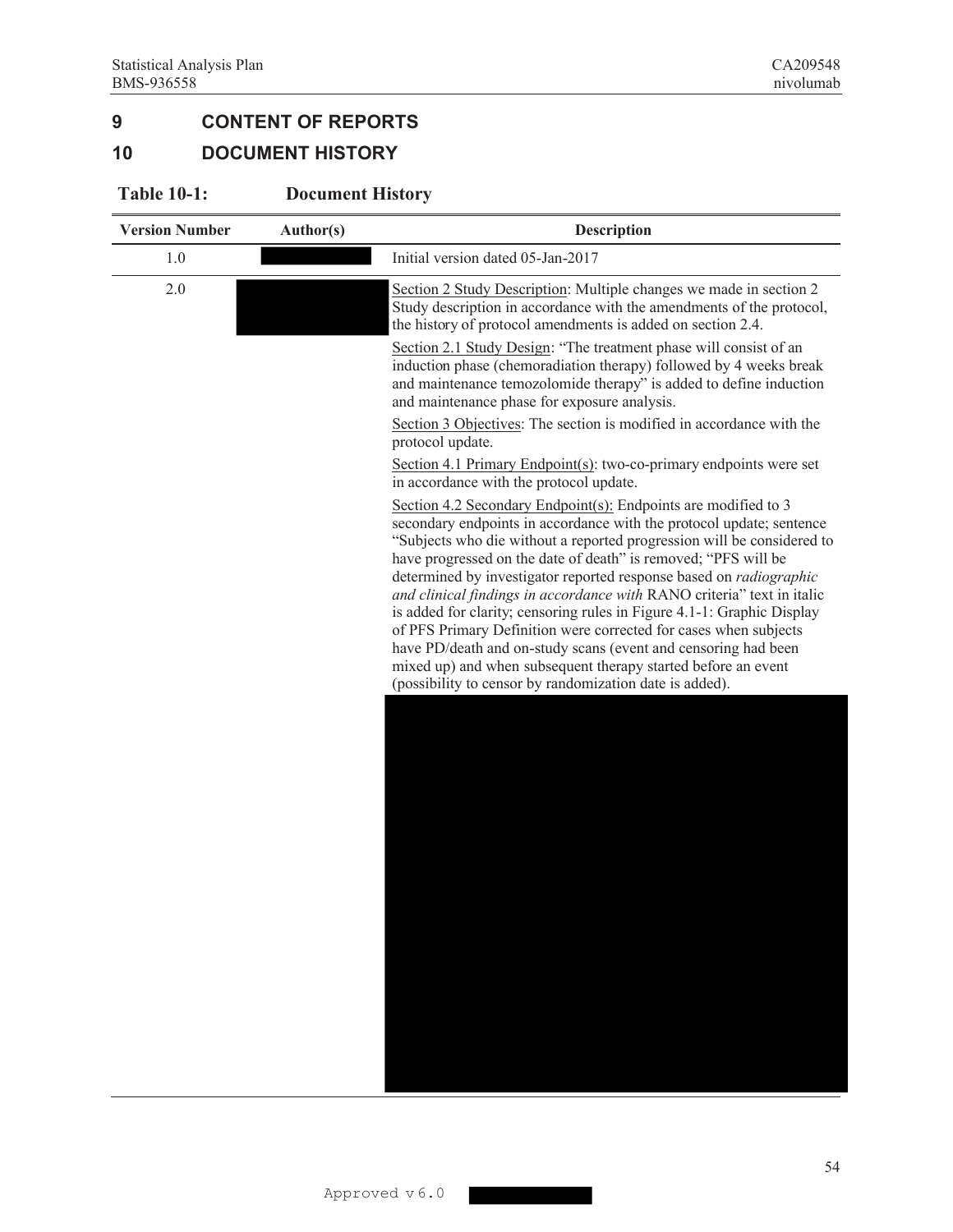| <b>Version Number</b> | Author(s) | <b>Description</b>                                                                                                                                                                                                                                                                                                                                                                                                                                                                                                                                                                                                                                                                                       |
|-----------------------|-----------|----------------------------------------------------------------------------------------------------------------------------------------------------------------------------------------------------------------------------------------------------------------------------------------------------------------------------------------------------------------------------------------------------------------------------------------------------------------------------------------------------------------------------------------------------------------------------------------------------------------------------------------------------------------------------------------------------------|
|                       |           | Section 5 SAMPLE SIZE AND POWER: Sample size justification is<br>updated in accordance with the protocol; a clarifying statement "The<br>co-primary objectives of the study will be tested hierarchically,<br>therefore, the first endpoint in the hierarchy, i.e. OS in subjects wthout<br>baseline corticosteroids will be primarily used to investigate the<br>hypothesis of superiority of RT+TMZ+nivolumab treatment compared<br>to RT+TMZ+placebo" is added; statement about secondary endpoint<br>of PFS is removed as no longer relevant for the sample size.                                                                                                                                    |
|                       |           | Section 6.1.1 Baseline Period: "Evaluations on the same date and time<br>of the first dose of study treatment will be considered as baseline<br>evaluations." is removed since it is not precise and the precise rules<br>are defined in the next paragraph.                                                                                                                                                                                                                                                                                                                                                                                                                                             |
|                       |           | Section 6.3 Populations for Analyses: New populations are defined:<br>, All Randomized subjects with no baseline<br>corticosteroids, Response evaluable subjects,                                                                                                                                                                                                                                                                                                                                                                                                                                                                                                                                        |
|                       |           | Section 7.1 General Methods: "P-values other than those provided for<br>the OS primary analysis and PFS are for descriptive purpose only"                                                                                                                                                                                                                                                                                                                                                                                                                                                                                                                                                                |
|                       |           | Section 7.2.2 Relevant Protocol Deviations: Deviation "Subjects with<br>methylated MGMT status" is corrected to "Subjects with un-<br>methylated MGMT status".                                                                                                                                                                                                                                                                                                                                                                                                                                                                                                                                           |
|                       |           | Section 7.3.1 Subject Disposition: description of listings is updated to<br>be compliant with the CRF and support the tables.                                                                                                                                                                                                                                                                                                                                                                                                                                                                                                                                                                            |
|                       |           | Section 7.3.2 Demographics and Baseline Characteristics: "Age at the<br>time of informed consent" is clarified; BSA is added for analysis;<br>"Time from Initial Disease Diagnosis to <i>start of treatment</i><br>randomization"; "Target" lesions are changed to "Measurable,<br>"longest diameter" is changed to "products of perpendicular<br>diameters" in accordance with RANO                                                                                                                                                                                                                                                                                                                     |
|                       |           | Section 7.3.4 Baseline Examinations: "and by-subject listing will be<br>produced for all measurements" is added                                                                                                                                                                                                                                                                                                                                                                                                                                                                                                                                                                                          |
|                       |           | Section 7.4.1 Administration of Study Therapy: definition of the last<br>cycle length is corrected; terms "Dose Intensity", "Relative Dose<br>intensity" and the definitions are made compliant; populations for<br>exposure analysis is restricted to subjects treated with a particular<br>drug; definition of TMZ Dose (mg/m2) is corrected to be defined via<br>BSA instead of weight; TMZ Cumulative planned dose for induction<br>phase is defined; the following analyses for TMZ maintenance phase<br>is removed: Cycles of treatment, Number of subjects completing 6<br>cycles; Duration of Treatment is added to analyses for TMZ<br>maintenance phase; structure of the section is improved. |
|                       |           | Section 7.4.2 Modifications of Study Therapy: populations for<br>exposure analysis is restricted to subjects treated with a particular<br>drug.                                                                                                                                                                                                                                                                                                                                                                                                                                                                                                                                                          |
|                       |           | Section 7.4.2.3 Radiotherapy and Temozolomide is split to 7.4.2.3<br>Temozolomide Dose Modifications and 7.4.2.4 Missing Radiotherapy<br>for compliance of the analyses with the CRF                                                                                                                                                                                                                                                                                                                                                                                                                                                                                                                     |
|                       |           | Section 7.4.3 Concomitant Medications: "Incidence of on-treatment<br>corticosteroid use by average dose (in dexamethasone equivalents)                                                                                                                                                                                                                                                                                                                                                                                                                                                                                                                                                                   |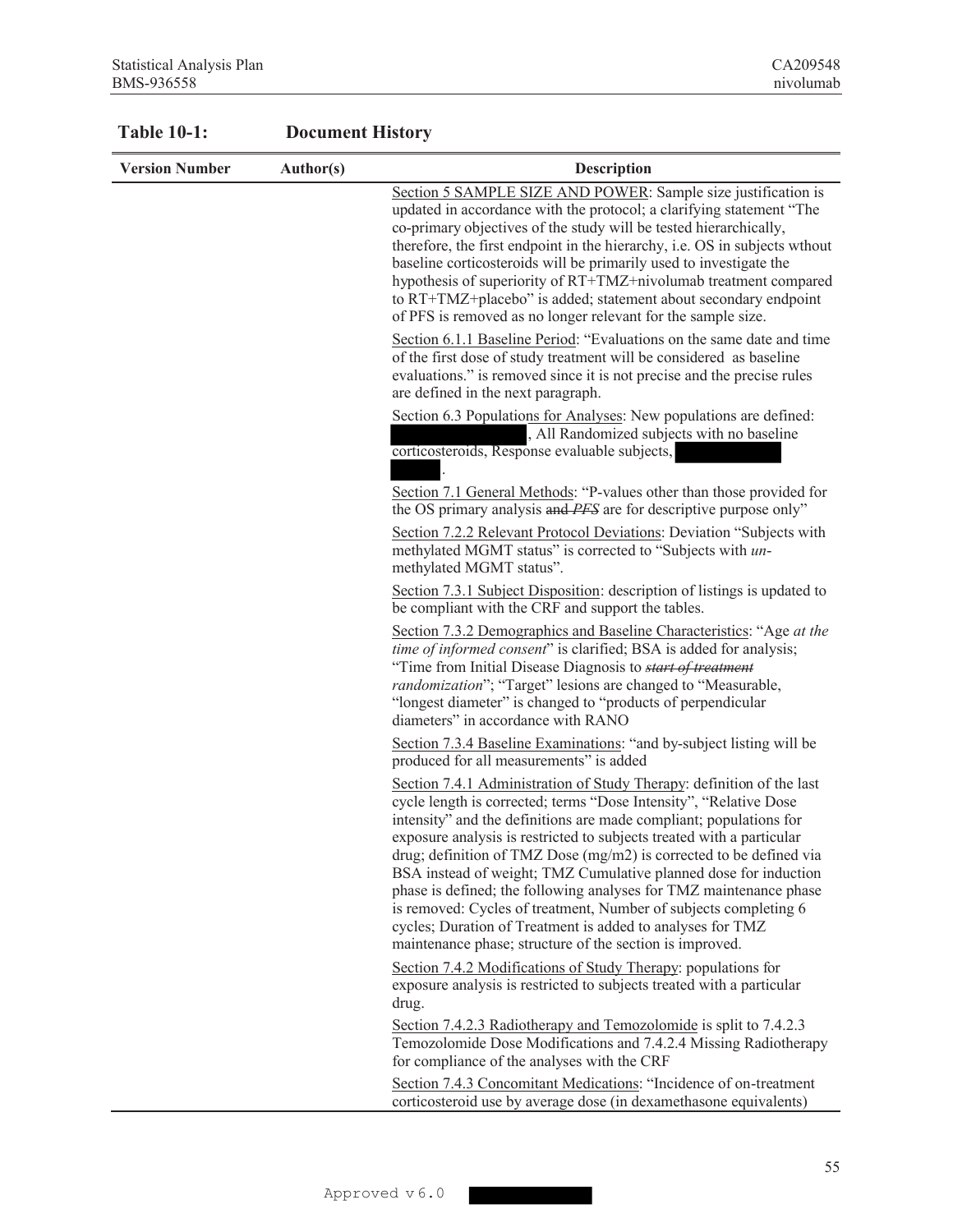| <b>Version Number</b> | Author(s) | <b>Description</b>                                                                                                                                                                                                                                                                                                                                                                                                                                                              |
|-----------------------|-----------|---------------------------------------------------------------------------------------------------------------------------------------------------------------------------------------------------------------------------------------------------------------------------------------------------------------------------------------------------------------------------------------------------------------------------------------------------------------------------------|
|                       |           | received over time and by time periods will be presented for: all<br>corticosteroids, corticosteroids used for disease, corticosteroids used<br>for adverse events. The median average dose with the 1st and 3rd<br>quartiles will also be presented by the time periods." is added                                                                                                                                                                                             |
|                       |           | Section 7.5 Efficacy: "Efficacy analyses will be conducted in all<br>randomized subjects with no baseline corticosteroids, all randomized<br>subjects regardless of corticosteroid use,<br>. Analysis will be performed<br>by treatment group as "randomized"." is added.                                                                                                                                                                                                       |
|                       |           | Section 7.5.1.1 Primary Analysis: "OS will be analyzed in all<br>randomized subjects without baseline corticosteroids, all randomized<br>subjects regardless of baseline corticosteroids,<br>$\cdot$ " is                                                                                                                                                                                                                                                                       |
|                       |           | added for compliance of the analysis with the updated study design;<br>graphical display of OS curves is added to the analysis; wording is<br>improved.                                                                                                                                                                                                                                                                                                                         |
|                       |           | Section 7.5.1.2 OS sensitivity Analyses: added that the analysis is to<br>be conducted "for each of the co-primary endpoints"; wording is<br>improved and is made applicable for each of the co-primary endpoints;<br>clarified that Steroid Use will not be included in multivariate Cox<br>regression model for the analysis of OS in subjects with no baseline<br>corticosteroids; the levels of the covariate normally associated with the<br>worst prognosis are detailed; |
|                       |           | Section 7.5.1.3 Consistency of Treatment Effect on OS in Subsets:<br>"The analysis will be performed for both co-primary endpoints" is<br>added; Disease diagnosis, Type of Surgery, Baseline corticosteroid use<br>are added to subsets for the analysis; Baseline Pathology, Prior<br>Corticosteroid use are excluded from subsets for the analysis; subsets<br>for Race and smoking status are corrected                                                                     |
|                       |           | Section 7.5.1.4 Subject Follow-Up: minimum follow-up analysis is<br>added                                                                                                                                                                                                                                                                                                                                                                                                       |
|                       |           | Section 7.5.1.5 Subsequent Therapy: populations for the analysis are<br>specified: "for all randomized subjects with no baseline<br>corticosteroids, all randomized subjects regardless of baseline                                                                                                                                                                                                                                                                             |
|                       |           | corticosteroids use,<br>; clarification "Surgeries with<br>the following reasons for surgery will not be considered subsequent<br>therapy: Excisional biopsy, Incisional biopsy, Fine Needle Aspiration,<br>Fluid Aspiration, Other" is added; clarified that Subsequent<br>Radiotherapy is to be summarized; wording is improved.                                                                                                                                              |
|                       |           | Section 7.5.5 Interim Analysis is moved at the end of the Section 7.5<br>Efficacy                                                                                                                                                                                                                                                                                                                                                                                               |
|                       |           | Section 7.5.2.1 Primary Analysis: population is defined: "PFS will be<br>analyzed in all randomized subjects without baseline corticosteroids<br>and in all randomized subjects regardless of baseline corticosteroids.";<br>wording is improved; PFS rates timepoints are completed for<br>compliance with the protocol; censoring status is completed with No<br>baseline tumor assessment, No on-study tumor assessments categories                                          |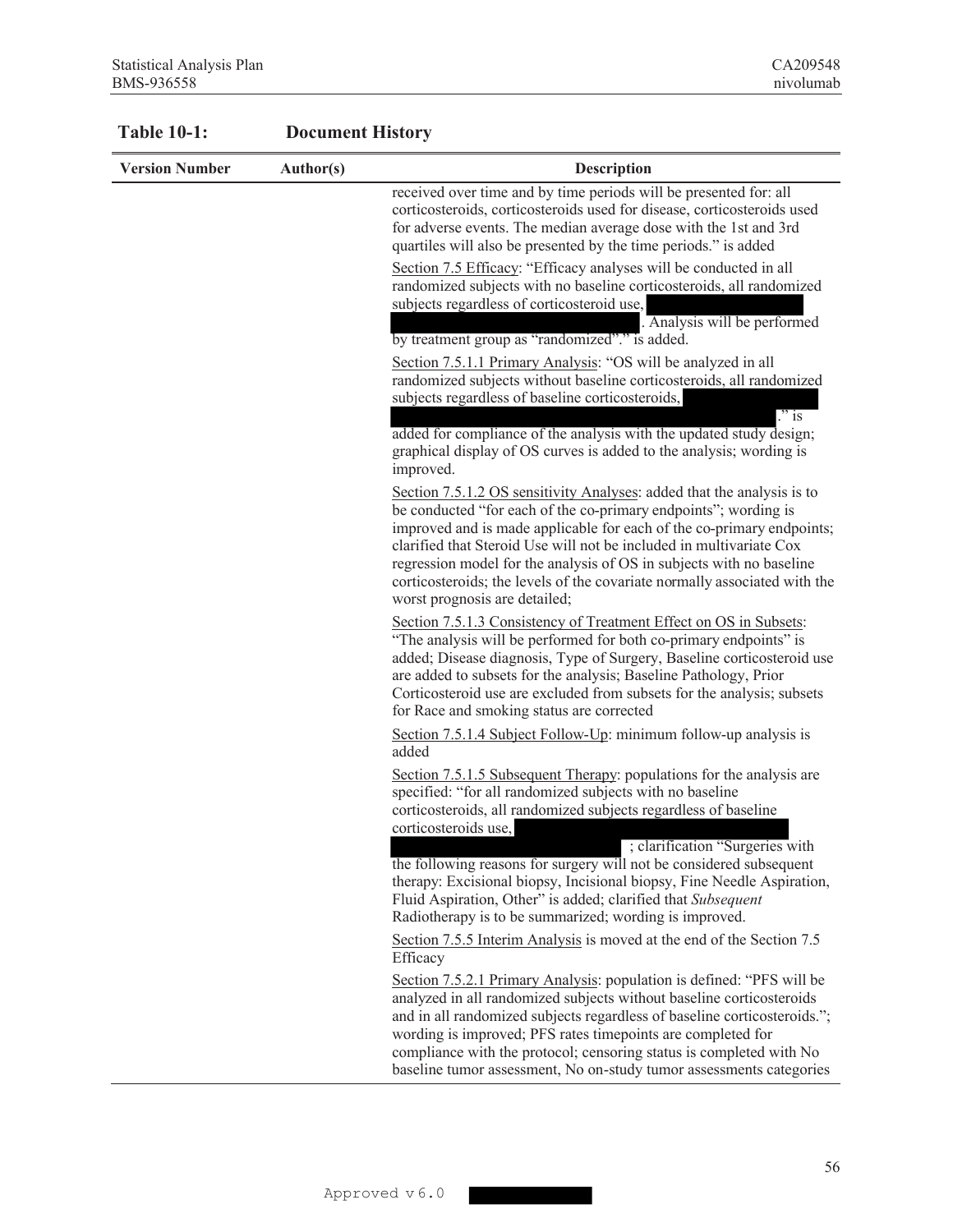| <b>Version Number</b> | Author(s) | <b>Description</b>                                                                                                                                                                                                                                                                                                                                                                                                                                                                                                                                                                                                                                                            |
|-----------------------|-----------|-------------------------------------------------------------------------------------------------------------------------------------------------------------------------------------------------------------------------------------------------------------------------------------------------------------------------------------------------------------------------------------------------------------------------------------------------------------------------------------------------------------------------------------------------------------------------------------------------------------------------------------------------------------------------------|
|                       |           | Section 7.5.2.2 Sensitivity Analysis: populations for the analysis are<br>defined: "all randomized subjects without baseline corticosteroids and<br>in all randomized subjects regardless of baseline corticosteroids";<br>wording is improved; Table 7.5.3.2-1: Censoring Scheme 1 for<br>Sensitivity Analysis of PFS is replaced with Figure 7.5.2.2-1: Graphic<br>Display of PFS accounting for assessment after subsequent therapy for<br>clarity; "Subjects with no baseline or on-study tumor assessment and<br>no death will be censored on the date of randomization." is removed<br>from definition of PFS not considering clinical progression as not<br>applicable |
|                       |           | Section 7.5.3 Other Efficacy Analyses is split to Subsections 7.5.3.1<br>Analyses of BOR, DOR, TTR, 7.5.3.2 Analyses of Tumor Burden,<br>7.5.3.3 Analysis of Immune-Related Tumor Effects, 7.5.3.4 Analysis<br>of Subjects Treated beyond Progression; analysis of integrated data<br>from $-548$ and $-498$ $(-143)$ studies is removed.                                                                                                                                                                                                                                                                                                                                     |
|                       |           | Section 7.5.3.1 Analyses of BOR, DOR, TTR: populations for analysis<br>are defined: "all response evaluable subjects with no baseline<br>corticosteroids and all response evaluable subjects regardless of<br>baseline corticosteroids"; Time to response (TTR) analysis is added;<br>wording for DOR analysis is improved.                                                                                                                                                                                                                                                                                                                                                   |
|                       |           | Section 7.5.3.2 Analyses of Tumor Burden: population for analysis is<br>defined: "in response evaluable subjects"; "target" lesions are changed<br>to "measurable" in accordance to RANO criteria.                                                                                                                                                                                                                                                                                                                                                                                                                                                                            |
|                       |           | Sections 7.5.3.3 Analysis of Immune-Related Tumor Effects, 7.5.3.4<br>Analysis of Subjects Treated beyond Progression are added                                                                                                                                                                                                                                                                                                                                                                                                                                                                                                                                               |
|                       |           | Section 7.5.4 Hierarchy for Efficacy Endpoints is added<br>Section 7.5.5 Interim Analysis is changed to describe interim analyses<br>for two co-primary endpoints in accordance with the updated protocol;<br>Hierarchy of efficacy testing is added for clarity; details about control<br>of type I error for second co-primary endpoint are added as well as<br>projected nominal alpha levels are estimated.                                                                                                                                                                                                                                                               |
|                       |           | Section 7.6.7 Immune-Mediated Adverse Events: the analysis is to be<br>conducted according to the Core Safety SAP, there for "See Core<br>Safety SAP" replaced the repeat text                                                                                                                                                                                                                                                                                                                                                                                                                                                                                                |
|                       |           |                                                                                                                                                                                                                                                                                                                                                                                                                                                                                                                                                                                                                                                                               |
|                       |           |                                                                                                                                                                                                                                                                                                                                                                                                                                                                                                                                                                                                                                                                               |
|                       |           |                                                                                                                                                                                                                                                                                                                                                                                                                                                                                                                                                                                                                                                                               |

## **Table 10-1: Document History**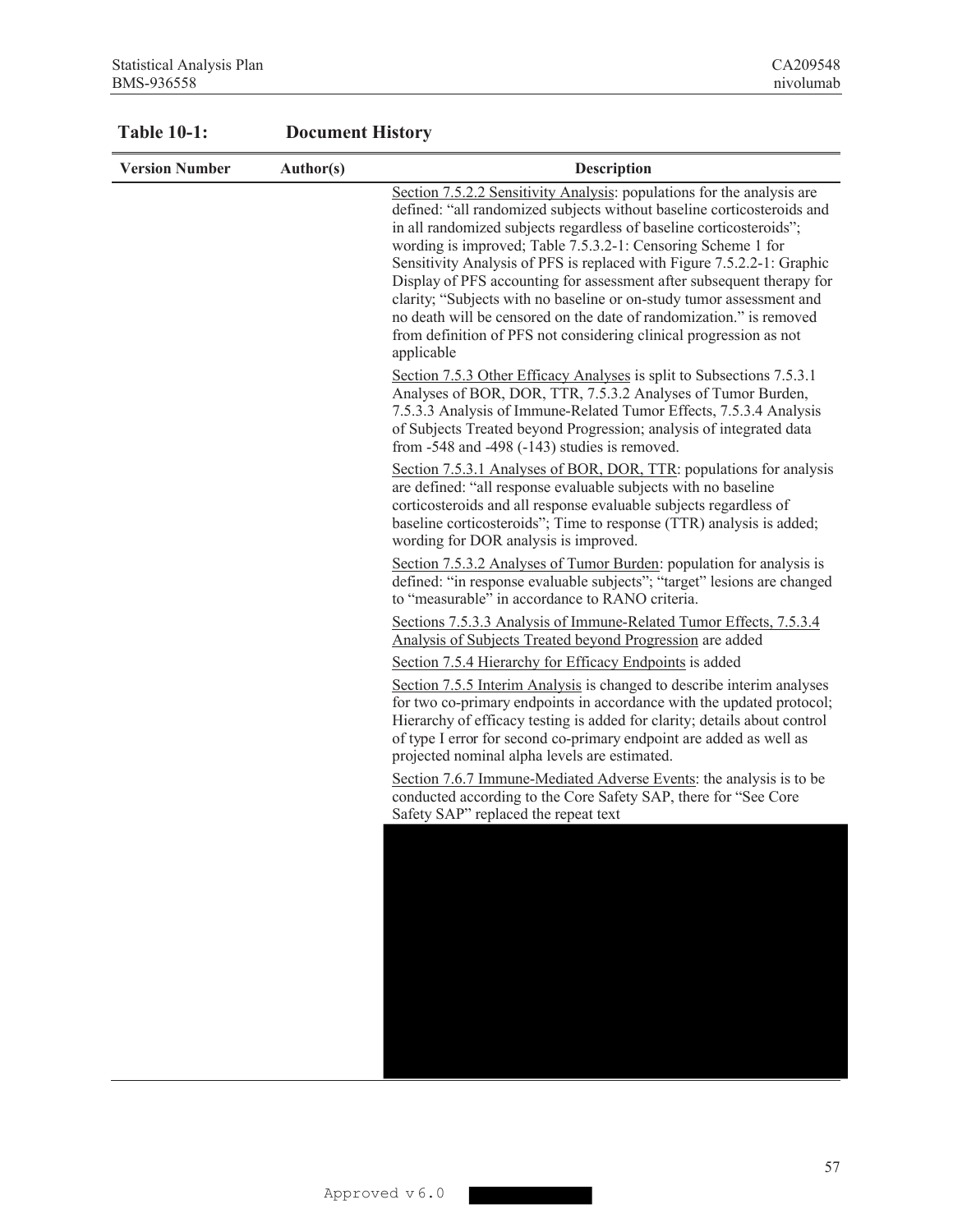| <b>Version Number</b> | Author(s) | <b>Description</b>                                                                                                        |
|-----------------------|-----------|---------------------------------------------------------------------------------------------------------------------------|
|                       |           |                                                                                                                           |
|                       |           |                                                                                                                           |
|                       |           |                                                                                                                           |
|                       |           |                                                                                                                           |
|                       |           |                                                                                                                           |
|                       |           |                                                                                                                           |
|                       |           |                                                                                                                           |
|                       |           |                                                                                                                           |
|                       |           |                                                                                                                           |
|                       |           |                                                                                                                           |
|                       |           |                                                                                                                           |
|                       |           |                                                                                                                           |
|                       |           |                                                                                                                           |
|                       |           |                                                                                                                           |
|                       |           |                                                                                                                           |
|                       |           |                                                                                                                           |
|                       |           |                                                                                                                           |
|                       |           | Multiple editorial changes                                                                                                |
| 3.0                   |           | Section 1: Research hypothesis and schedule of analyses are modified                                                      |
|                       |           | in accordance with the protocol update.                                                                                   |
|                       |           | Section 2: Table 2.1-1 Study design schematic is modified in<br>accordance with the protocol update.                      |
|                       |           | Section 3: Objectives are modified in accordance with the protocol                                                        |
|                       |           | update.                                                                                                                   |
|                       |           | Section 4: Primary and secondary endpoints are modified in<br>accordance with the protocol update.                        |
|                       |           | Section 5: Sample size considerations are modified in accordance with                                                     |
|                       |           | the protocol update.                                                                                                      |
|                       |           |                                                                                                                           |
|                       |           | Section 7.4: Analysis on TMZ by phase is removed.<br>Section 7.5.2: Statistical analysis on PFS is modified in accordance |
|                       |           | with the protocol update.                                                                                                 |
|                       |           | Section 7.5.3.4: Statistical analysis on treatment beyond progression is                                                  |
|                       |           | updated.                                                                                                                  |
|                       |           | Section 7.5.4: Details on alpha recycling is added.<br>Section 7.5.5: Interim analysis is modified in accordance with the |
|                       |           | protocol update.                                                                                                          |
|                       |           |                                                                                                                           |
|                       |           |                                                                                                                           |

 $\overline{\phantom{a}}$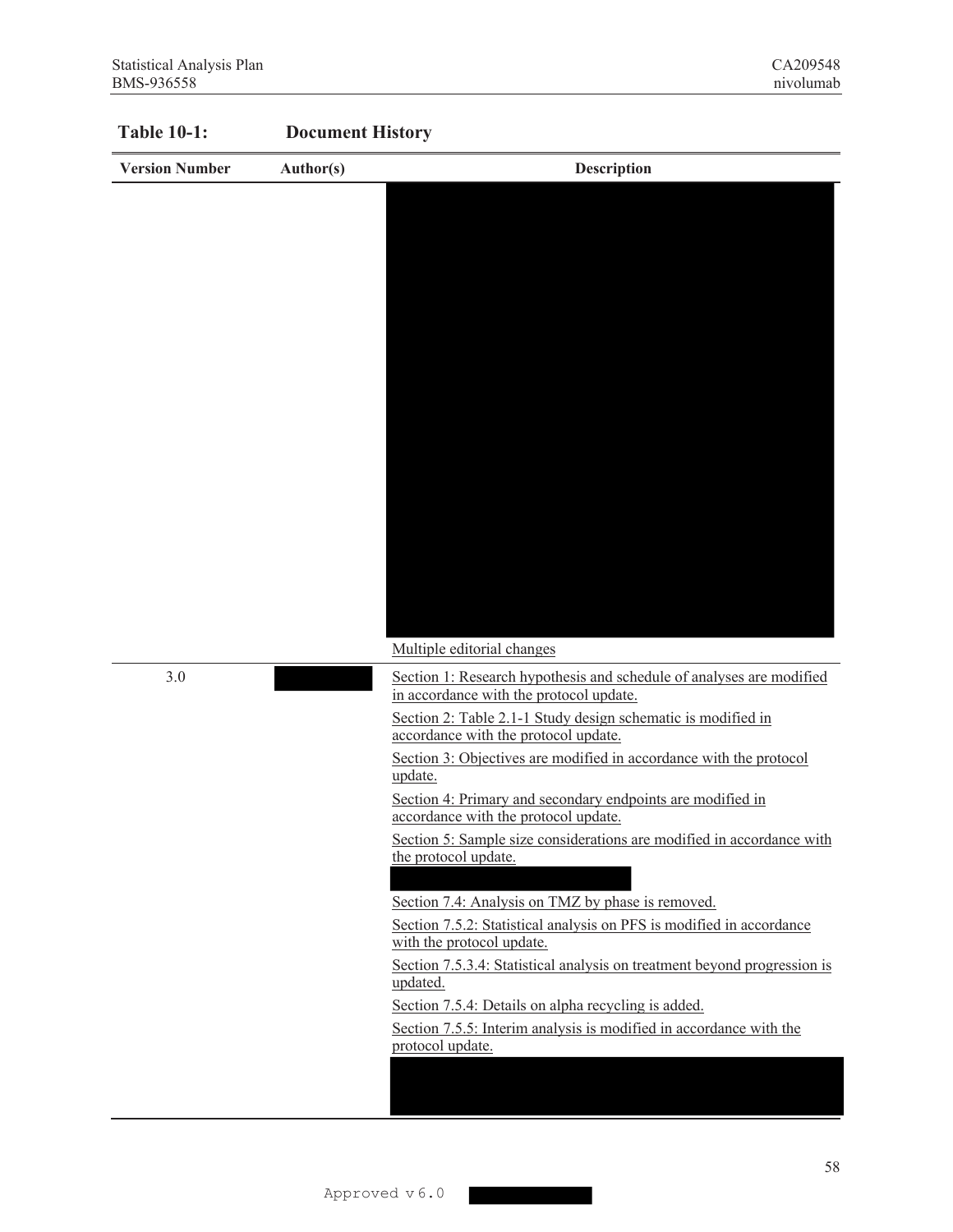| <b>Version Number</b> | Author(s) | <b>Description</b>                                                                                                                                                                                                                                                                                                                                                                                   |
|-----------------------|-----------|------------------------------------------------------------------------------------------------------------------------------------------------------------------------------------------------------------------------------------------------------------------------------------------------------------------------------------------------------------------------------------------------------|
|                       |           | Multiple editorial changes                                                                                                                                                                                                                                                                                                                                                                           |
| 4.0                   |           | Section 1, Section 5 and Section 7.5.5 are updated on the change of<br>removing interim analysis for PFS<br>Section 2.5 is added.<br>Section 4.3.7, Section 4.3.8 and Section 4.3.9 are updated on the<br>analysis time window to be consistent with I-O core SAP.<br>Section 7.5.3.2 is updated.<br>Multiple editorial changes                                                                      |
| 5.0                   |           | Section 5: Replacing "O'Brien-Fleming" with "Pocock" in order to<br>keep consistency with stopping boundary specified in sections 7.5.4<br>and 7.5.5 for all randomized population<br>Section 7.5.4: Minor editorial changes on page 42 to add clarity<br>Section 7.5.5: Minor editorial changes on page 43 to add clarity                                                                           |
| 6.0                   |           | Section 1: Changes to the Planned Analyses section is updated to<br>reflect the unblinding on 22-Dec-2020 per DMC recommendation.<br>The timing of the OS primary analysis has been modified by the<br>unblinding decision. It is not anymore, an event driven analysis.<br>Only selected analyses will be performed for the primary CSR analysis<br>and the end of study analysis at study closure. |

## **Table 10-1: Document History**